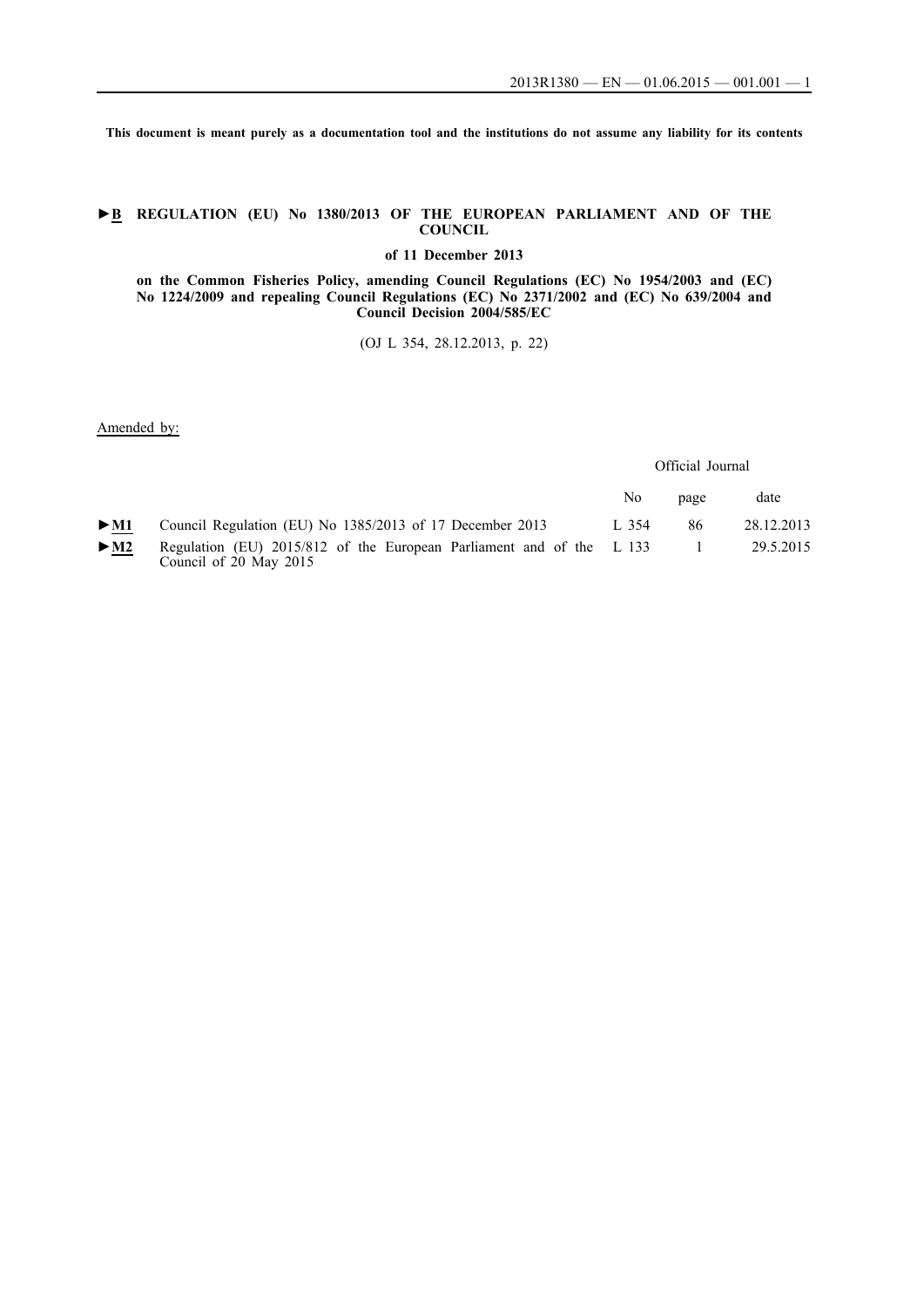### **REGULATION (EU) No 1380/2013 OF THE EUROPEAN PARLIAMENT AND OF THE COUNCIL**

#### **of 11 December 2013**

**on the Common Fisheries Policy, amending Council Regulations (EC) No 1954/2003 and (EC) No 1224/2009 and repealing Council Regulations (EC) No 2371/2002 and (EC) No 639/2004 and Council Decision 2004/585/EC**

THE EUROPEAN PARLIAMENT AND THE COUNCIL OF THE EUROPEAN UNION,

Having regard to the Treaty on the Functioning of the European Union, and in particular Article 43(2) thereof,

Having regard to the proposal from the European Commission,

After transmission of the draft legislative act to the national parliaments,

Having regard to the opinion of the European Economic and Social Committee  $(1)$ ,

Having regard to the opinion of the Committee of the Regions  $(2)$ ,

Acting in accordance with the ordinary legislative procedure  $(3)$ ,

Whereas:

- (1) Council Regulation (EC) No 2371/2002 (4) established a Community system for the conservation and sustainable exploitation of fisheries resources under the Common Fisheries Policy (CFP).
- (2) The scope of the CFP includes the conservation of marine biological resources and the management of fisheries targeting them. In addition, it includes, in relation to market measures and financial measures in support of its objectives, fresh water biological resources and aquaculture activities, as well as the processing and marketing of fishery and aquaculture products, where such activities take place on the territory of Member States or in Union waters, including by fishing vessels flying the flag of, and registered in, third countries, by Union fishing vessels, or by nationals of Member States, without prejudice to the primary responsibility of the flag State, bearing in mind the provisions of Article 117 of the United Nations Convention on the Law of the Sea of 10 December 1982  $(5)$  (UNCLOS).

 $\overline{(^1)}$  OJ C 181, 21.6.2012, p. 183.

 $(2)$  OJ C 225, 27.7.2012, p. 20.

 $(3)$  Position of the European Parliament of 6 February 2013 (not yet published in the Official Journal) and position of the Council at first reading of 17 October 2013 (not yet published in the Official Journal). Position of the European Parliament of 9 December 2013 (not yet published in the Official Journal).

<sup>(4)</sup> Council Regulation (EC) No  $2371/2002$  of 20 December 2002 on the conservation and sustainable exploitation of fisheries resources under the Common Fisheries Policy (OJ L 358, 31.12.2002, p. 59).

<sup>(5)</sup> The United Nations Convention on the Law of the Sea and of the Agreement on the implementation of Part XI thereof (OJ L 179, 23.6.1998, p. 3).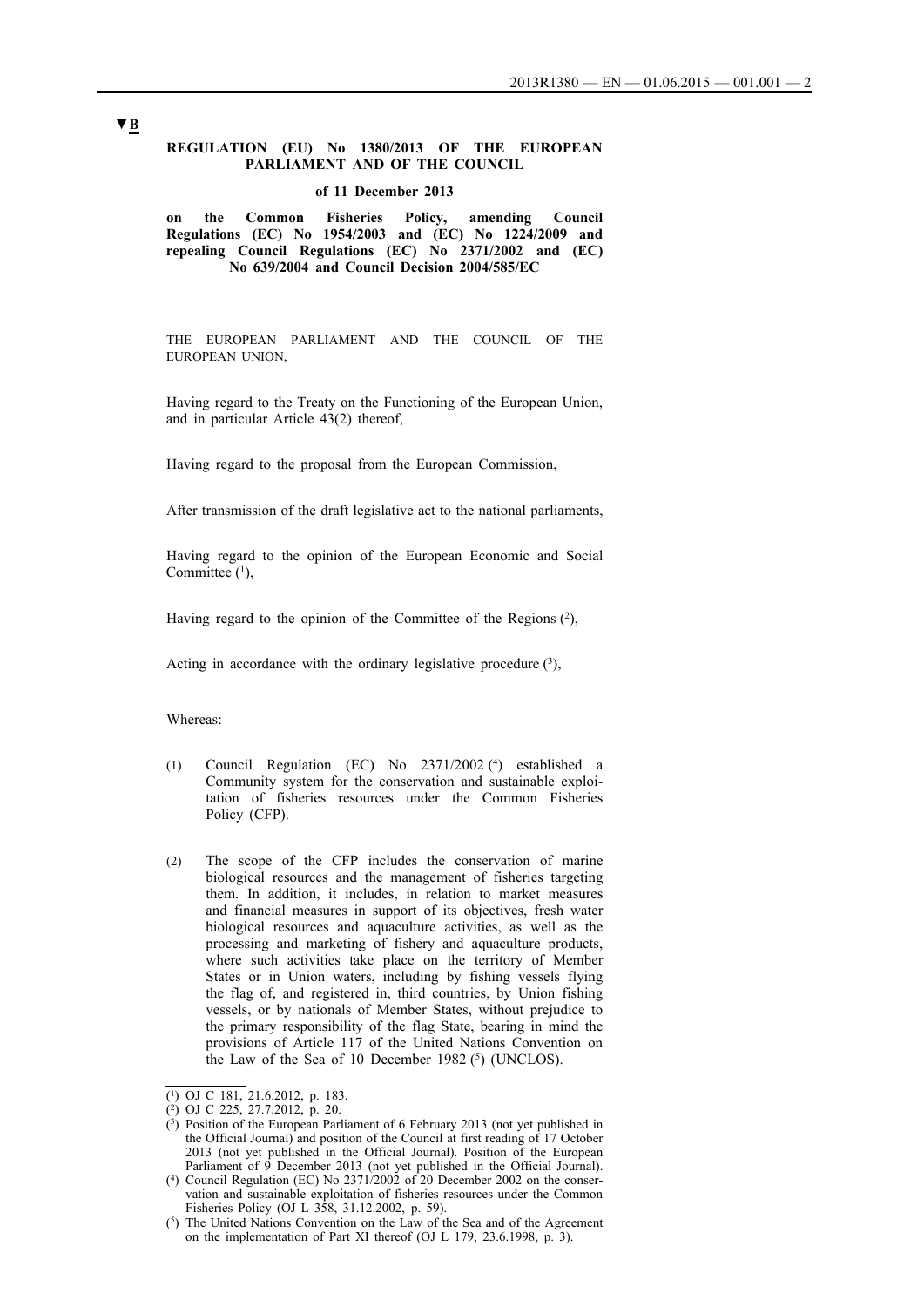- (3) Recreational fisheries can have a significant impact on fish resources and Member States should, therefore, ensure that they are conducted in a manner that is compatible with the objectives of the CFP.
- (4) The CFP should ensure that fishing and aquaculture activities contribute to long-term environmental, economic, and social sustainability. It should include rules that aim to ensure the traceability, security and quality of products marketed in the Union. Furthermore, the CFP should contribute to increased productivity, to a fair standard of living for the fisheries sector including small-scale fisheries, and to stable markets, and it should ensure the availability of food supplies and that they reach consumers at reasonable prices. The CFP should contribute to the Europe 2020 Strategy for smart, sustainable and inclusive growth, and should help to achieve the objectives set out therein.
- (5) The Union is a contracting party to UNCLOS (1) and, pursuant to Council Decision  $98/414/EC$  (2), to the United Nations Agreement on the implementation of the provisions of the United Nations Convention on the Law of the Sea of 10 December 1982 relating to the conservation and management of straddling fish stocks and highly migratory fish stocks of 4 December 1995 (3) (UN Fish Stocks Agreement) and, pursuant to Council Decision 96/428/EC (4), to the Agreement to promote compliance with international conservation and management measures by fishing vessels on the high seas of 24 November 1993 of the Food and Agriculture Organisation of the United Nations (5).
- (6) Those international instruments predominantly lay down conservation obligations, including obligations to take conservation and management measures designed to maintain or restore marine resources at levels which can produce the maximum sustainable yield both within sea areas under national jurisdiction and on the high seas, and to cooperate with other States to that end,

- (2) Council Decision 98/414/EC of 8 June 1998 on the ratification by the European Community of the Agreement for the implementing of the provisions of the United Nations Convention on the Law of the Sea of 10 December 1982 relating to the conservation and management of straddling stocks and highly migratory fish stocks (OJ L 189, 3.7.1998, p. 14).
- (3) Agreement on the implementation of the provisions of the United Nations Convention on the Law of the Sea of 10 December 1982 relating to the conservation and management of straddling fish stocks and highly migratory fish stocks (OJ L 189, 3.7.1998, p. 16).
- (4) Council Decision 96/428/EC of 25 June 1996 on acceptance by the Community of the Agreement to promote compliance with international conservation and management measures by fishing vessels on the high seas (OJ L 177, 16.7.1996, p. 24).
- (5) Agreement to promote compliance with international conservation and management measures by fishing vessels on the high seas (OJ L 177, 16.7.1996, p. 26).

<sup>(1)</sup> Council Decision 98/392/EC of 23 March 1998 concerning the conclusion by the European Community of the United Nations Convention of 10 December 1982 on the Law of the Sea and the Agreement of 28 July 1994 relating to the implementation of Part XI thereof (OJ L 179, 23.6.1998, p. 1).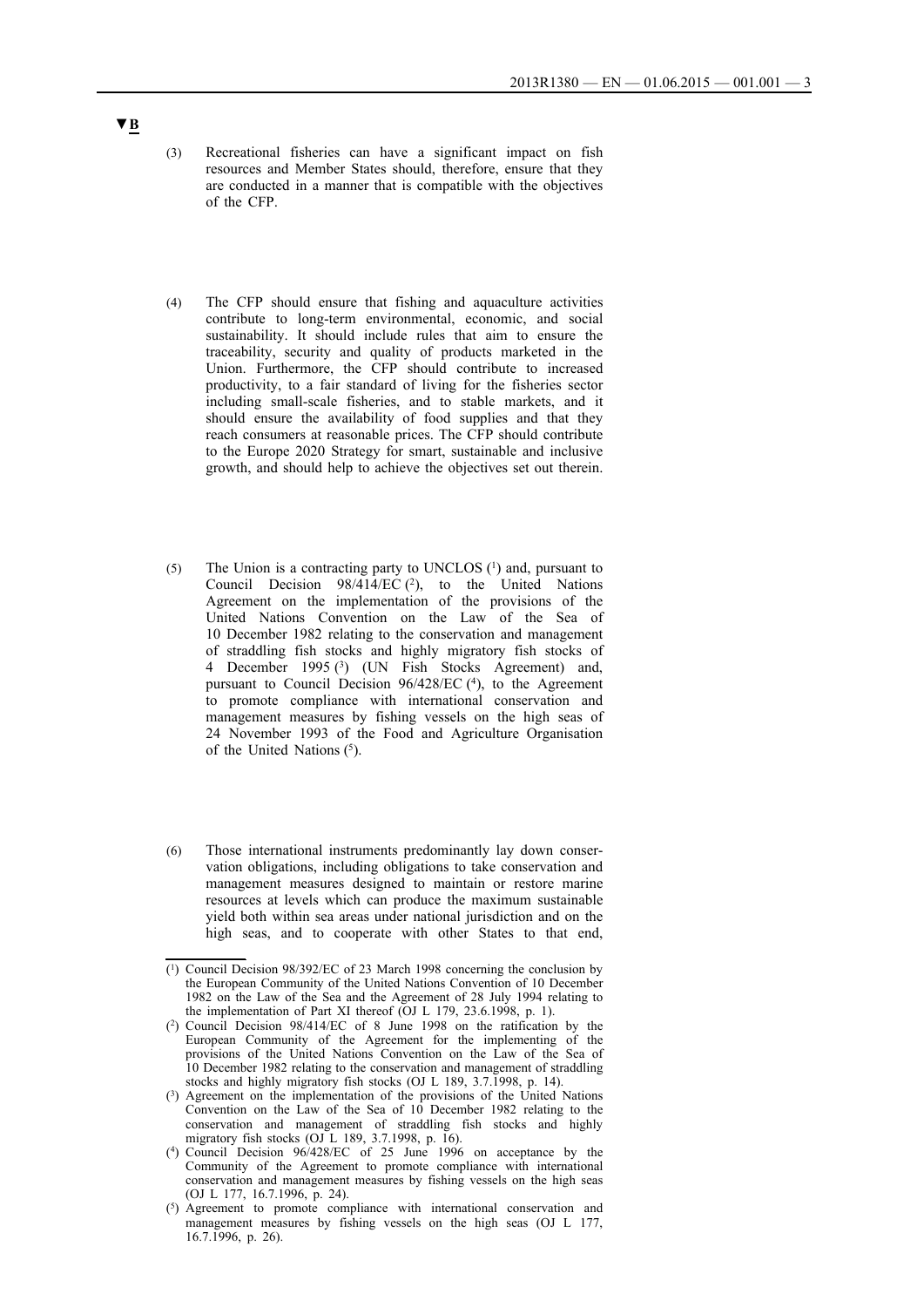obligations to apply the precautionary approach widely to conservation, management and exploitation of fish stocks, obligations to ensure compatibility of conservation and management measures where marine resources occur in sea areas of different jurisdictional status and obligations to have due regard to other legitimate uses of the seas. The CFP should, therefore, contribute to the Union's implementation of its international obligations under those international instruments. Where Member States adopt conservation and management measures, for which they have been empowered within the framework of the CFP, they should also act in a manner which is fully consistent with the international obligations regarding conservation and cooperation under those international instruments.

- (7) At the World Summit on Sustainable Development at Johannesburg in 2002, the Union and its Member States committed themselves to act against the continued decline of many fish stocks. Therefore, the Union should improve the CFP by adapting exploitation rates so as to ensure that, within a reasonable time-frame, the exploitation of marine biological resources restores and maintains populations of harvested stocks above levels that can produce the maximum sustainable yield. The exploitation rates should be achieved by 2015. Achieving those exploitation rates by a later date should be allowed only if achieving them by 2015 would seriously jeopardise the social and economic sustainability of the fishing fleets involved. After 2015, those rates should be achieved as soon as possible and in any event no later than 2020. Where scientific information is insufficient to determine those levels, approximative parameters may be considered.
- (8) Management decisions relating to maximum sustainable yield in mixed fisheries should take into account the difficulty of fishing all stocks in a mixed fishery at maximum sustainable yield at the same time, in particular where scientific advice indicates that it is very difficult to avoid the phenomenon of ''choke species'' by increasing the selectivity of the fishing gears used. Appropriate scientific bodies should be requested to provide advice on the appropriate fishing mortality levels in such circumstances.
- (9) The CFP should ensure coherence with the fisheries targets laid down in the Decision by the Conference of the Parties to the Convention on Biological Diversity on the Strategic Plan for Biodiversity  $2011 - 2020$ , and with the biodiversity targets adopted by the European Council of 25 and 26 March 2010.
- (10) Sustainable exploitation of marine biological resources should be based on the precautionary approach, which derives from the precautionary principle referred to in the first subparagraph of Article 191(2) of the Treaty, taking into account available scientific data.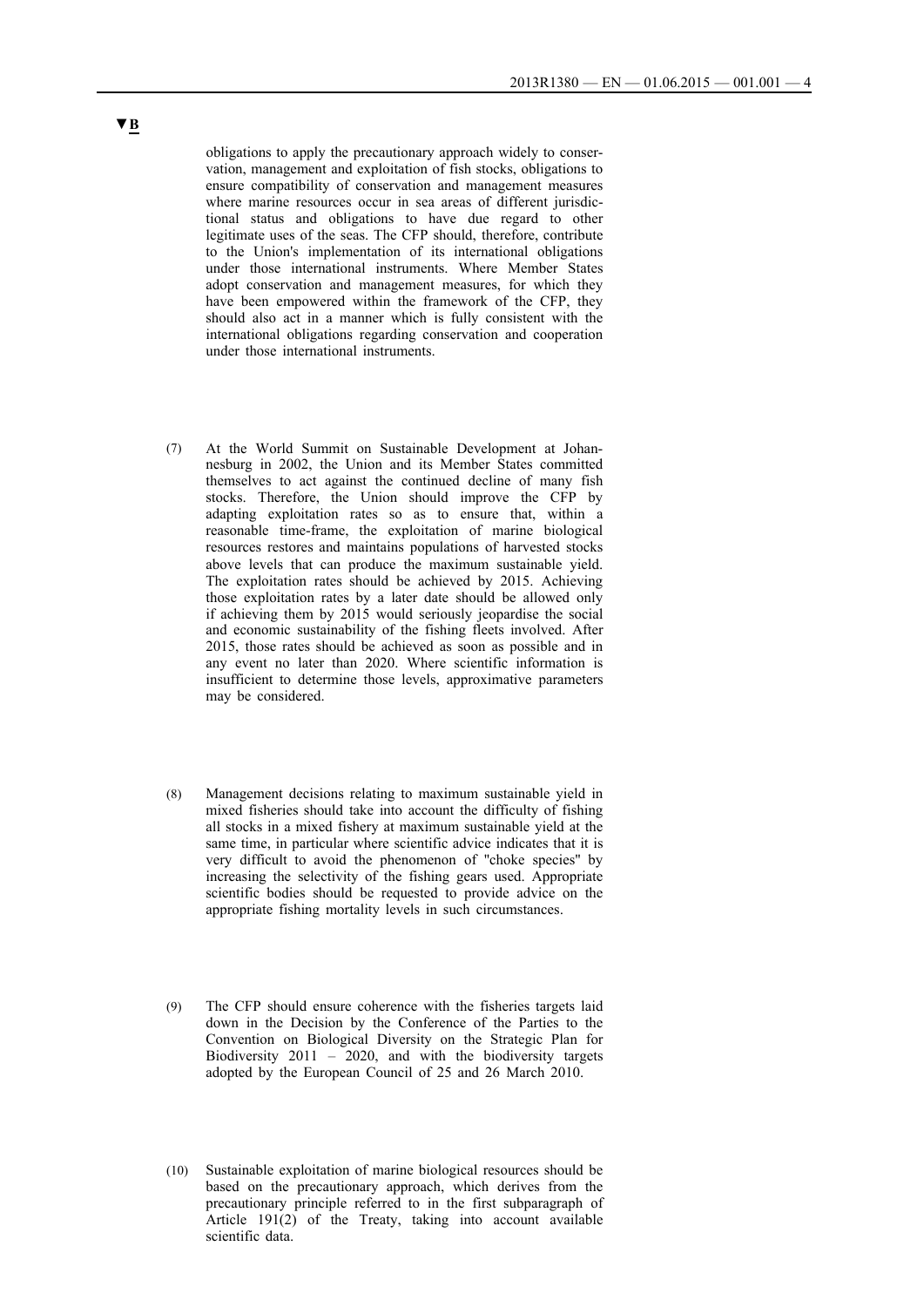- (11) The CFP should contribute to the protection of the marine environment, to the sustainable management of all commercially exploited species, and in particular to the achievement of good environmental status by 2020, as set out in Article 1(1) of Directive 2008/56/EC of the European Parliament and of the Council  $(1)$ .
- (12) The CFP should also contribute to the supplying of highly nutritional food to the Union market and to reducing the Union market's dependence on food imports. It should also foster direct and indirect job creation and economic development in coastal areas.
- (13) An ecosystem-based approach to fisheries management needs to be implemented, environmental impacts of fishing activities should be limited and unwanted catches should be avoided and reduced as far as possible.
- (14) It is important for the management of the CFP to be guided by principles of good governance. Those principles include decision-making based on best available scientific advice, broad stakeholder involvement and a long-term perspective. The successful management of the CFP also depends on a clear definition of responsibilities at Union, regional, national and local levels and on the mutual compatibility of the measures taken and their consistency with other Union policies.
- (15) The CFP should contribute to the improvement of safety and working conditions for fishing operators.
- (16) The CFP should pay full regard, where relevant, to animal health, animal welfare, food and feed safety.
- (17) Since all matters related to Europe's oceans and seas are interlinked, the CFP should be implemented in a way that is consistent with other Union policies and, in particular, that takes into account interactions with Union actions in other maritime policy areas. Coherence should be ensured in the management of different sectoral policies within the Baltic Sea, North Sea, Celtic seas, Bay of Biscay and the Iberian Coast, Mediterranean and Black Sea sea basins.
- (18) Union fishing vessels should have equal access to Union waters and resources subject to the rules of the CFP.

<sup>(1)</sup> Directive 2008/56/EC of the European Parliament and of the Council of 17 June 2008 establishing a framework for community action in the field of marine environmental policy (Marine Strategy Framework Directive) (OJ L 164, 25.6.2008, p. 19).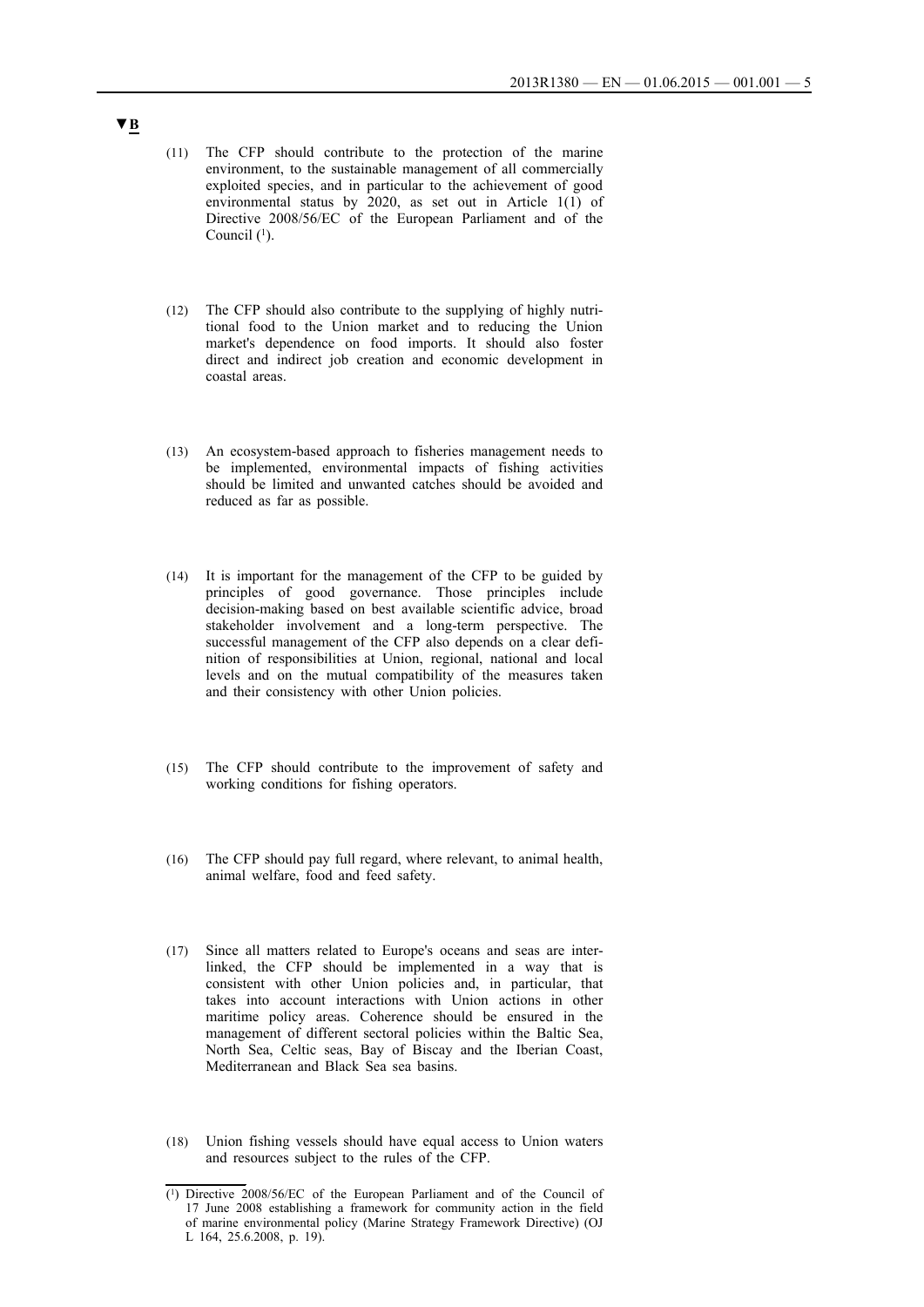- (19) Existing rules restricting access to resources within the 12 nautical mile zones of Member States have operated satisfactorily, benefiting conservation by restricting fishing effort in the most sensitive part of Union waters. Those rules have also preserved the traditional fishing activities on which the social and economic development of certain coastal communities is highly dependent. Those rules should therefore continue to apply. Member States should endeavour to give preferential access for small-scale, artisanal or coastal fishermen.
- (20) Small offshore islands which are dependent on fishing should, where appropriate, be especially recognised and supported in order to enable them to survive and prosper.
- (21) Marine biological resources around the Union outermost regions referred to in the first paragraph of Article 349 of the Treaty should be especially protected since they contribute to the preservation of the local economy of those territories, having regard to their structural, social and economic situation. Certain fishing activities in those waters should therefore be limited to fishing vessels registered in the ports of those territories.
- (22) In order to contribute to the conservation of living aquatic resources and marine ecosystems, the Union should endeavour to protect areas that are biologically sensitive, by designating them as protected areas. In such areas, it should be possible to restrict or to prohibit fishing activities. When deciding which areas to designate, particular attention should be paid to those in which there is clear evidence of heavy concentrations of fish below minimum conservation reference size and of spawning grounds, and to areas which are deemed to be bio-geographically sensitive. Account should also be taken of existing conservation areas. In order to facilitate the designation process, Member States should identify suitable areas, including areas that form part of a coherent network, and, where appropriate, should cooperate with one another, preparing and sending joint recommendations to the Commission. In order to establish protected areas more effectively, it should be possible for the Commission to be empowered to establish them in a multiannual plan. In order to ensure a suitable level of democratic accountability and control, the Commission should regularly report to the European Parliament and to the Council on the functioning of those protected areas.
- (23) The objective of sustainable exploitation of marine biological resources is more effectively achieved through a multiannual approach to fisheries management, establishing as a priority multiannual plans reflecting the specificities of different fisheries.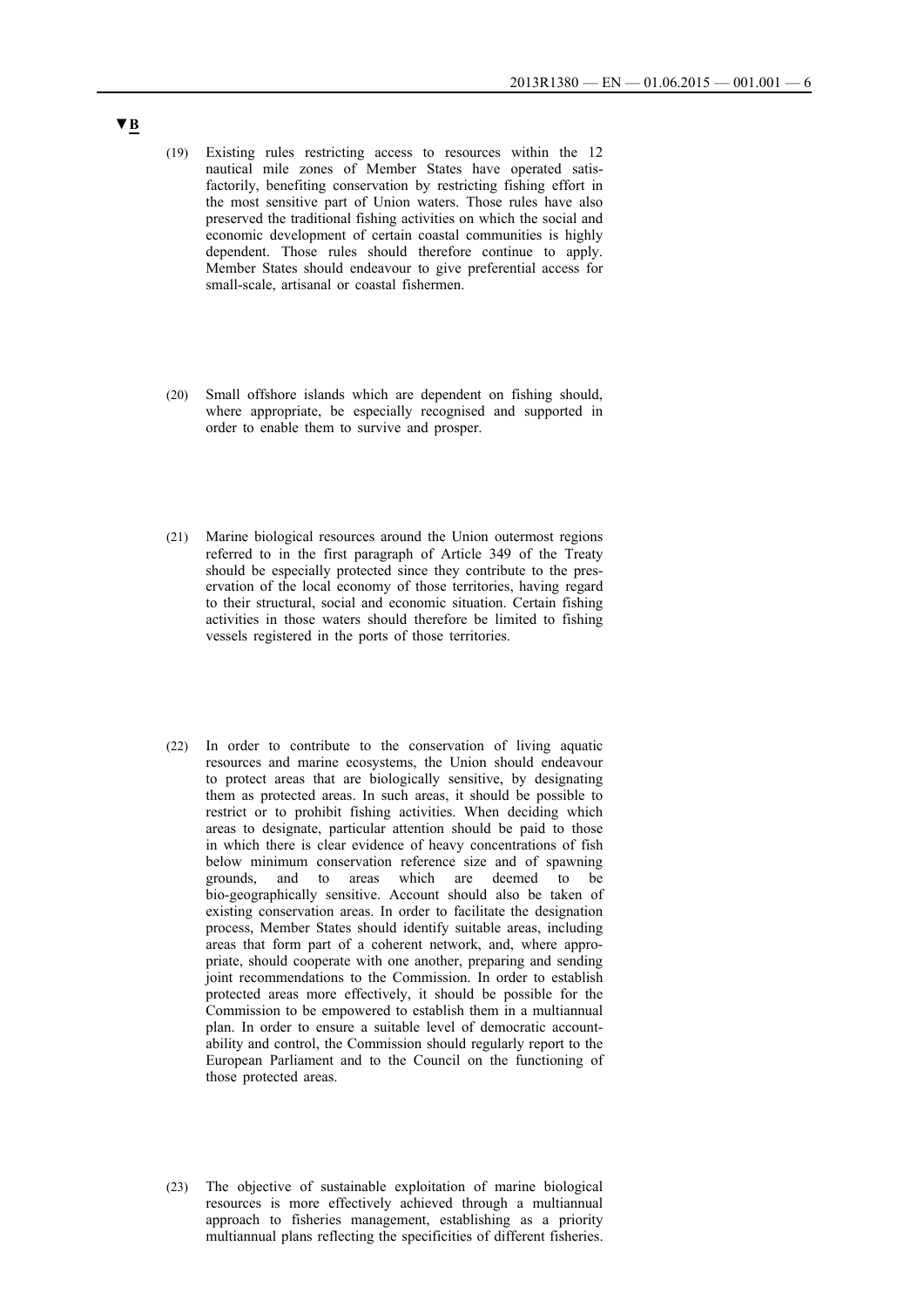- (24) Multiannual plans should, where possible, cover multiple stocks where those stocks are jointly exploited. The multiannual plans should establish the framework for the sustainable exploitation of stocks and marine ecosystems concerned, defining clear time-frames and safeguard mechanisms for unforeseen developments. Multiannual plans should also be governed by clearly defined management objectives in order to contribute to the sustainable exploitation of the stocks and to the protection of the marine ecosystems concerned. Those plans should be adopted in consultation with Advisory Councils, operators in the fishing industry, scientists and other stakeholders having an interest in fisheries management.
- (25) Directive 2009/147/EC of the European Parliament and of the Council  $(1)$ , Council Directive 92/43/EEC  $(2)$  and Directive 2008/56/EC impose certain obligations on Member States as regards special protection areas, special areas of conservation and marine protected areas, respectively. Such measures might require the adoption of measures falling under the CFP. It is, therefore, appropriate to authorise Member States to adopt, in the waters under their sovereignty or jurisdiction, such conservation measures that are necessary to comply with their obligations under those Union acts where such measures do not affect the fisheries interests of other Member States. Where such measures might affect fisheries interests of other Member States, the power to adopt such measures should be granted to the Commission and recourse should be had to regional cooperation among the Member States concerned.
- (26) Measures are needed to reduce the current high levels of unwanted catches and to gradually eliminate discards. Unwanted catches and discards constitute a substantial waste and negatively affect the sustainable exploitation of marine biological resources and marine ecosystems and the financial viability of fisheries. An obligation to land all catches (''the landing obligation'') of species which are subject to catch limits and, in the Mediterranean Sea, also catches of species which are subject to minimum sizes, made during fishing activities in Union waters or by Union fishing vessels should be established and gradually implemented and rules that have so far obliged fishermen to discard should be repealed.
- (27) The landing obligation should be introduced on a fishery-byfishery basis. Fishermen should be allowed to continue discarding species which, according to the best available scientific advice, have a high survival rate when released into the sea.

<sup>(1)</sup> Directive 2009/147/EC of the European Parliament and of the Council of 30 November 2009 on the conservation of wild birds (OJ L 20, 26.1.2010, p. 7).

<sup>(2)</sup> Council Directive 92/43/EEC of 21 May 1992 on the conservation of natural habitats and of wild fauna and flora (OJ L 206, 22.7.1992, p. 7).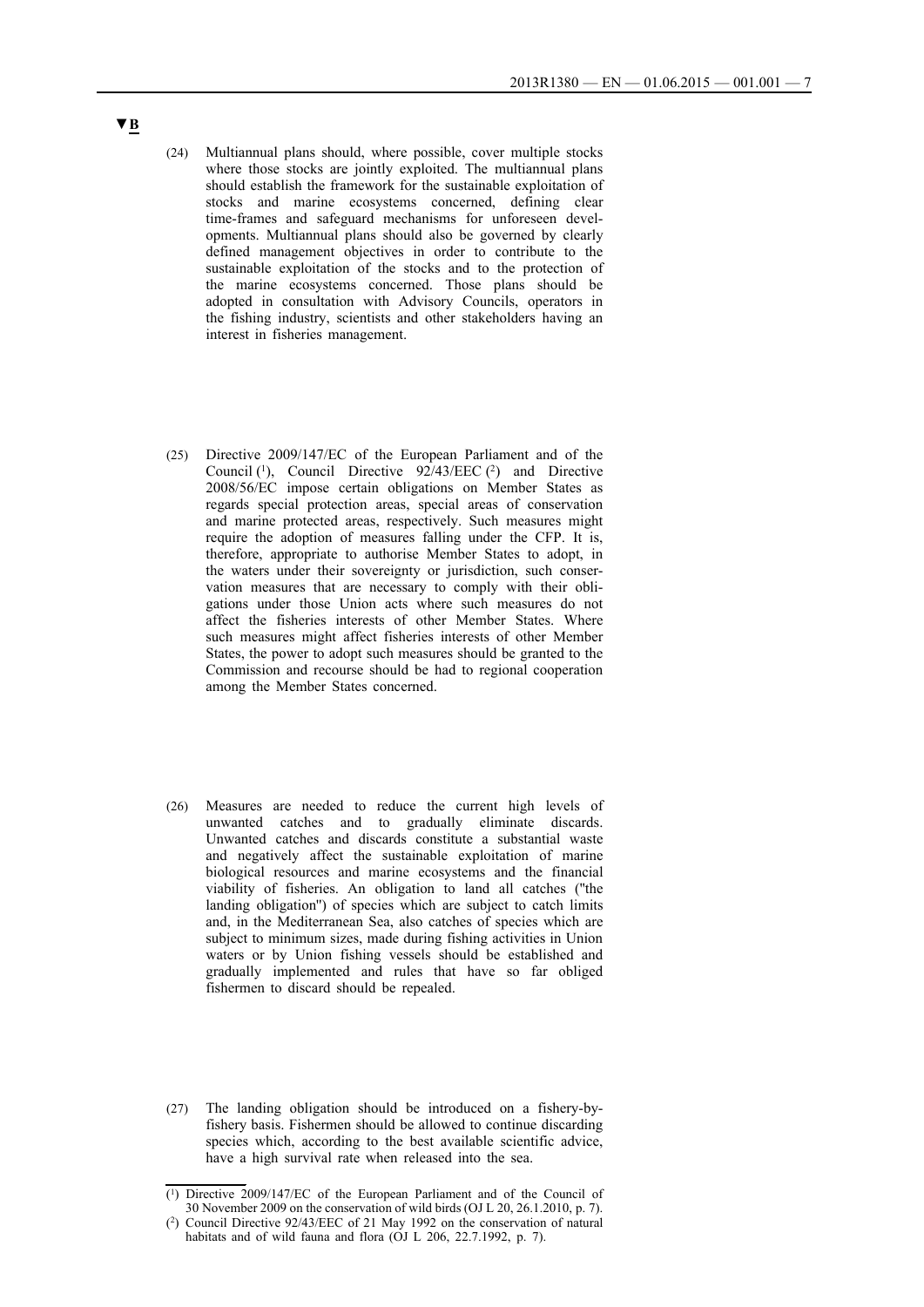- (28) In order to make the landing obligation workable and to mitigate the effect of varying yearly catch compositions, Member States should be allowed to transfer quotas between years, up to a certain percentage.
- (29) In the management of the landing obligation, it is necessary that Member States do their utmost to reduce unwanted catches. To this end, improvements of selective fishing techniques to avoid and reduce, as far as possible, unwanted catches must have high priority. It is important for Member States to distribute quotas between vessels in a mix that reflects as far as possible the expected composition of species in the fisheries. In the event of a mismatch between available quotas and actual fishing pattern, Member States should consider adjustments through quota swaps with other Member States, including on a permanent basis. Member States should also consider facilitating the pooling by vessel owners of individual quotas, for example at the level of producer organisations or groups of vessel owners. Ultimately, Member States should consider counting by-catch species against the quota of the target species, depending on the conservation status of the by-catch species.
- (30) The destination of landings of catches of fish under the minimum conservation reference size should be limited and should exclude sale for human consumption.
- (31) In order to cater for unwanted catches that are unavoidable even when all the measures for their reduction are applied, certain de minimis exemptions from the landing obligation should be established for the fisheries to which the landing obligation applies, primarily through multiannual plans.
- (32) Subject to scientific advice and without jeopardising the objectives of maximum sustainable yield or increasing fishing mortality, where the landing obligation, including the obligation to document catches, applies, an increase of related fishing opportunities should be possible, in order to take into account the fact that fish previously discarded will be landed.
- (33) Access to a fishery should be based on transparent and objective criteria including those of an environmental, social and economic nature. Member States should promote responsible fishing by providing incentives to those operators who fish in the least environmentally damaging way and who provide the greatest benefits for society.
- (34) For stocks for which no multiannual plan has been established, exploitation rates delivering maximum sustainable yield should be ensured by setting catch or fishing effort limits. If available data is insufficient, fisheries should be managed by using approximative parameters.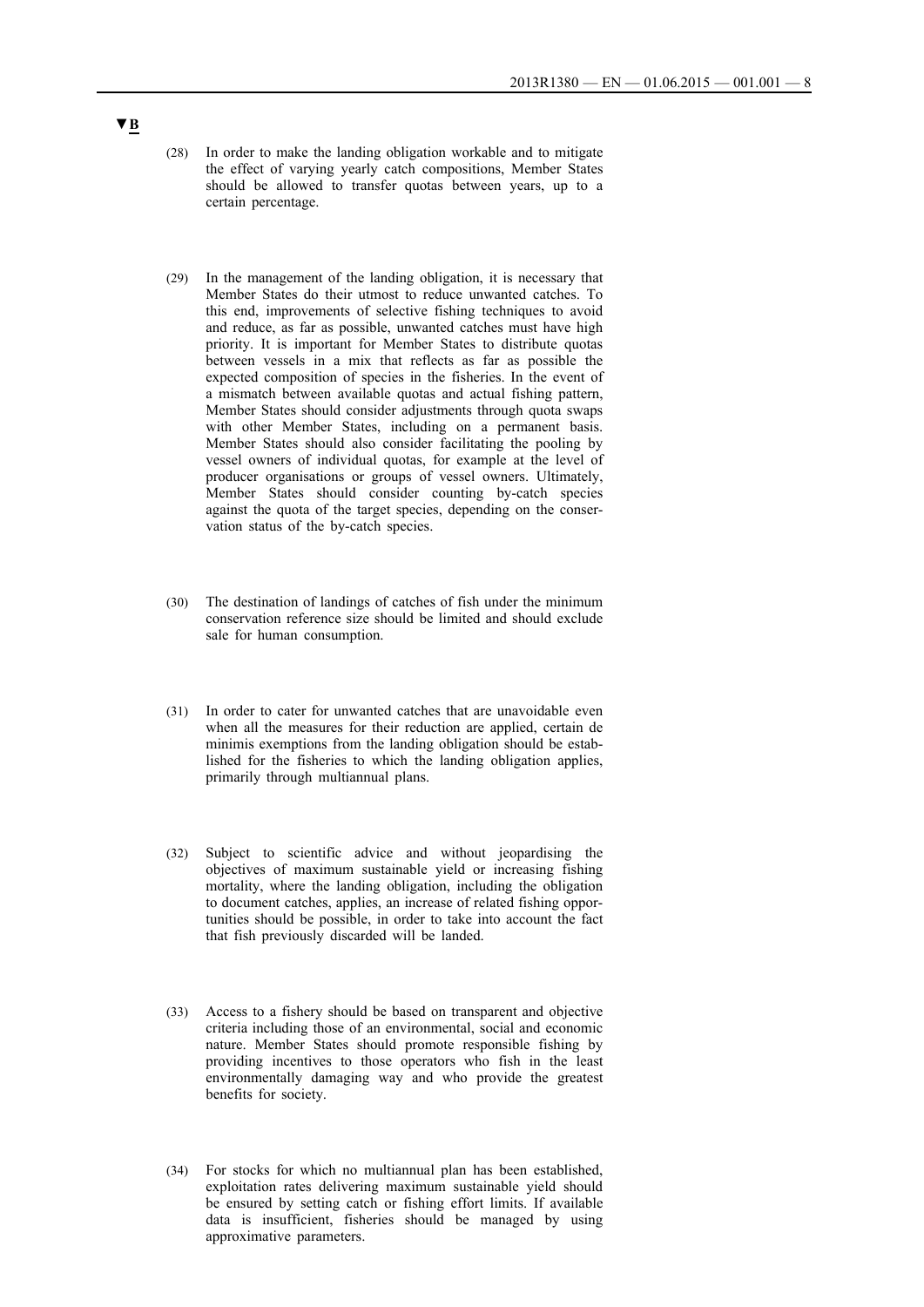- (35) In view of the precarious economic state of the fishing industry and the dependence of certain coastal communities on fishing, it is necessary to ensure the relative stability of fishing activities by allocating fishing opportunities among Member States, based on a predictable share of the stocks for each Member State.
- (36) Such relative stability of fishing activities, given the temporary biological situation of stocks, should safeguard and take full account of the particular needs of regions where local communities are especially dependent on fisheries and related activities, as decided by the Council in its Resolution of 3 November 1976 (1), and in particular Annex VII thereto.
- (37) Therefore, it is in this sense that the concept of relative stability should be understood.
- (38) The Commission should be authorised to adopt temporary measures in the event of a serious threat, requiring immediate action, to the conservation of marine biological resources or to the marine ecosystem resulting from fishing activities. Those measures should be established within defined time-frames and should be operational for a fixed period of time.
- (39) Member States should cooperate at regional level in order to adopt joint recommendations and other instruments for the development and implementation of conservation measures and measures affecting fishing activity in areas protected by environmental law. In the framework of regional cooperation, the Commission should only adopt conservation measures through implementing acts or delegated acts where all Member States concerned in a region agree on a joint recommendation. In the absence of a joint recommendation, the Commission should submit a proposal for the relevant measures pursuant to the Treaty.
- (40) Member States should be empowered to adopt conservation and management measures for stocks in Union waters applicable solely to Union fishing vessels flying their flag.
- (41) In their 12 nautical mile zones, Member States should be empowered to adopt conservation and management measures applicable to all Union fishing vessels, provided that, where such measures apply to Union fishing vessels from other Member States, they are non-discriminatory, prior consultation of other Member States concerned has taken place and the Union has not adopted measures specifically addressing conservation and management within the 12 nautical mile zone concerned.
- (42) Member States should be able to introduce a system of transferable fishing concessions.

<sup>(1)</sup> Council resolution of 3 November 1976 on certain external aspects of the creation of a 200-mile fishing zone in the Community with effect from 1 January 1977 (OJ C 105, 7.5.1981, p. 1).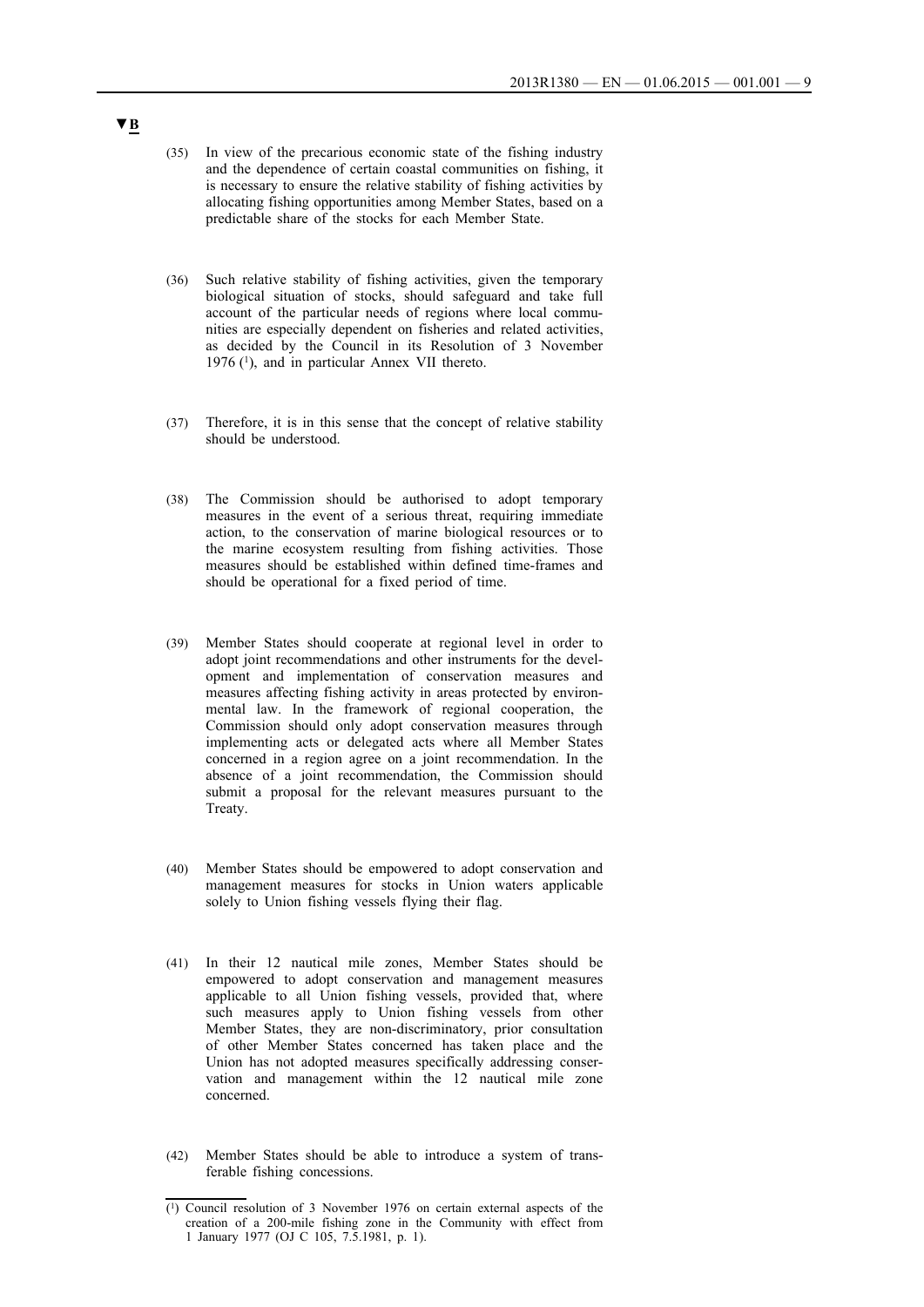- (43) Member States should take specific measures to align the number of Union fishing vessels with available resources, based on their assessments of the balance between the fishing capacity of their fleets and the fishing opportunities available to them. The assessments should be made in accordance with Commission guidelines and be presented in an annual report to be transmitted to the Commission. Those reports should be made public. Each Member State should be able to choose the measures and instruments which it wishes to adopt in order to reduce excessive fishing capacity.
- (44) In addition, compulsory maximum fleet capacity ceilings and national entry/exit schemes in relation to decommissioning funding should be maintained for the purpose of managing and adjusting fishing capacity.
- (45) Member States should record the minimum information on characteristics and activities of Union fishing vessels flying their flag. Those records should be made available to the Commission for the purpose of monitoring the size of Member States' fleets.
- (46) Fisheries management based on the best available scientific advice requires harmonised, reliable and accurate data sets. Therefore, Member States should collect data on fleets and their fishing activities, in particular biological data on catches, including discards and survey information on fish stocks and on the potential environmental impact of fishing activities on the marine ecosystem. Member States should manage and make the collected data available to end-users and to other interested parties. Member States should cooperate with each other and with the Commission to coordinate data collection activities. Where relevant, Member States should also cooperate with third countries regarding data collection. Member States should provide the Commission, for its assessment, with an annual report on their data collection activities, which shall be made public.
- (47) Data collection should include data which facilitate the economic assessment of undertakings active in the fisheries sector, in aquaculture and in the processing of fisheries and aquaculture products and of employment trends in those industries.
- (48) The Scientific, Technical and Economic Committee for Fisheries (STECF), as established by Commission Decision  $2005/629/EC$  (1), may be consulted on matters pertaining to the conservation and management of marine biological resources in order to ensure the required assistance of highly qualified scientific personnel, particularly in the application of biological, economic, environmental, social and technical disciplines.

<sup>(1)</sup> Commission Decision 2005/629/EC of 26 August 2005 establishing a Scientific, Technical and Economic Committee for Fisheries (OJ L 225, 31.8.2005, p. 18).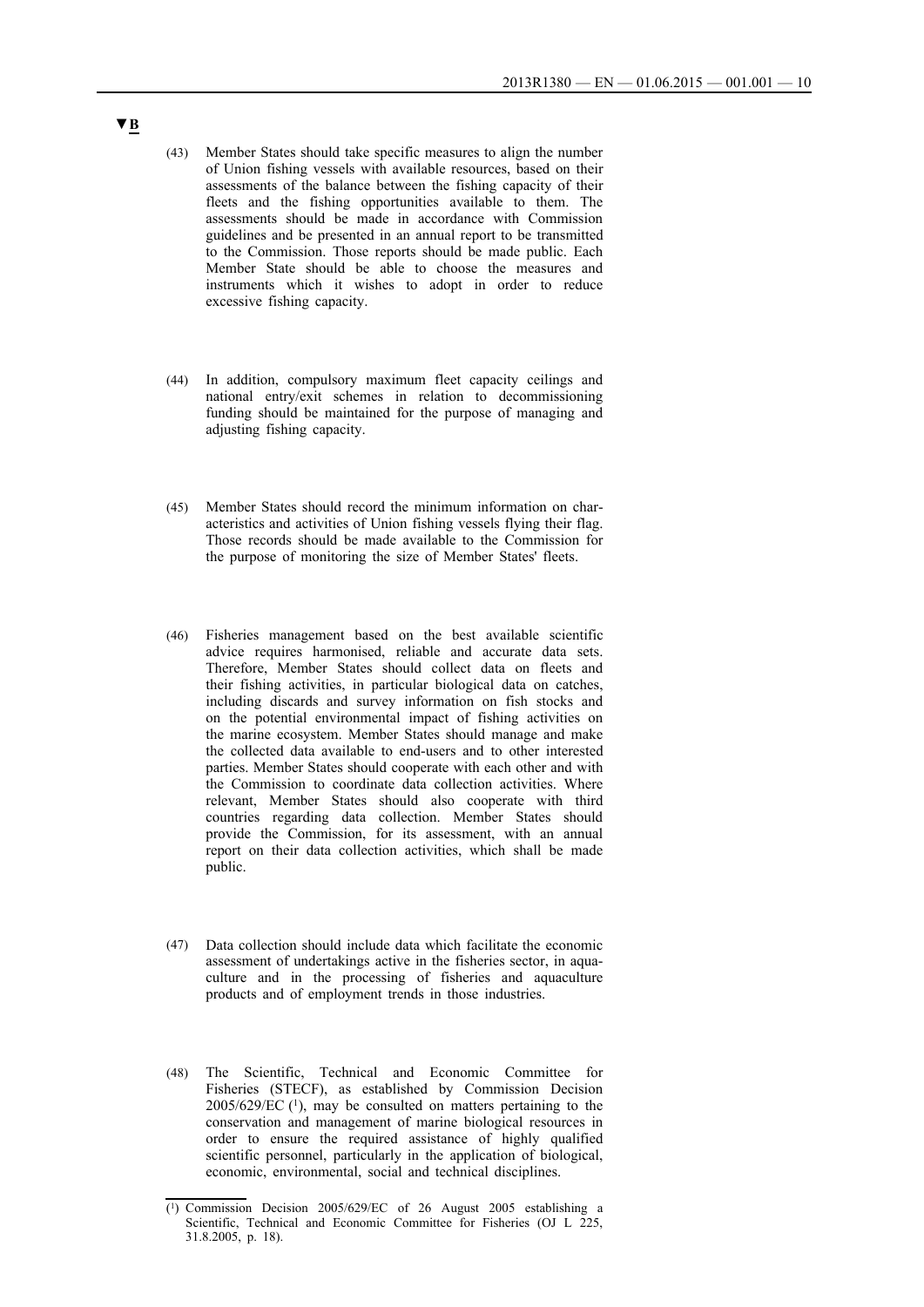- (49) Policy-oriented fisheries science should be reinforced by means of nationally-adopted fisheries scientific data collection, research and innovation programmes implemented in coordination with other Member States and within Union research and innovation frameworks. Better cooperation between industry and scientists should also be fostered.
- (50) The Union should promote the objectives of the CFP internationally, ensuring that Union fishing activities outside Union waters are based on the same principles and standards as those applicable under Union law, and promoting a level–playing field for Union operators and third-country operators. To this end, the Union should seek to lead the process of strengthening the performance of regional and international organisations in order to better enable them to conserve and manage marine living resources under their purview, including combating illegal, unreported and unregulated (IUU) fishing. The Union should cooperate with third countries and international organisations for the purpose of improving compliance with international measures, including combating IUU. The position of the Union should be based on the best available scientific advice.
- (51) Sustainable fisheries partnership agreements with third countries should ensure that Union fishing activities in third country waters are based on the best available scientific advice and relevant information exchange, ensuring a sustainable exploitation of the marine biological resources, transparency as regards the determination of the surplus and, consequently, a management of the resources that is consistent with the objectives of the CFP. Those agreements, which provide for access to resources commensurate with the interests of the Union fleet in exchange for a financial contribution from the Union, should contribute to the establishment of a high quality governance framework to ensure, in particular, efficient data collection, monitoring, control and surveillance measures.
- (52) Respect for democratic principles and human rights, as laid down in the Universal Declaration of Human Rights and other relevant international human rights instruments, and for the principle of the rule of law, should constitute an essential element of sustainable fisheries partnership agreements, which should contain a specific human rights clause. The introduction of a human rights clause in sustainable fisheries partnership agreements should be fully consistent with the overall Union development policy objectives.
- (53) Aquaculture should contribute to the preservation of the food production potential on a sustainable basis throughout the Union so as to guarantee long-term food security, including food supplies, as well as growth and employment for Union citizens, and to contribute to meeting the growing world demand for aquatic food.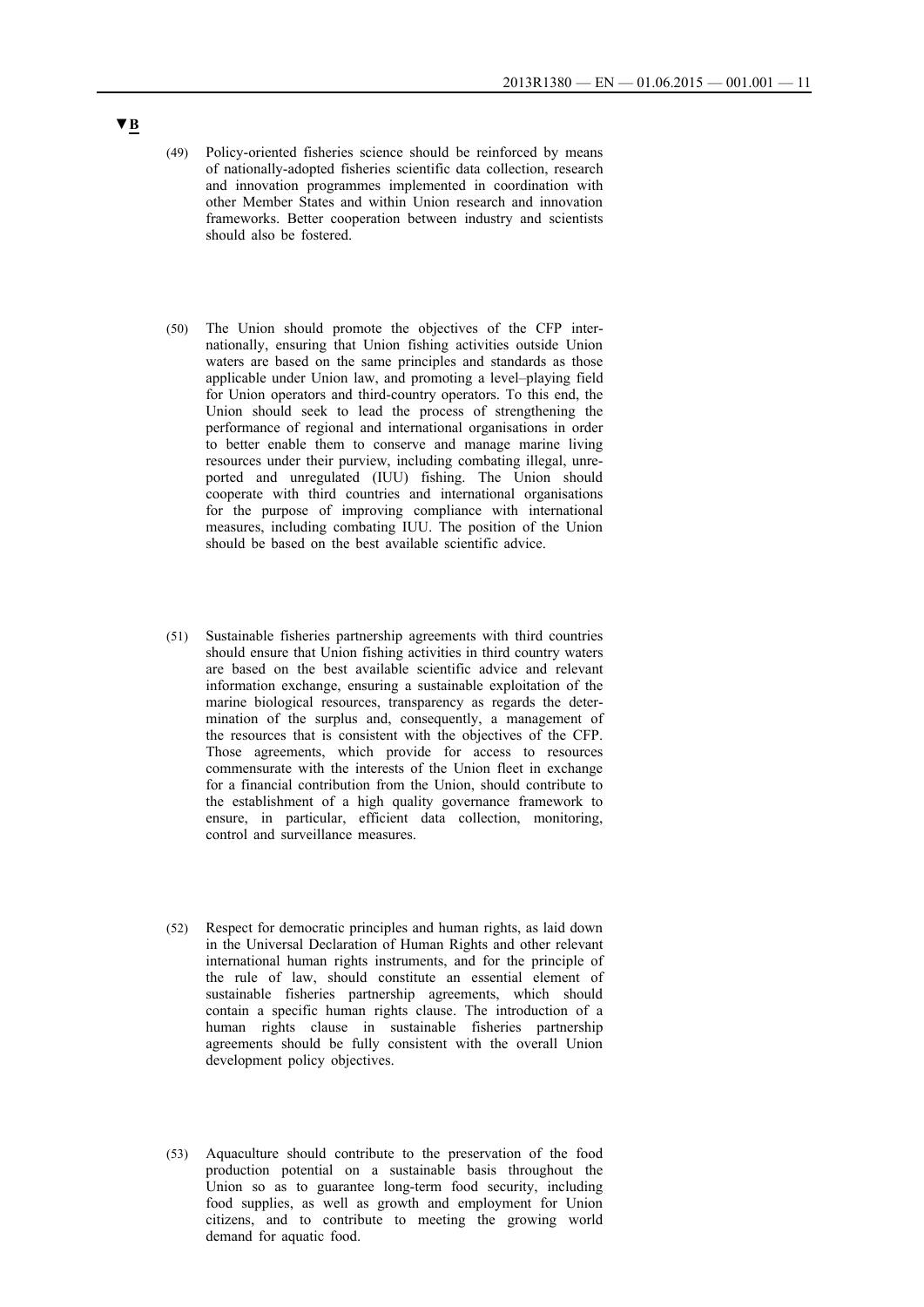- (54) The Commission's Strategy for the Sustainable Development of European Aquaculture adopted in 2009, which was welcomed and endorsed by the Council and welcomed by the European Parliament, noted the need for the creation and promotion of a level-playing field for aquaculture as the basis for its sustainable development.
- (55) Aquaculture activities in the Union are influenced by different conditions across national borders, including as regards authorisations for the operators. Therefore, Union strategic guidelines for national strategic plans should be developed to improve the competitiveness of the aquaculture industry, supporting its development and innovation, and encouraging economic activity, diversification and improving the quality of life in coastal and inland areas. Furthermore, mechanisms should be introduced for the exchange between Member States of information and best practices through an open method of coordination of national measures concerning business security, access to Union waters and space, and the simplification of licensing procedures.
- (56) The specific nature of aquaculture requires an Advisory Council for stakeholder consultation on elements of Union policies which could affect aquaculture.
- (57) There is a need to strengthen the competitiveness of the Union fishery and aquaculture sector, and for simplification in support of better management of its production and marketing activities. The common market organisation for fishery and aquaculture products should ensure a level-playing field for all fishery and aquaculture products marketed in the Union regardless of their origin, should enable consumers to make better informed choices and support responsible consumption, and should improve the economic knowledge and understanding of the Union markets along the supply chain.
- (58) The common market organisation should be implemented in compliance with international commitments of the Union, in particular with regard to the provisions of the World Trade Organisation.
- (59) In order to ensure compliance with the rules of the CFP, an effective system of control, inspection and enforcement should be established, that includes the fight against IUU fishing activities.
- (60) The use of modern and effective technologies should be promoted in the framework of the Union system for control, inspection, and enforcement. Member States and the Commission should have the possibility to conduct pilot projects on new control technologies and data management systems.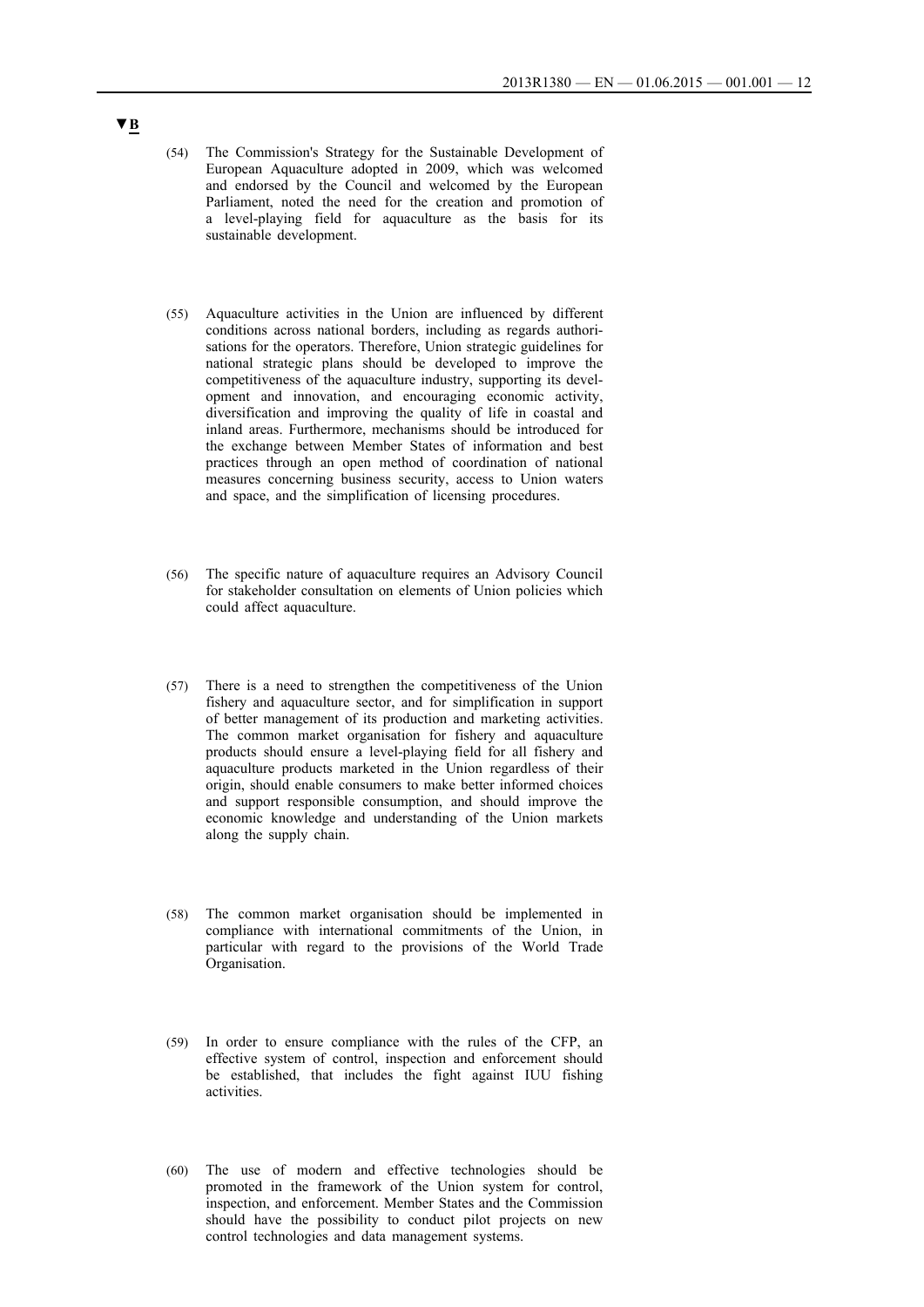- (61) In order to ensure that the conditions in different Member States for the application of control and enforcement rules are comparable, cooperation between Member States on identifying effective, proportionate and dissuasive penalties should be encouraged.
- (62) In order to ensure the involvement of operators in the Union data collection and in the Union system for control, inspection, and enforcement, Member States should be able to require their operators to contribute proportionally to the corresponding operational costs.
- (63) The objectives of the CFP cannot be sufficiently achieved by Member States alone, given the problems encountered in the development of the fishing industry and its management, and the limits on the financial resources of the Member States. Therefore, to contribute to the achievement of those objectives, multiannual Union financial assistance should be granted that is focused on the priorities of the CFP and tailored to the specific features of the fishing industry in individual Member States.
- (64) Union financial assistance should be made conditional upon compliance by Member States and operators, including vessel owners, with the rules of the CFP. Subject to specific rules to be adopted, Union financial assistance should be interrupted, suspended or corrected in cases of non-compliance with a specific obligation of the CFP by a Member State or a serious infringement of those rules by an operator.
- (65) Dialogue with stakeholders has proven to be essential for achieving the objectives of the CFP. Taking into account the diverse conditions throughout Union waters and the increased regionalisation of the CFP, Advisory Councils should enable the CFP to benefit from the knowledge and experience of all stakeholders.
- (66) In view of the special characteristics of the outermost regions, of aquaculture, of markets and of the Black Sea, it is appropriate to establish a new Advisory Council for each of them.
- (67) The power to adopt acts in accordance with Article 290 of the Treaty should be delegated to the Commission in respect of the adoption of conservation measures accompanying certain environmental obligations by Member States, the adapting of the landing obligation for the purpose of complying with the Union's international obligations, the extension of the landing obligation to other species using the regionalisation process, the adoption of specific discard plans using the regionalisation process, the adoption of de minimis exemptions to the landing obligation if no other implementation measure for that obligation has been adopted, and the establishment of detailed rules for the functioning of Advisory Councils. It is of particular importance that the Commission carry out appropriate consultations during its preparatory work, including at expert level. The Commission, when preparing and drawing up delegated acts, should ensure a simultaneous, timely and appropriate transmission of relevant documents to the European Parliament and to the Council.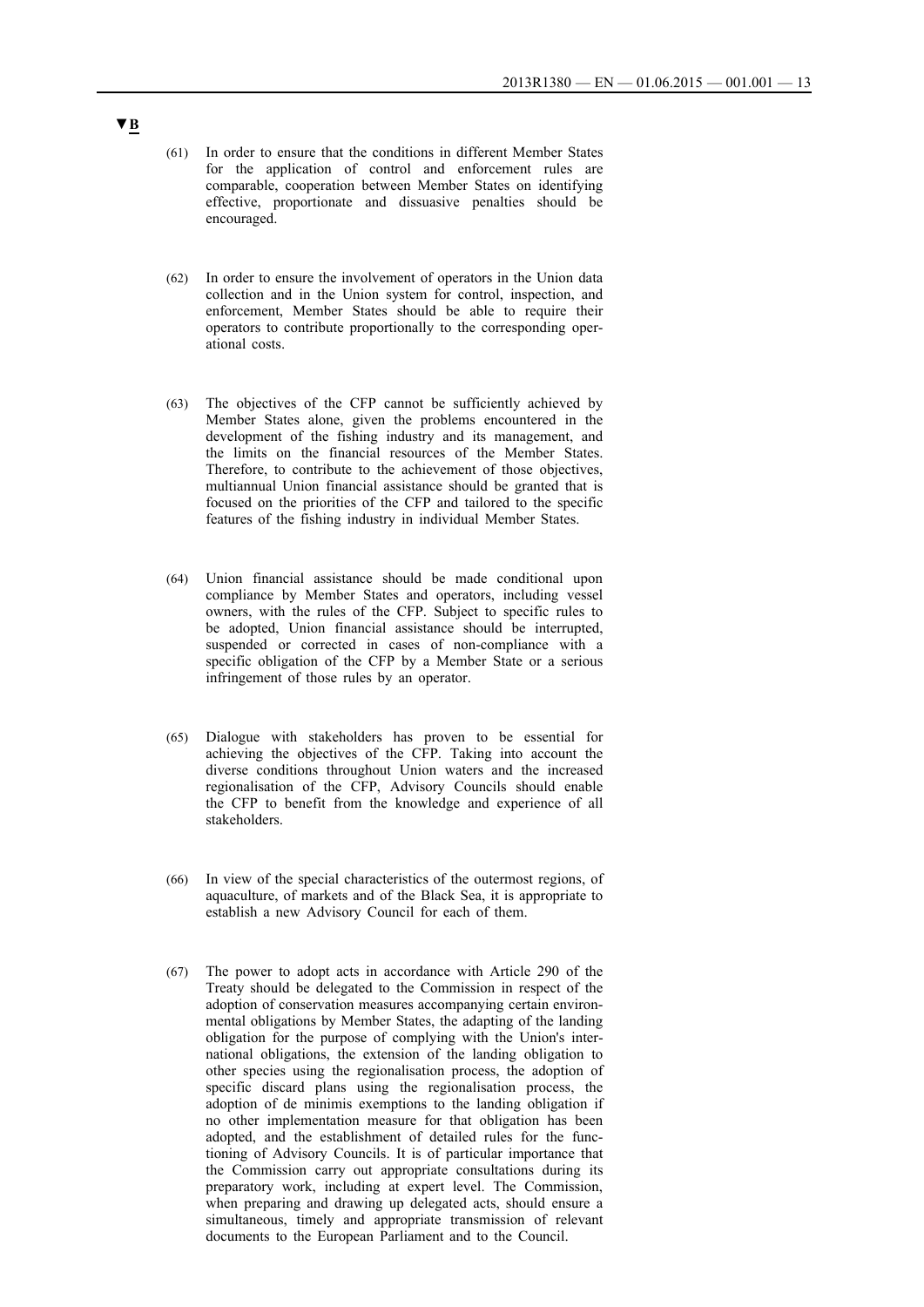- (68) In order to ensure uniform conditions for the implementation of the provisions of this Regulation in respect of temporary measures to alleviate a serious threat to the conservation of marine biological resources, of the entry-exit scheme in fleet management and of the recording, format and transmission of data for the Union fishing fleet register, implementing powers should be conferred on the Commission. Those powers should be exercised in accordance with Regulation (EU) No 182/2011 of the European Parliament and of the Council  $(1)$ .
- (69) In accordance with the principle of proportionality, as set out in Article 5 of the Treaty on European Union, this Regulation does not go beyond what is necessary to achieve its objectives.
- (70) Council Decision 2004/585/EC (2) should be repealed upon entry in force of the corresponding rules pursuant to this Regulation.
- (71) By reason of the number and importance of the amendments to be made, Regulation (EC) No 2371/2002 should be repealed,

HAVE ADOPTED THIS REGULATION:

#### PART I

### **GENERAL PROVISIONS**

### *Article 1*

#### **Scope**

- 1. The Common Fisheries Policy (CFP) shall cover:
- (a) the conservation of marine biological resources and the management of fisheries and fleets exploiting such resources;
- (b) in relation to measures on markets and financial measures in support of the implementation of the CFP: fresh water biological resources, aquaculture, and the processing and marketing of fisheries and aquaculture products.

The CFP shall cover the activities referred to in paragraph 1 where they are carried out:

- (a) on the territory of Member States to which the Treaty applies;
- (b) in Union waters, including by fishing vessels flying the flag of, and registered in, third countries;
- (c) by Union fishing vessels outside Union waters; or
- (d) by nationals of Member States, without prejudice to the primary responsibility of the flag State.

<sup>(1)</sup> Regulation (EU) No 182/2011 of the European Parliament and of the Council of 16 February 2011 laying down the rules and general principles concerning mechanisms for control by Member States of the Commission's exercise of implementing powers (OJ L 55, 28.2.2011, p. 13).

<sup>(2)</sup> Council Decision 2004/585/EC of 19 July 2004 establishing Regional Advisory Councils under the Common Fisheries Policy (OJ L 256, 3.8.2004, p. 17).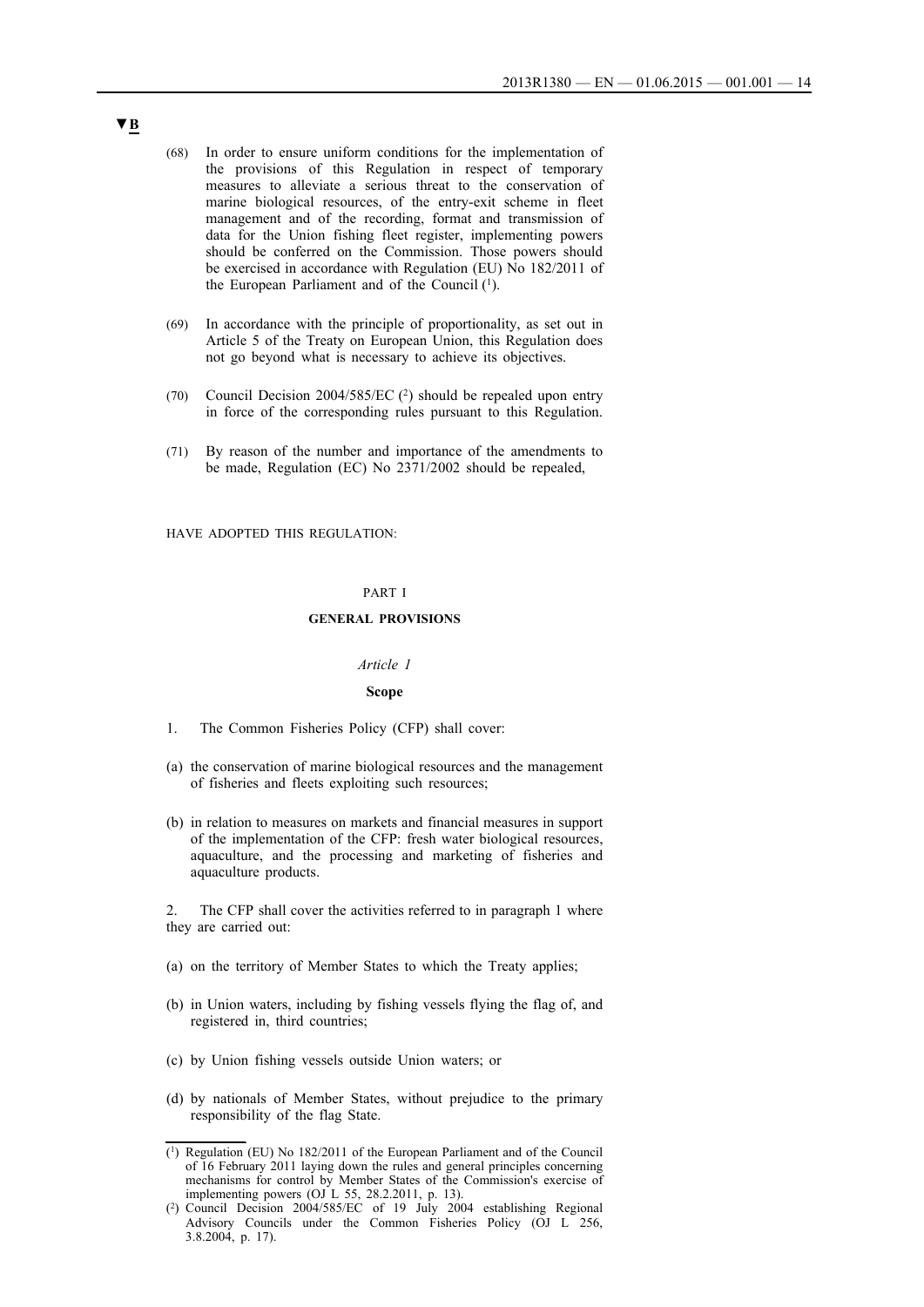### *Article 2*

## **Objectives**

1. The CFP shall ensure that fishing and aquaculture activities are environmentally sustainable in the long-term and are managed in a way that is consistent with the objectives of achieving economic, social and employment benefits, and of contributing to the availability of food supplies.

2. The CFP shall apply the precautionary approach to fisheries management, and shall aim to ensure that exploitation of living marine biological resources restores and maintains populations of harvested species above levels which can produce the maximum sustainable yield.

In order to reach the objective of progressively restoring and maintaining populations of fish stocks above biomass levels capable of producing maximum sustainable yield, the maximum sustainable yield exploitation rate shall be achieved by 2015 where possible and, on a progressive, incremental basis at the latest by 2020 for all stocks.

The CFP shall implement the ecosystem-based approach to fisheries management so as to ensure that negative impacts of fishing activities on the marine ecosystem are minimised, and shall endeavour to ensure that aquaculture and fisheries activities avoid the degradation of the marine environment.

- 4. The CFP shall contribute to the collection of scientific data.
- 5. The CFP shall, in particular:
- (a) gradually eliminate discards, on a case-by-case basis, taking into account the best available scientific advice, by avoiding and reducing, as far as possible, unwanted catches, and by gradually ensuring that catches are landed;
- (b) where necessary, make the best use of unwanted catches, without creating a market for such of those catches that are below the minimum conservation reference size;
- (c) provide conditions for economically viable and competitive fishing capture and processing industry and land-based fishing related activity;
- (d) provide for measures to adjust the fishing capacity of the fleets to levels of fishing opportunities consistent with paragraph 2, with a view to having economically viable fleets without overexploiting marine biological resources;
- (e) promote the development of sustainable Union aquaculture activities to contribute to food supplies and security and employment;
- (f) contribute to a fair standard of living for those who depend on fishing activities, bearing in mind coastal fisheries and socio-economic aspects;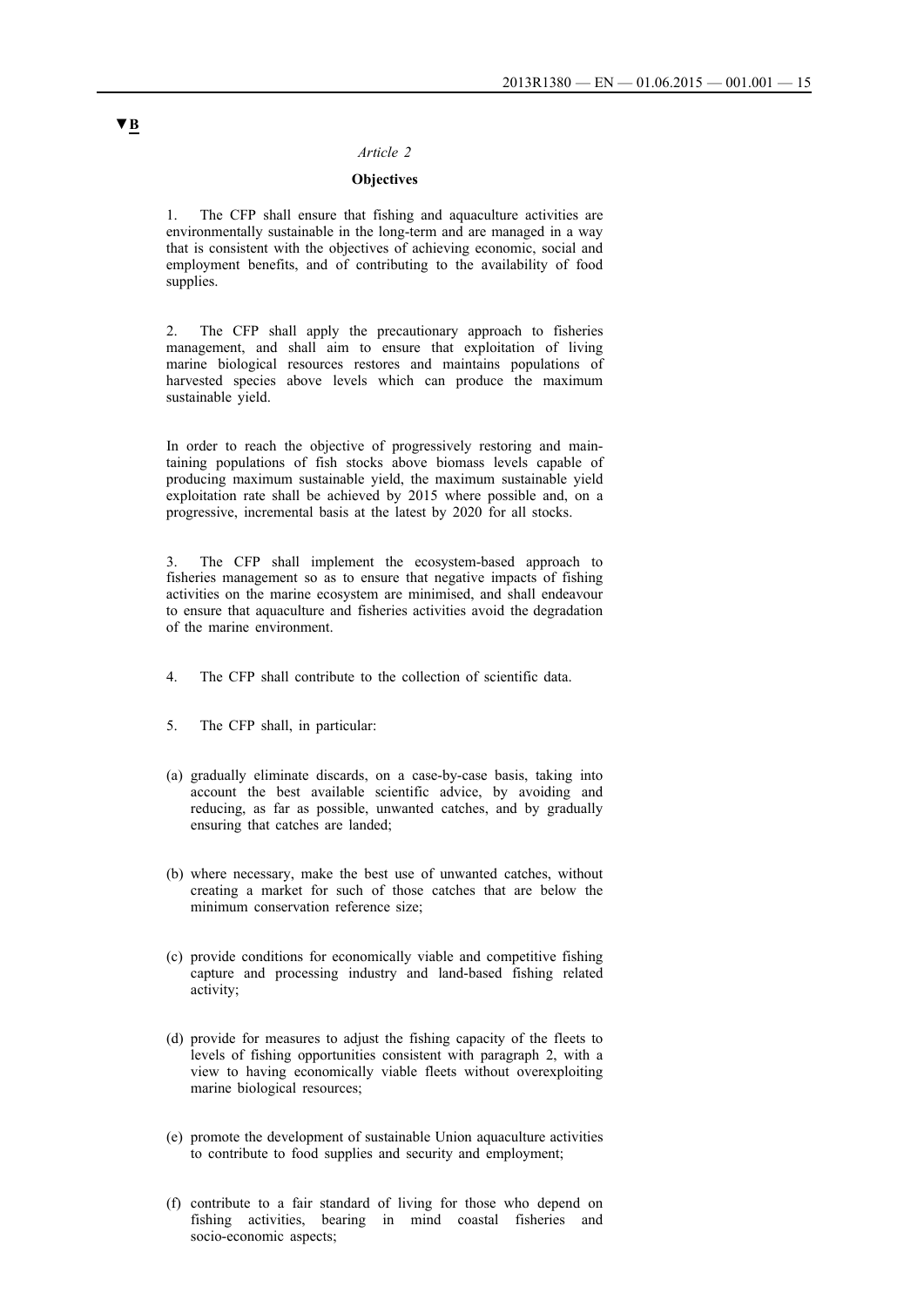- (g) contribute to an efficient and transparent internal market for fisheries and aquaculture products and contribute to ensuring a level–playing field for fisheries and aquaculture products marketed in the Union;
- (h) take into account the interests of both consumers and producers;
- (i) promote coastal fishing activities, taking into account socio-economic aspects;
- (j) be coherent with the Union environmental legislation, in particular with the objective of achieving a good environmental status by 2020 as set out in Article 1(1) of Directive 2008/56/EC, as well as with other Union policies.

#### *Article 3*

### **Principles of good governance**

The CFP shall be guided by the following principles of good governance:

- (a) the clear definition of responsibilities at the Union, regional, national and local levels;
- (b) the taking into account of regional specificities, through a regionalised approach;
- (c) the establishment of measures in accordance with the best available scientific advice;
- (d) a long-term perspective;
- (e) administrative cost efficiency;
- (f) appropriate involvement of stakeholders, in particular Advisory Councils, at all stages - from conception to implementation of the measures;
- (g) the primary responsibility of the flag State;
- (h) consistency with other Union policies;
- (i) the use of impact assessments as appropriate;
- (j) coherence between the internal and external dimension of the CFP;
- (k) transparency of data handling in accordance with existing legal requirements, with due respect for private life, the protection of personal data and confidentiality rules; availability of data to the appropriate scientific bodies, other bodies with a scientific or management interest, and other defined end-users.

#### *Article 4*

### **Definitions**

1. For the purpose of this Regulation the following definitions shall apply:

(1) 'Union waters' means the waters under the sovereignty or jurisdiction of the Member States, with the exception of the waters adjacent to the territories listed in Annex II to the Treaty;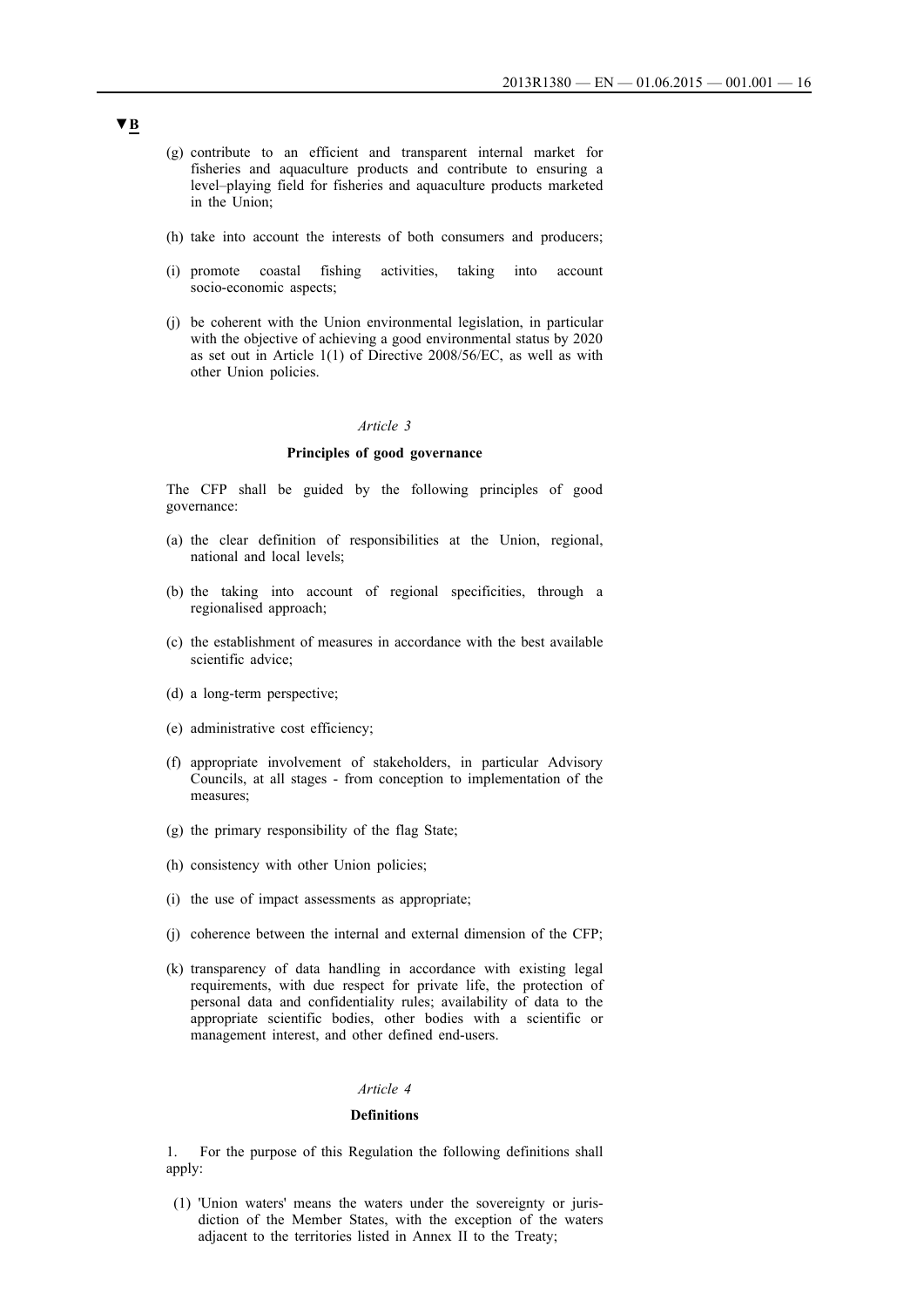- (2) 'marine biological resources' means available and accessible living marine aquatic species, including anadromous and catadromous species during their marine life;
- (3) 'fresh water biological resources' means available and accessible living fresh water aquatic species;
- (4) 'fishing vessel' means any vessel equipped for commercial exploitation of marine biological resources or a blue fin tuna trap;
- (5) 'Union fishing vessel' means a fishing vessel flying the flag of a Member State and registered in the Union;
- (6) 'entry to the fishing fleet' means registration of a fishing vessel in the fishing vessel register of a Member State;
- (7) 'maximum sustainable yield' means the highest theoretical equilibrium yield that can be continuously taken on average from a stock under existing average environmental conditions without significantly affecting the reproduction process;
- (8) 'precautionary approach to fisheries management', as referred to in Article 6 of the UN Fish Stocks Agreement, means an approach according to which the absence of adequate scientific information should not justify postponing or failing to take management measures to conserve target species, associated or dependent species and non-target species and their environment;
- (9) 'ecosystem-based approach to fisheries management' means an integrated approach to managing fisheries within ecologically meaningful boundaries which seeks to manage the use of natural resources, taking account of fishing and other human activities, while preserving both the biological wealth and the biological processes necessary to safeguard the composition, structure and functioning of the habitats of the ecosystem affected, by taking into account the knowledge and uncertainties regarding biotic, abiotic and human components of ecosystems;
- (10) 'discards' means catches that are returned to the sea;
- (11) 'low impact fishing' means utilising selective fishing techniques which have a low detrimental impact on marine ecosystems or which may result in low fuel emissions, or both;
- (12) 'selective fishing' means fishing with fishing methods or fishing gears that target and capture organisms by size or species during the fishing operation, allowing non-target specimens to be avoided or released unharmed;
- (13) 'fishing mortality rate' means the rate at which biomass or individuals are removed from a stock by means of fishery activities over a given period;
- (14) 'stock' means a marine biological resource that occurs in a given management area;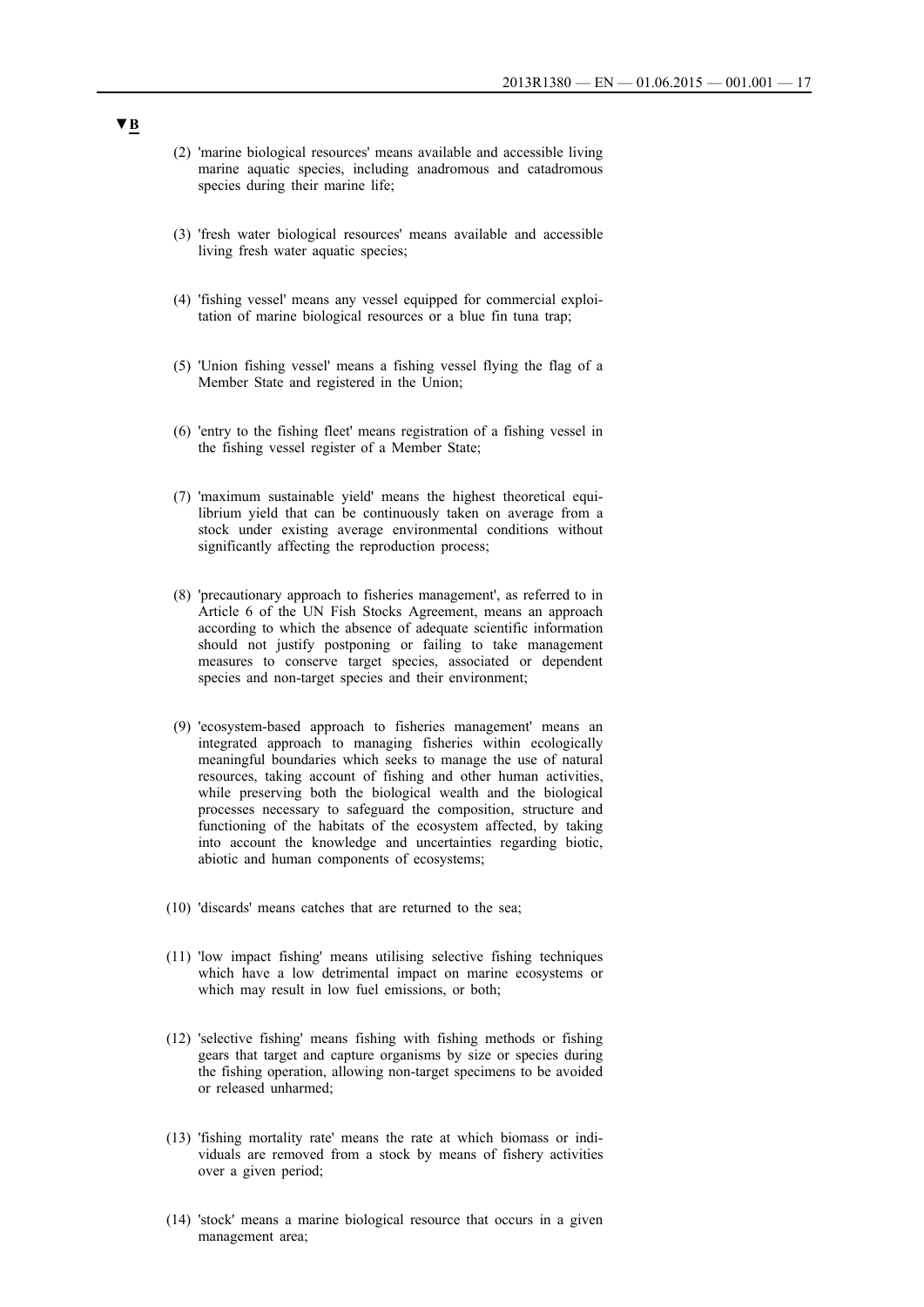- (15) 'catch limit' means, as appropriate, either a quantitative limit on catches of a fish stock or group of fish stocks over a given period where such fish stocks or group of fish stocks are subject to an obligation to land, or a quantitative limit on landings of a fish stock or group of fish stocks over a given period for which the obligation to land does not apply;
- (16) 'conservation reference point' means values of fish stock population parameters (such as biomass or fishing mortality rate) used in fisheries management, for example in respect of an acceptable level of biological risk or a desired level of yield;
- (17) 'minimum conservation reference size' means the size of a living marine aquatic species taking into account maturity, as established by Union law, below which restrictions or incentives apply that aim to avoid capture through fishing activity; such size replaces, where relevant, the minimum landing size;
- (18) 'stock within safe biological limits' means a stock with a high probability that its estimated spawning biomass at the end of the previous year is higher than the limit biomass reference point (Blim) and its estimated fishing mortality rate for the previous year is less than the limit fishing mortality rate reference point (Flim);
- (19) 'safeguard' means a precautionary measure designed to avoid something undesirable occurring;
- (20) 'technical measure' means a measure that regulates the composition of catches by species and size and the impacts on components of the ecosystems resulting from fishing activities by establishing conditions for the use and structure of fishing gear and restrictions on access to fishing areas;
- (21) 'fishing effort' means the product of the capacity and the activity of a fishing vessel; for a group of fishing vessels it is the sum of the fishing effort of all vessels in the group;
- (22) 'Member State having a direct management interest' means a Member State which has an interest consisting of either fishing opportunities or a fishery taking place in the exclusive economic zone of the Member State concerned, or, in the Mediterranean Sea, a traditional fishery on the high seas;
- (23) 'transferable fishing concession' means a revocable user entitlement to a specific part of fishing opportunities allocated to a Member State or established in a management plan adopted by a Member State in accordance with Article 19 of Council Regulation (EC) No  $1967/2006$  (<sup>1</sup>), which the holder may transfer;
- (24) 'fishing capacity' means a vessel's tonnage in GT (Gross Tonnage) and its power in kW (Kilowatt) as defined in Articles 4 and 5 of Council Regulation (EEC) No  $2930/86$  (2);

<sup>(1)</sup> Council Regulation (EC) No 1967/2006 of 21 December 2006 concerning management measures for the sustainable exploitation of fishery resources in the Mediterranean Sea, amending Regulation (EEC) No 2847/93 and repealing Regulation (EC) No 1626/94 (OJ L 409, 30.12.2006, p. 11).

<sup>(2)</sup> Council Regulation (EEC) No 2930/86 of 22 September 1986 defining characteristics for fishing vessels (OJ L 274, 25.9.1986, p. 1).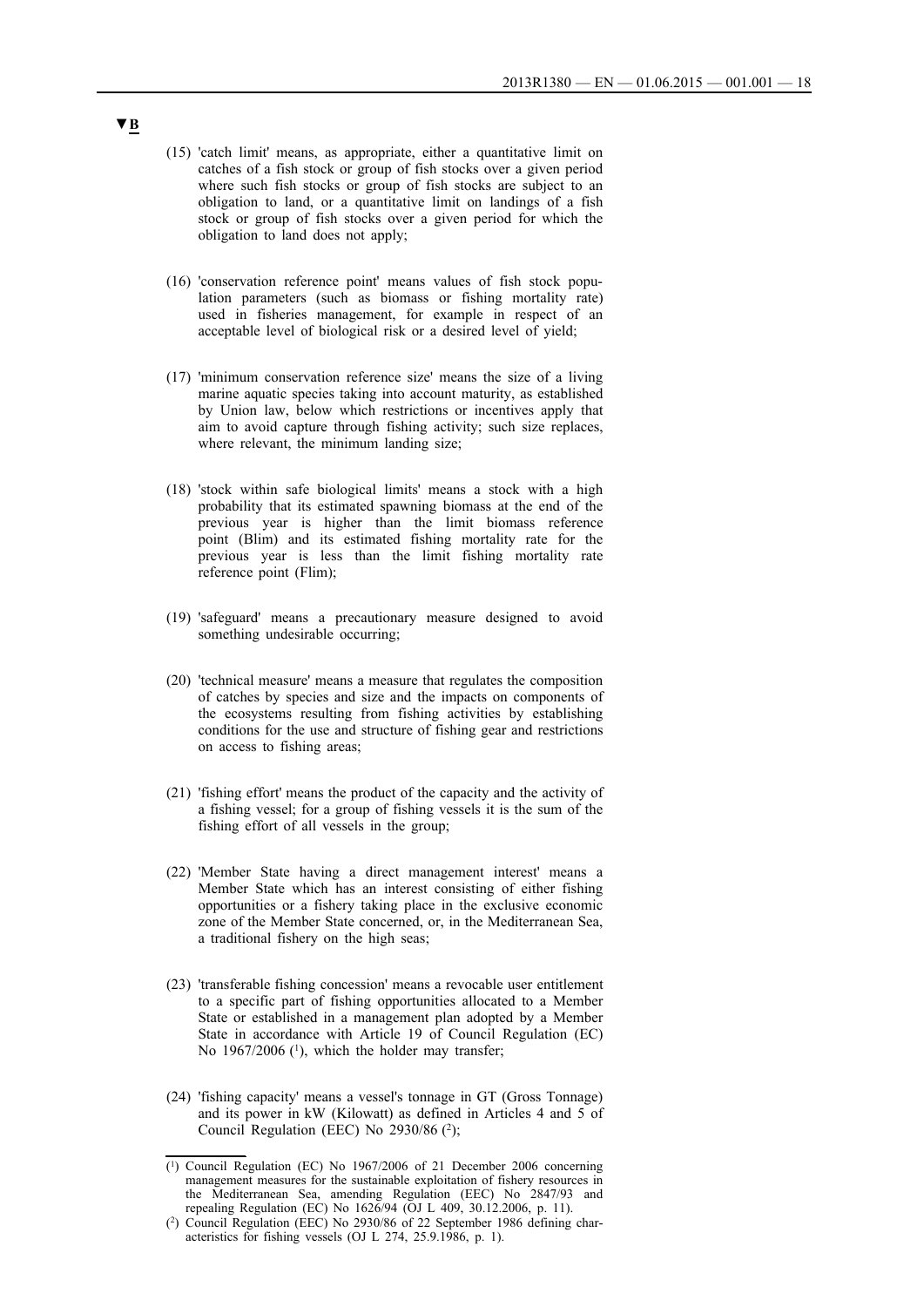- (25) 'aquaculture' means the rearing or cultivation of aquatic organisms using techniques designed to increase the production of the organisms in question beyond the natural capacity of the environment, where the organisms remain the property of a natural or legal person throughout the rearing and culture stage, up to and including harvesting;
- (26) 'fishing licence' means a licence as defined in point (9) of Article 4 of Council Regulation (EC) No 1224/2009 (1);
- (27) 'fishing authorisation' means an authorisation as defined in point (10) of Article 4 of Regulation (EC) No 1224/2009;
- (28) 'fishing activity' means searching for fish, shooting, setting, towing, hauling of a fishing gear, taking catch on board, transhipping, retaining on board, processing on board, transferring, caging, fattening and landing of fish and fishery products;
- (29) 'fishery products' means aquatic organisms resulting from any fishing activity or products derived therefrom;
- (30) 'operator' means the natural or legal person who operates or holds any undertaking carrying out any of the activities related to any stage of production, processing, marketing, distribution and retail chains of fisheries and aquaculture products;
- (31) 'serious infringement' means an infringement that is defined as such in relevant Union law, including in Article 42(1) of Council Regulation (EC) No 1005/2008 (2) and in Article 90(1) of Regulation (EC) No 1224/2009;
- (32) 'end-user of scientific data' means a body with a research or management interest in the scientific analysis of data in the fisheries sector;
- (33) 'surplus of allowable catch' means that part of the allowable catch which a coastal State does not harvest, resulting in an overall exploitation rate for individual stocks that remains below levels at which stocks are capable of restoring themselves and maintaining populations of harvested species above desired levels based on the best available scientific advice;
- (34) 'aquaculture products' means aquatic organisms at any stage of their life cycle resulting from any aquaculture activity or products derived therefrom;

<sup>(1)</sup> Council Regulation (EC) No 1224/2009 of 20 November 2009 establishing a Community control system for ensuring compliance with the rules of the common fisheries policy, amending Regulations (EC) No 847/96, (EC) No 2371/2002, (EC) No 811/2004, (EC) No 768/2005, (EC) No 2115/2005, (EC) No 2166/2005, (EC) No 388/2006, (EC) No 509/2007, (EC) No 676/2007, (EC) No 1098/2007, (EC) No 1300/2008, (EC) No 1342/2008 and repealing Regulations (EEC) No 2847/93, (EC) No 1627/94 and (EC) No 1966/2006 (OJ L 343, 22.12.2009, p. 1).

<sup>(2)</sup> Council Regulation (EC) No 1005/2008 of 29 September 2008 establishing a Community system to prevent, deter and eliminate illegal, unreported and unregulated fishing, amending Regulations (EEC) No 2847/93, (EC) No 1936/2001 and (EC) No 601/2004 and repealing Regulations (EC) No 1093/94 and (EC) No 1447/1999 (OJ L 286, 29.10.2008, p. 1).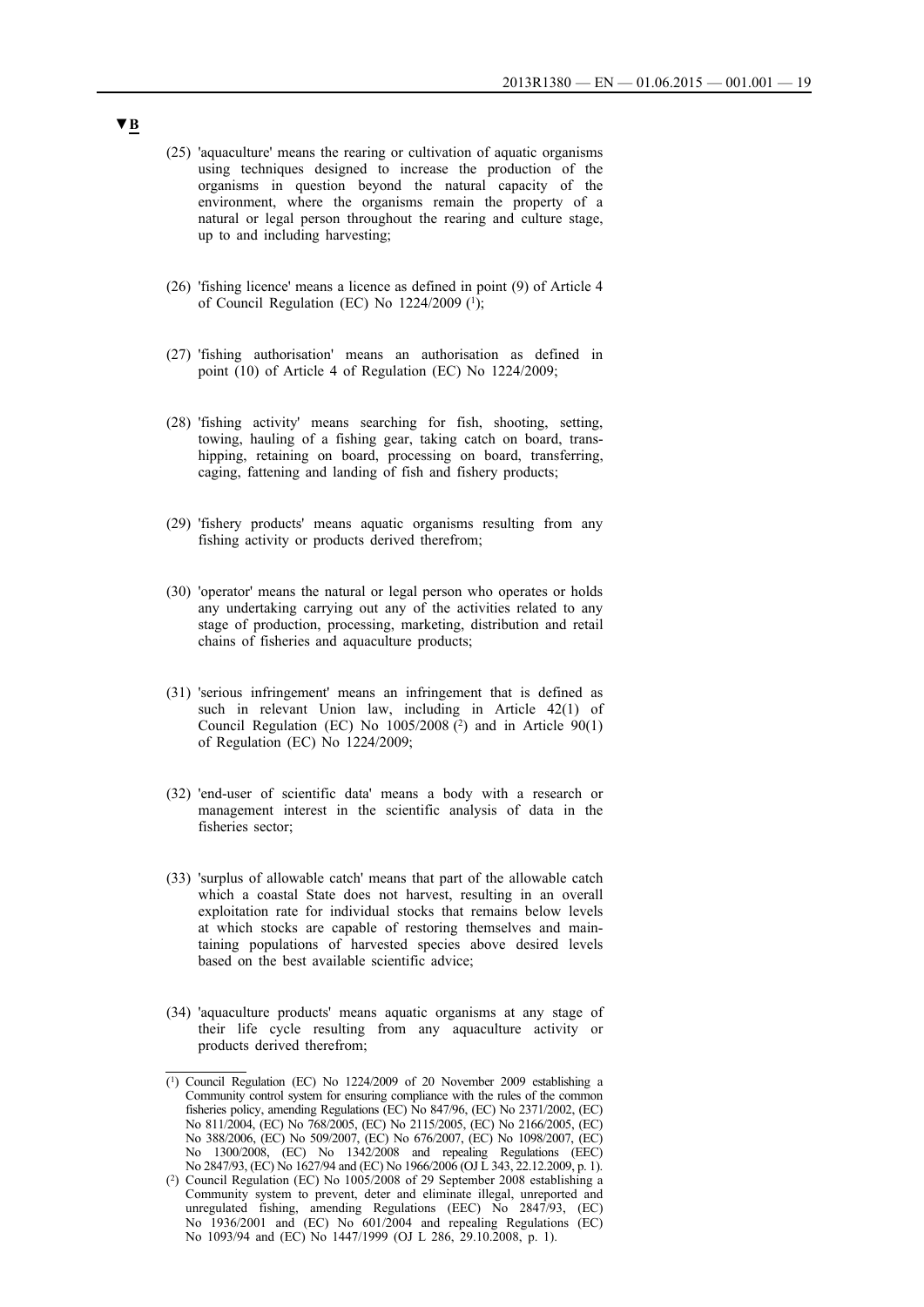- (35) 'spawning stock biomass' means an estimate of the mass of the fish of a particular stock that reproduces at a defined time, including both males and females and fish that reproduce viviparously;
- (36) 'mixed fisheries' means fisheries in which more than one species is present and where different species are likely to be caught in the same fishing operation;
- (37) 'sustainable fisheries partnership agreement' means an international agreement concluded with a third state for the purpose of obtaining access to waters and resources in order to sustainably exploit a share of the surplus of marine biological resources, in exchange for financial compensation from the Union, which may include sectoral support.

2. For the purposes of this Regulation, the following geographical definitions of geographical areas shall apply:

- (a) 'North Sea' means ICES zones  $(1)$  IIIa and IV;
- (b) 'Baltic Sea' means ICES zones IIIb, IIIc and IIId;
- (c) 'North Western waters' means ICES zones V (excluding Va and only Union waters of Vb), VI and VII;
- (d) 'South Western waters' means ICES zones VIII, IX and X (waters around Azores), and CECAF zones (2) 34.1.1, 34.1.2 and 34.2.0 (waters around Madeira and the Canary Islands);
- (e) 'Mediterranean Sea' means Maritime Waters of the Mediterranean to the East of line 5°36′ West;
- (f) 'Black Sea' means the GFCM (General Fisheries Commission for the Mediterranean) geographical sub-area as defined in Resolution GFCM/33/2009/2.

#### PART II

### **ACCESS TO WATERS**

#### *Article 5*

#### **General rules on access to waters**

1. Union fishing vessels shall have equal access to waters and resources in all Union waters other than those referred to in paragraphs 2 and 3, subject to the measures adopted under Part III.

<sup>(1)</sup> ICES (International Council for the Exploration of the Sea) zones are as defined in Regulation (EC) No 218/2009 of the European Parliament and of the Council of 11 March 2009 on the submission of nominal catch statistics by Member States fishing in the north-east Atlantic (OJ L 87, 31.3.2009, p. 70).

<sup>(2)</sup> CECAF (Eastern Central Atlantic or FAO major fishing zone 34) zones are as defined in Regulation (EC) No 216/2009 of the European Parliament and of the Council of 11 March 2009 on the submission of nominal catch statistics by Member States fishing in certain areas other than those of the North Atlantic (OJ L 87, 31.3.2009, p. 1).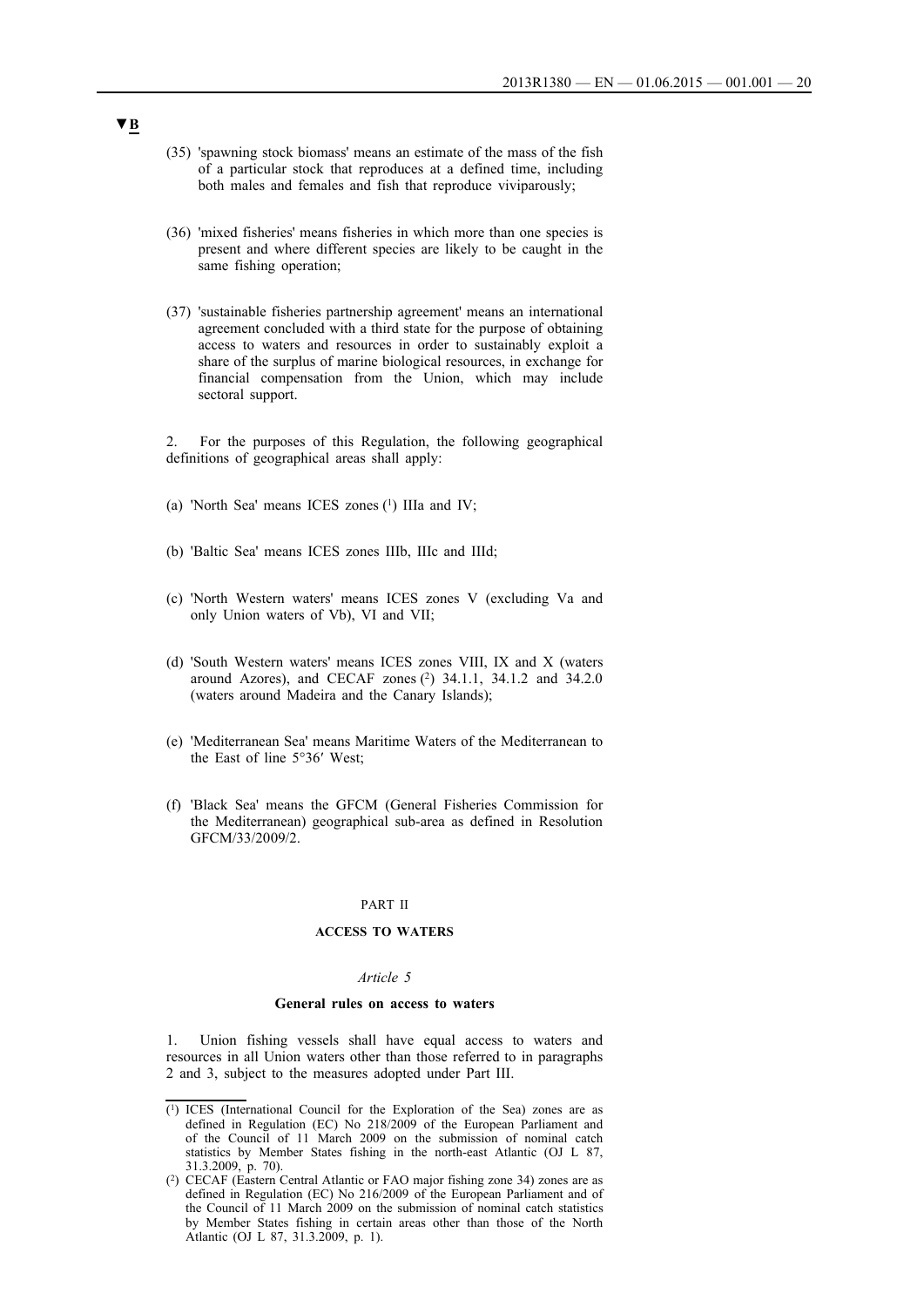2. In the waters up to 12 nautical miles from baselines under their sovereignty or jurisdiction, Member States shall be authorised, until 31 December 2022, to restrict fishing to fishing vessels that traditionally fish in those waters from ports on the adjacent coast, without prejudice to the arrangements for Union fishing vessels flying the flag of other Member States under existing neighbourhood relations between Member States and the arrangements contained in Annex I, fixing for each Member State the geographical zones within the coastal bands of other Member States where fishing activities are pursued and the species concerned. Member States shall inform the Commission of the restrictions put in place under this paragraph.

In the waters up to 100 nautical miles from the baselines of the Union outermost regions referred to in the first paragraph of Article 349 of the Treaty, the Member States concerned shall be authorised, until 31 December 2022, to restrict fishing to vessels registered in the ports of those territories. Such restrictions shall not apply to Union vessels that traditionally fish in those waters, in so far as those vessels do not exceed the fishing effort traditionally exerted. Member States shall inform the Commission of the restrictions put in place under this paragraph.

4. The measures which are to apply after the expiry of the arrangements set out in paragraphs  $2$  and  $3$  shall be adopted by 31 December 2022.

#### PART III

### **MEASURES FOR THE CONSERVATION AND SUSTAINABLE EXPLOITATION OF MARINE BIOLOGICAL RESOURCES**

### *TITLE I*

#### *Conservation measures*

### *Article 6*

#### **General provisions**

1. For the purpose of achieving the objectives of the CFP in respect of the conservation and sustainable exploitation of marine biological resources as set out in Article 2, the Union shall adopt conservation measures as set out in Article 7.

2. When applying this Regulation, the Commission shall consult the relevant advisory bodies and the relevant scientific bodies. Conservation measures shall be adopted taking into account available scientific, technical and economic advice, including, where relevant, reports drawn up by STECF and other advisory bodies, advice received from Advisory Councils and joint recommendations made by Member States pursuant to Article 18.

Member States may cooperate with one another for the purpose of adopting measures pursuant to Articles 11, 15 and 18.

4. Member States shall coordinate with one another before adopting national measures pursuant to Article 20(2).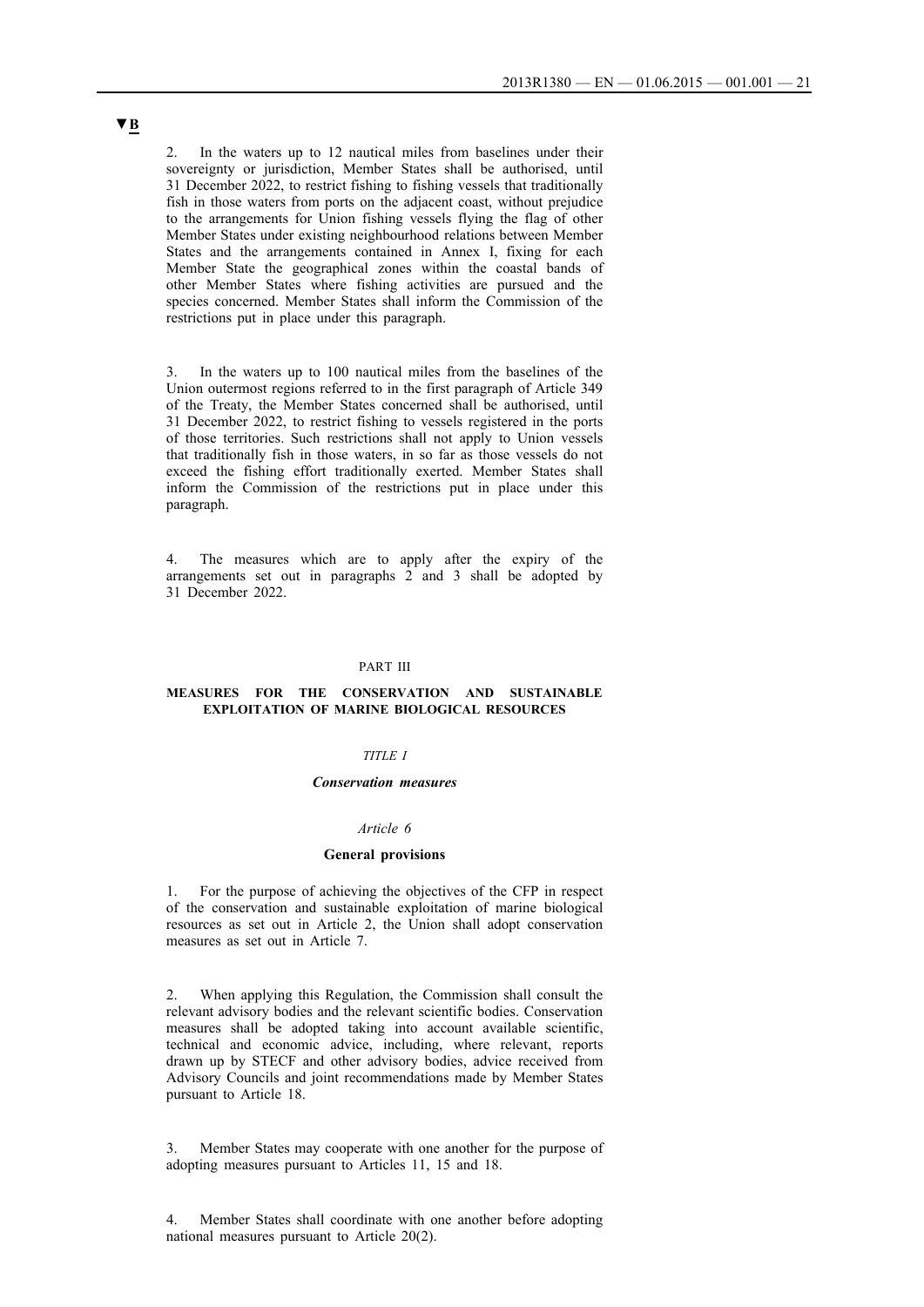5. In specific cases, in particular as regards the Mediterranean region, Member States may be empowered to adopt legally binding acts in the area of the CFP, including conservation measures. Article 18 shall apply, where appropriate.

#### *Article 7*

### **Types of conservation measures**

1. Measures for the conservation and sustainable exploitation of marine biological resources may include, inter alia, the following:

- (a) multiannual plans under Articles 9 and 10;
- (b) targets for the conservation and sustainable exploitation of stocks and related measures to minimise the impact of fishing on the marine environment;
- (c) measures to adapt the fishing capacity of fishing vessels to available fishing opportunities;
- (d) incentives, including those of an economic nature, such as fishing opportunities, to promote fishing methods that contribute to more selective fishing, to the avoidance and reduction, as far as possible, of unwanted catches, and to fishing with low impact on the marine ecosystem and fishery resources;
- (e) measures on the fixing and allocation of fishing opportunities;
- (f) measures to achieve the objectives of Article 15;
- (g) minimum conservation reference sizes;
- (h) pilot projects on alternative types of fishing management techniques and on gears that increase selectivity or that minimise the negative impact of fishing activities on the marine environment;
- (i) measures necessary for compliance with obligations under Union environmental legislation adopted pursuant to Article 11;
- (j) technical measures as referred to in paragraph 2.
- 2. Technical measures may include, inter alia, the following:
- (a) characteristics of fishing gears and rules concerning their use;
- (b) specifications on the construction of fishing gear, including:
	- (i) modifications or additional devices to improve selectivity or to minimise the negative impact on the ecosystem;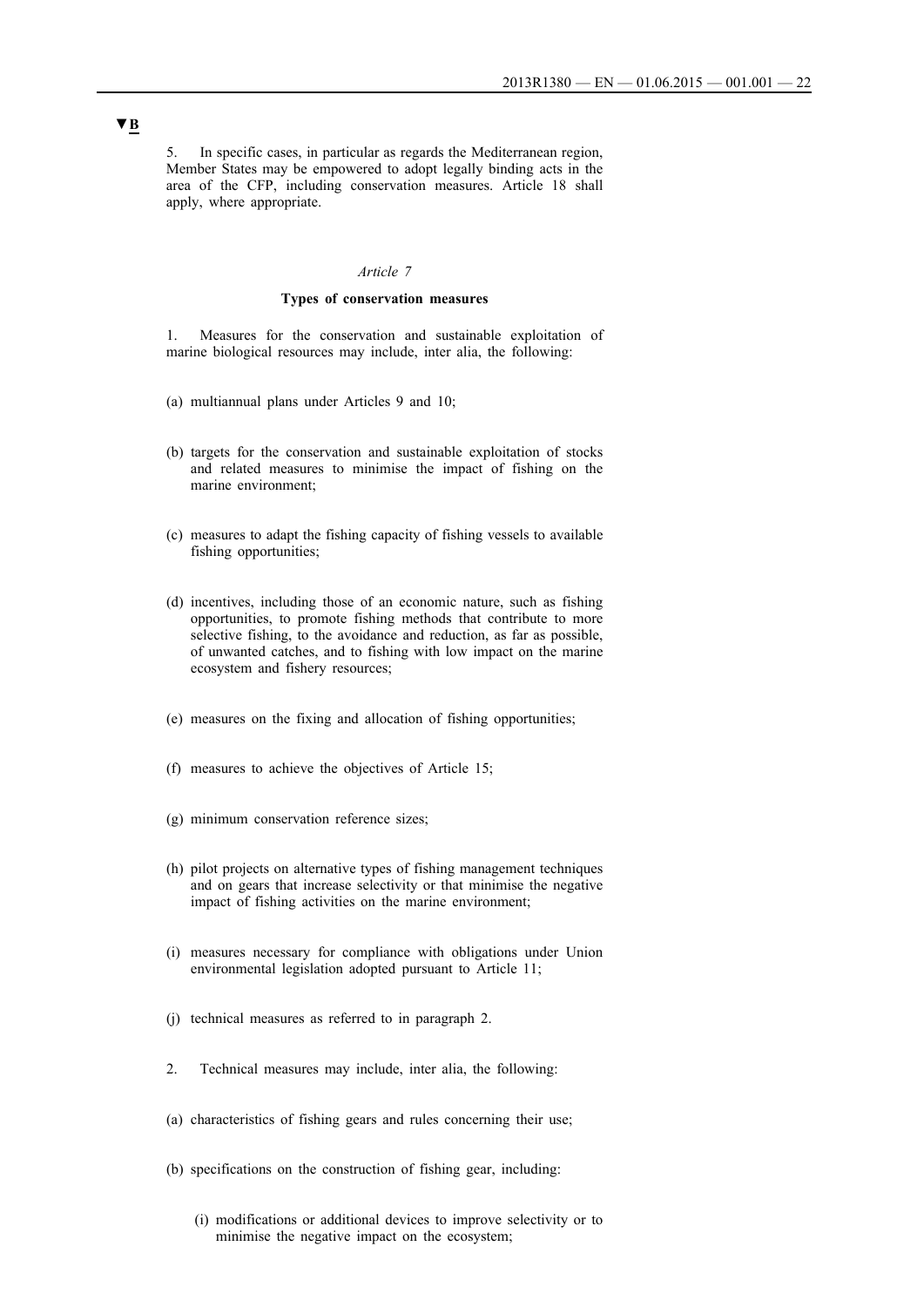- (ii) modifications or additional devices to reduce the incidental capture of endangered, threatened and protected species, as well as to reduce other unwanted catches;
- (c) limitations or prohibitions on the use of certain fishing gears, and on fishing activities, in certain areas or periods;
- (d) requirements for fishing vessels to cease operating in a defined area for a defined minimum period in order to protect temporary aggregations of endangered species, spawning fish, fish below minimum conservation reference size, and other vulnerable marine resources;
- (e) specific measures to minimise the negative impact of fishing activities on marine biodiversity and marine ecosystems, including measures to avoid and reduce, as far as possible, unwanted catches.

### *Article 8*

#### **Establishment of fish stock recovery areas**

The Union shall, while taking due account of existing conservation areas, endeavour to establish protected areas due to their biological sensitivity, including areas where there is clear evidence of heavy concentrations of fish below minimum conservation reference size and of spawning grounds. In such areas fishing activities may be restricted or prohibited in order to contribute to the conservation of living aquatic resources and marine ecosystems. The Union shall continue to give additional protection to existing biologically sensitive areas.

2. For those purposes, Member States shall identify, where possible, suitable areas which may form part of a coherent network and shall prepare, where appropriate, joint recommendations in accordance with Article 18(7) with a view to the Commission submitting a proposal in accordance with the Treaty.

3. The Commission may be empowered in a multiannual plan to establish such biologically sensitive protected areas. Article 18(1) to (6) shall apply. The Commission shall report regularly to the European Parliament and to the Council on protected areas.

#### *TITLE II*

#### *Specific measures*

#### *Article 9*

#### **Principles and objectives of multiannual plans**

1. Multiannual plans shall be adopted as a priority, based on scientific, technical and economic advice, and shall contain conservation measures to restore and maintain fish stocks above levels capable of producing maximum sustainable yield in accordance with Article 2(2).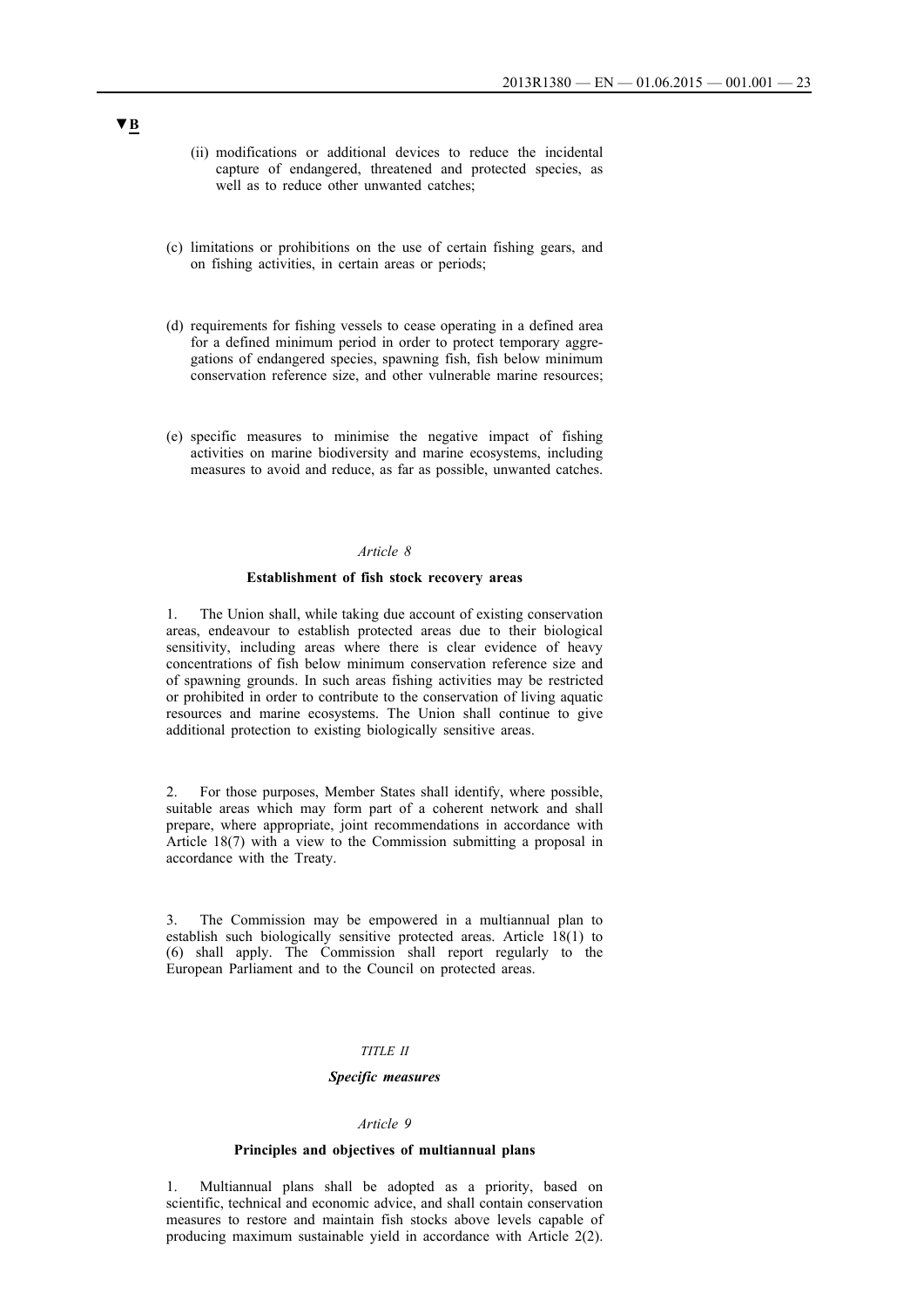2. Where targets relating to the maximum sustainable yield as referred to in Article 2(2) cannot be determined, owing to insufficient data, the multiannual plans shall provide for measures based on the precautionary approach, ensuring at least a comparable degree of conservation of the relevant stocks.

- 3. Multiannual plans shall cover either:
- (a) single species; or
- (b) in the case of mixed fisheries or where the dynamics of stocks relate to one another, fisheries exploiting several stocks in a relevant geographical area, taking into account knowledge about the interactions between fish stocks, fisheries and marine ecosystems.

4. The measures to be included in multiannual plans, and the calendar for implementing them, shall be proportionate to the objectives and targets pursued and to the time-frame envisaged. Before measures are included in the multiannual plans, account shall be taken of their likely economic and social impact.

5. Multiannual plans may contain specific conservation objectives and measures based on the ecosystem approach in order to address the specific problems of mixed fisheries in relation to the achievement of the objectives set out in Article 2(2) for the mixture of stocks covered by the plan in cases where scientific advice indicates that increases in selectivity cannot be achieved. Where necessary, the multiannual plan shall include specific alternative conservation measures, based on the ecosystem approach, for some of the stocks that it covers.

#### *Article 10*

#### **Content of multiannual plans**

1. As appropriate and without prejudice to the respective competences under the Treaty, a multiannual plan shall include:

- (a) the scope, in terms of stocks, fishery and the area to which the multiannual plan shall be applied;
- (b) objectives that are consistent with the objectives set out in Article 2 and with the relevant provisions of Articles 6 and 9;
- (c) quantifiable targets such as fishing mortality rates and/or spawning stock biomass;
- (d) clear time-frames to reach the quantifiable targets;
- (e) conservation reference points consistent with the objectives set out in Article 2;
- (f) objectives for conservation and technical measures to be taken in order to achieve the targets set out in Article 15, and measures designed to avoid and reduce, as far as possible, unwanted catches;
- (g) safeguards to ensure that quantifiable targets are met, as well as remedial action, where needed, including for situations where the deteriorating quality of data or non-availability put the sustainability of the stock at risk.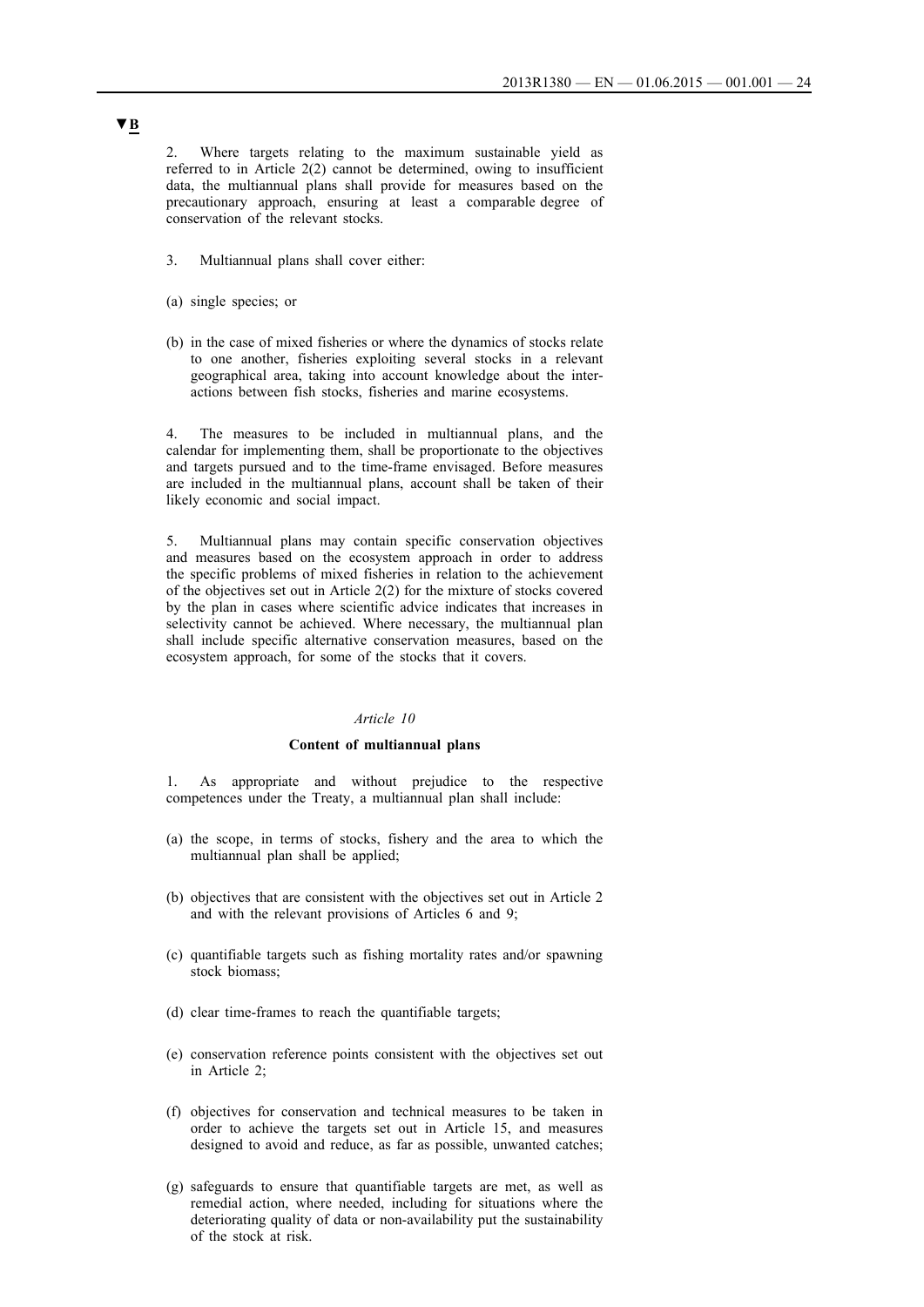- 2. A multiannual plan may also include:
- (a) other conservation measures, in particular measures to gradually eliminate discards, taking into account the best available scientific advice, or to minimise the negative impact of fishing on the ecosystem, to be further specified, where appropriate, in accordance with Article 18;
- (b) quantifiable indicators for periodic monitoring and assessment of progress in achieving the targets of the multiannual plan;
- (c) where appropriate, specific objectives for the freshwater part of the life cycle of anadromous and catadromous species.

3. A multiannual plan shall provide for its revision after an initial ex-post evaluation, in particular to take account of changes in scientific advice.

### *Article 11*

#### **Conservation measures necessary for compliance with obligations under Union environmental legislation**

1. Member States are empowered to adopt conservation measures not affecting fishing vessels of other Member States that are applicable to waters under their sovereignty or jurisdiction and that are necessary for the purpose of complying with their obligations under Article 13(4) of Directive 2008/56/EC, Article 4 of Directive 2009/147/EC or Article 6 of Directive 92/43/EEC, provided that those measures are compatible with the objectives set out in Article 2 of this Regulation, meet the objectives of the relevant Union legislation that they intend to implement, and are at least as stringent as measures under Union law.

2. Where a Member State (''the initiating Member State'') considers that measures need to be adopted for the purpose of complying with the obligations referred to in paragraph 1 and other Member States have a direct management interest in the fishery to be affected by such measures, the Commission shall be empowered to adopt such measures, upon request, by means of delegated acts in accordance with Article 46. For this purpose, Article 18(1) to (4) and (6) shall apply mutatis mutandis.

The initiating Member State shall provide the Commission and the other Member States having a direct management interest with relevant information on the measures required, including their rationale, scientific evidence in support and details on their practical implementation and enforcement. The initiating Member State and the other Member States having a direct management interest may submit a joint recommendation, as referred to in Article 18(1), within six months from the provision of sufficient information. The Commission shall adopt the measures, taking into account any available scientific advice, within three months from receipt of a complete request.

If not all Member States succeed in agreeing on a joint recommendation to be submitted to the Commission in accordance with the first subparagraph within the deadline set therein, or if the joint recommendation is deemed not to be compatible with the requirements referred to in paragraph 1, the Commission may submit a proposal in accordance with the Treaty.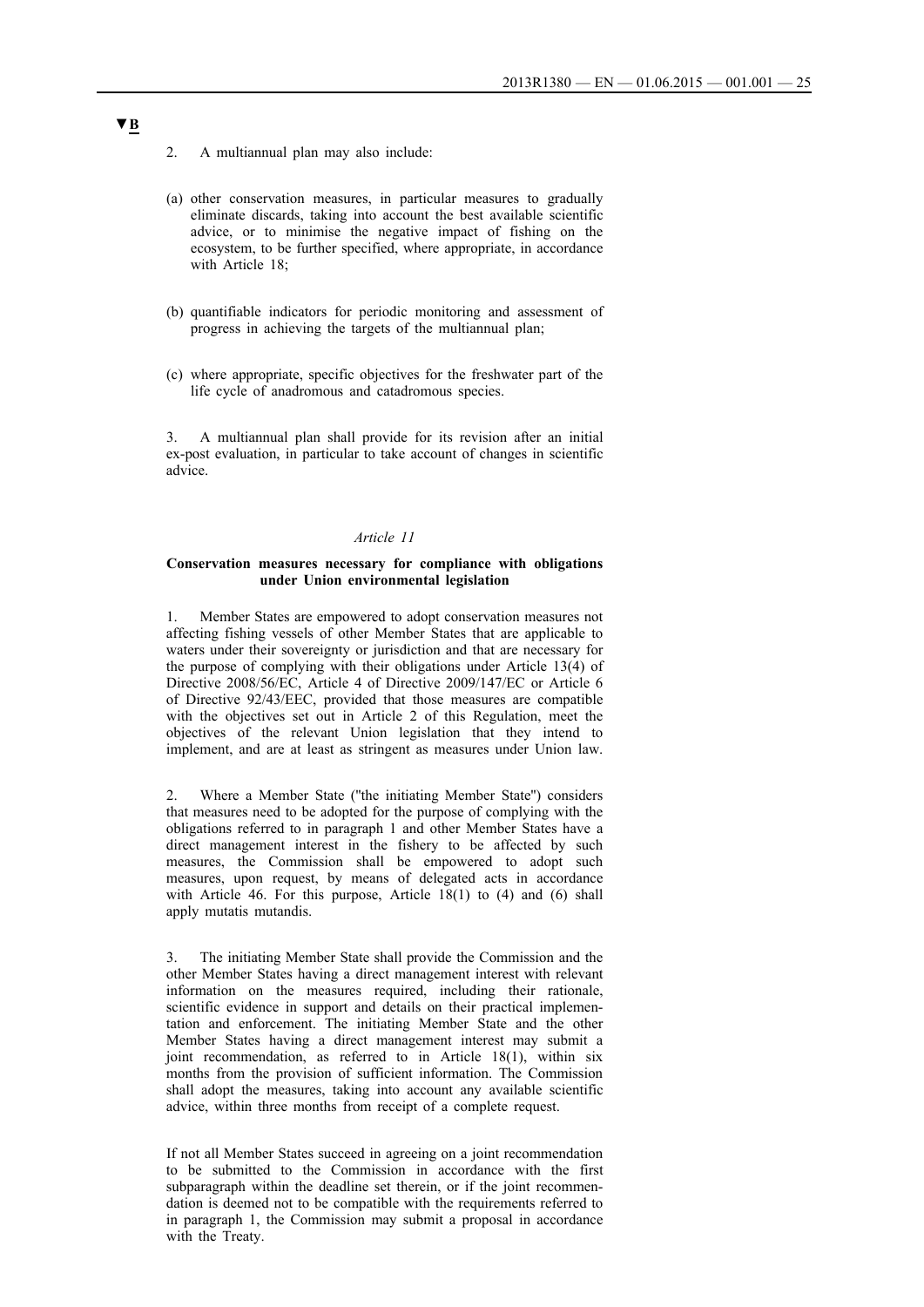4. By way of derogation from paragraph 3, in the absence of a joint recommendation referred to in paragraph 3, in cases of urgency, the Commission shall adopt the measures. The measures to be adopted in a case of urgency shall be limited to those in the absence of which the achievement of the objectives associated with the establishment of the conservation measures in accordance with the Directives referred to in paragraph 1 and the Member State's intentions, is in jeopardy.

5. The measures referred to in paragraph 4 shall apply for a maximum period of 12 months which may be extended for a maximum period of 12 months where the conditions provided for in that paragraph continue to exist.

6. The Commission shall facilitate cooperation between the Member State concerned and the other Member States having a direct management interest in the fishery in the process of implementation and enforcement of the measures adopted under paragraphs 2, 3 and 4.

### *Article 12*

#### **Commission measures in case of a serious threat to marine biological resources**

1. On duly justified imperative grounds of urgency relating to a serious threat to the conservation of marine biological resources or to the marine ecosystem based on evidence, the Commission, at the reasoned request of a Member State or on its own initiative, may, in order to alleviate that threat, adopt immediately applicable implementing acts applicable for a maximum period of six months in accordance with the procedure referred to in Article 47(3).

The Member State shall communicate the request referred to in paragraph 1 simultaneously to the Commission, to other Member States and to the Advisory Councils concerned. The other Member States and the Advisory Councils may submit their written comments within seven working days of the receipt of the notification. The Commission shall take a decision within 15 working days of the receipt of the request referred to in paragraph 1.

3. Before expiry of the initial period of application of immediately applicable implementing acts referred to in paragraph 1, the Commission may, where the conditions under paragraph 1 are complied with, adopt immediately applicable implementing acts extending the application of such emergency measure for a maximum period of six months with immediate effect. Those implementing acts shall be adopted in accordance with the procedure referred to in Article 47(3).

#### *Article 13*

#### **Member State emergency measures**

1. On the basis of evidence of a serious threat to the conservation of marine biological resources or to the marine ecosystem relating to fishing activities in waters falling under the sovereignty or jurisdiction of a Member State that require immediate action, that Member State may adopt emergency measures to alleviate the threat. Such measures shall be compatible with the objectives set out in Article 2 and no less stringent than those provided for in Union law. Such measures shall apply for a maximum period of three months.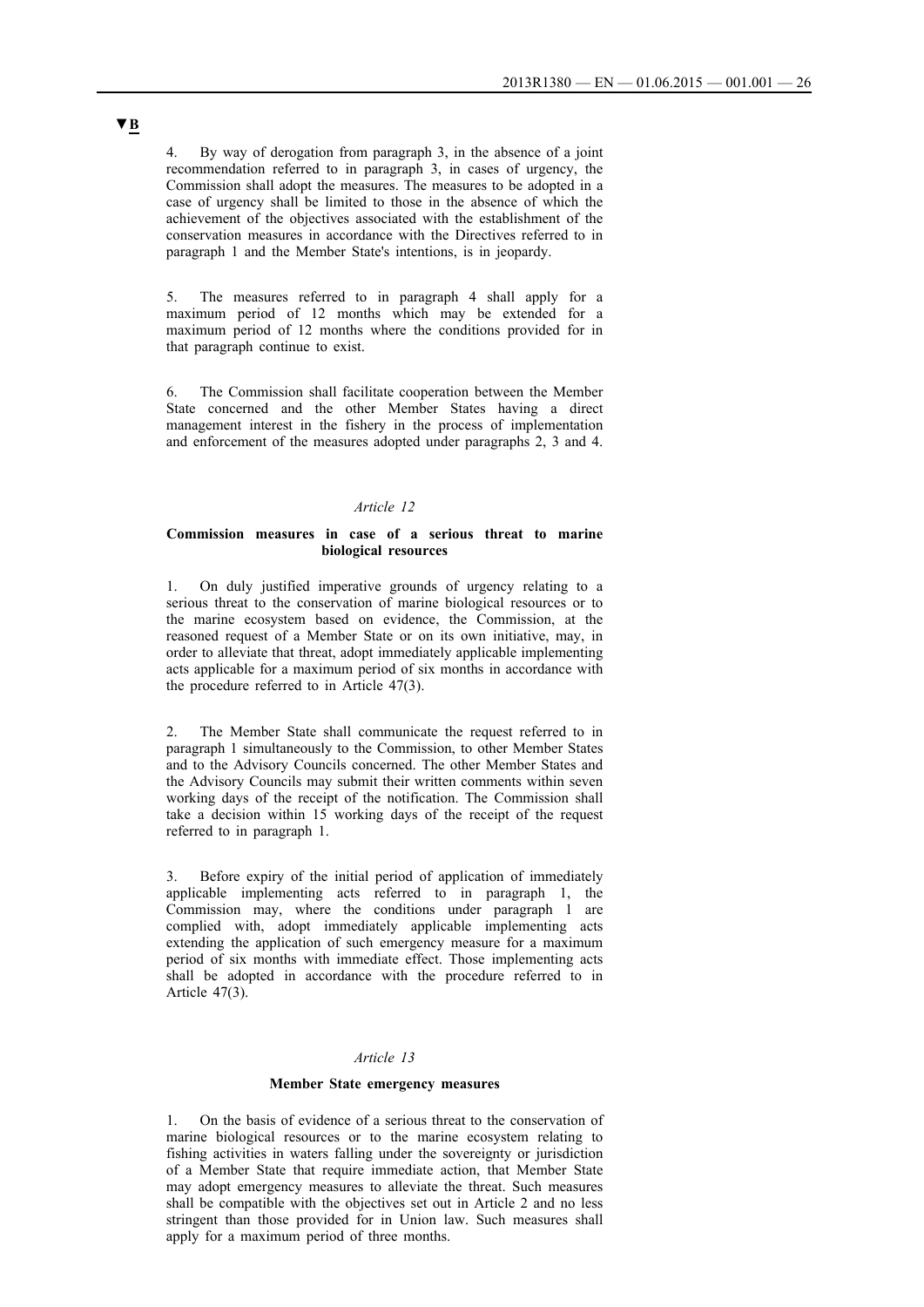2. Where emergency measures to be adopted by a Member State are liable to affect fishing vessels of other Member States, such measures shall be adopted only after consulting the Commission, the relevant Member States and the relevant Advisory Councils on a draft of the measures accompanied by an explanatory memorandum. The consulting Member State may set a reasonable deadline for the consultation which shall, however, not be shorter than one month.

3. Where the Commission considers that a measure adopted under this Article does not comply with the conditions set out in paragraph 1, it may, subject to providing relevant reasons, request that the Member State concerned amend or repeal that measure.

### *Article 14*

#### **Avoidance and minimisation of unwanted catches**

1. In order to facilitate the introduction of the obligation to land all catches in the respective fishery in accordance with Article 15 (''the landing obligation''), Member States may conduct pilot projects, based on the best available scientific advice and taking into account the opinions of the relevant Advisory Councils, with the aim of fully exploring all practicable methods for the avoidance, minimisation and elimination of unwanted catches in a fishery.

2. Member States may produce a ''discard atlas'' showing the level of discards in each of the fisheries which are covered by Article 15(1).

### *Article 15*

### **Landing obligation**

1. All catches of species which are subject to catch limits and, in the Mediterranean, also catches of species which are subject to minimum sizes as defined in Annex III to Regulation (EC) No 1967/2006, caught during fishing activities in Union waters or by Union fishing vessels outside Union waters in waters not subject to third countries' sovereignty or jurisdiction, in the fisheries and geographical areas listed below shall be brought and retained on board the fishing vessels, recorded, landed and counted against the quotas where applicable, except when used as live bait, in accordance with the following time-frames:

(a) From 1 January 2015 at the latest:

- small pelagic fisheries (i.e. fisheries for mackerel, herring, horse mackerel, blue whiting, boarfish, anchovy, argentine, sardine, sprat);
- large pelagic fisheries (i.e. fisheries for bluefin tuna, swordfish, albacore tuna, bigeye tuna, blue and white marlin);
- fisheries for industrial purposes (inter alia, fisheries for capelin, sandeel and Norwegian pout);
- fisheries for salmon in the Baltic Sea.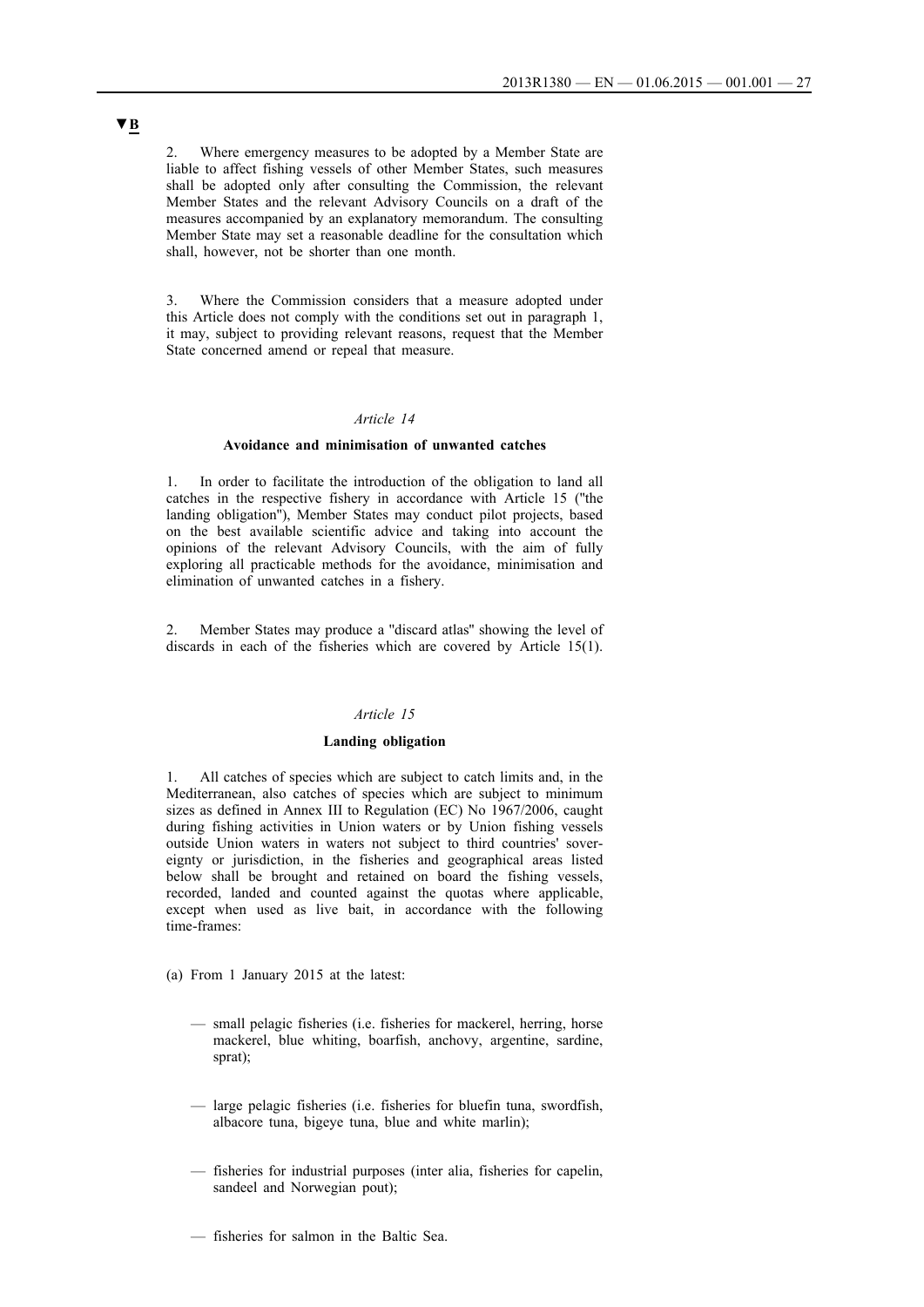- (b) From 1 January 2015 at the latest for species which define the fisheries and from 1 January 2017 at the latest for all other species in fisheries in Union waters of the Baltic Sea for species subject to catch limits other than those covered by point (a).
- (c) From 1 January 2016 at the latest for the species which define the fisheries and from 1 January 2019 at the latest for all other species in:
	- (i) the North Sea
		- fisheries for cod, haddock, whiting, saithe;
		- fisheries for Norway lobster;
		- fisheries for common sole and plaice;
		- fisheries for hake;
		- fisheries for Northern prawn;
	- (ii) North Western waters
		- fisheries for cod, haddock, whiting, saithe;
		- fisheries for Norway lobster;
		- fisheries for common sole and plaice;
		- fisheries for hake;
	- (iii) South Western waters
		- fisheries for Norway lobster;
		- fisheries for common sole and plaice;
		- fisheries for hake;
	- (iv) other fisheries for species subject to catch limits.
- (d) From 1 January 2017 at the latest for species which define the fisheries and from 1 January 2019 at the latest for all other species in fisheries not covered by point (a) in the Mediterranean, in the Black Sea and in all other Union waters and in non-Union waters not subject to third countries' sovereignty or jurisdiction.

Paragraph 1 shall be without prejudice to the Union's international obligations. The Commission shall be empowered to adopt delegated acts, in accordance with Article 46, for the purpose of implementing such international obligations into Union law, including, in particular, derogations from the landing obligation under this Article.

3. Where all the Member States having a direct management interest in a particular fishery agree that the landing obligation should apply to species other than those listed in paragraph 1, they may submit a joint recommendation for the purpose of extending the application of the landing obligation to such other species. For this purpose, Article 18(1) to (6) shall apply mutatis mutandis. Where such a joint recommendation is submitted, the Commission shall be empowered to adopt delegated acts, in accordance with Article 46, containing such measures.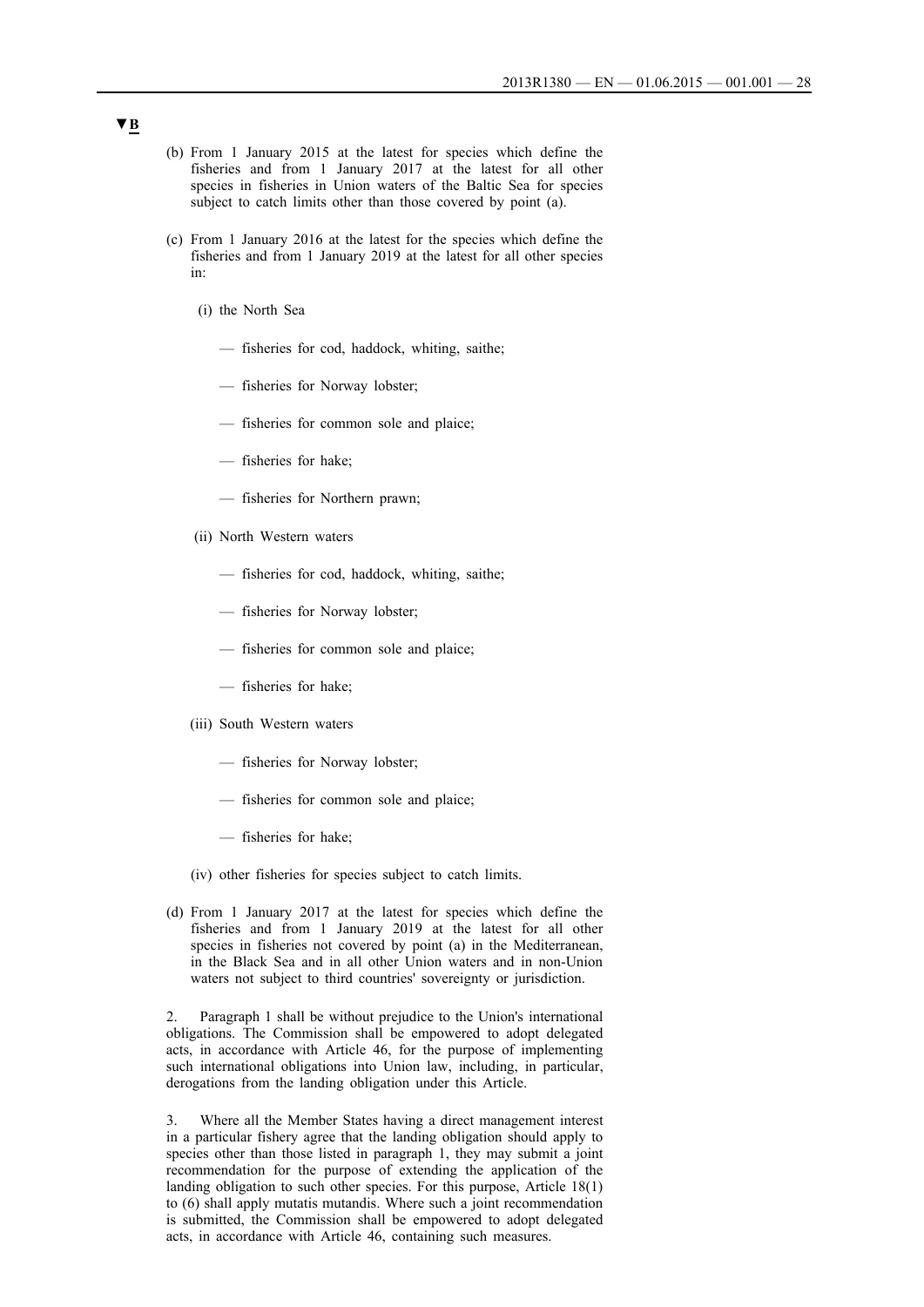- 4. The landing obligation referred to in paragraph 1 shall not apply to:
- (a) species in respect of which fishing is prohibited and which are identified as such in a Union legal act adopted in the area of the CFP;
- (b) species for which scientific evidence demonstrates high survival rates, taking into account the characteristics of the gear, of the fishing practices and of the ecosystem;
- (c) catches falling under de minimis exemptions ;

### **▼M2**

(d) fish which shows damage caused by predators.

### **▼B**

5. Details of the implementation of the landing obligation referred to in paragraph 1 shall be specified in multiannual plans referred to in Articles 9 and 10 and, where relevant, further specified in accordance with Article 18, including:

## **▼M2**

(a) specific provisions regarding fisheries or species covered by the landing obligation referred to in paragraph 1, such as the technical measures referred to in Article 7(2), aimed at increasing gear selectivity or reducing or, as far as possible, eliminating unwanted catches;

#### **▼B**

- (b) the specification of exemptions to the landing obligation of species referred to in point (b) of paragraph 4;
- (c) provisions for de minimis exemptions of up to 5 % of total annual catches of all species subject to the landing obligation referred to in paragraph 1. The de minimis exemption shall apply in the following cases:
	- (i) where scientific evidence indicates that increases in selectivity are very difficult to achieve; or
	- (ii) to avoid disproportionate costs of handling unwanted catches, for those fishing gears where unwanted catches per fishing gear do not represent more than a certain percentage, to be established in a plan, of total annual catch of that gear.

Catches under the provisions referred to in this point shall not be counted against the relevant quotas; however, all such catches shall be fully recorded.

For a transitional period of four years, the percentage of the total annual catches referred to in this point shall increase:

- (i) by two percentage points in the first two years of application of the landing obligation; and
- (ii) by one percentage point in the subsequent two years;
- (d) provisions on documentation of catches;
- (e) where appropriate, the fixing of minimum conservation reference sizes in accordance with paragraph 10.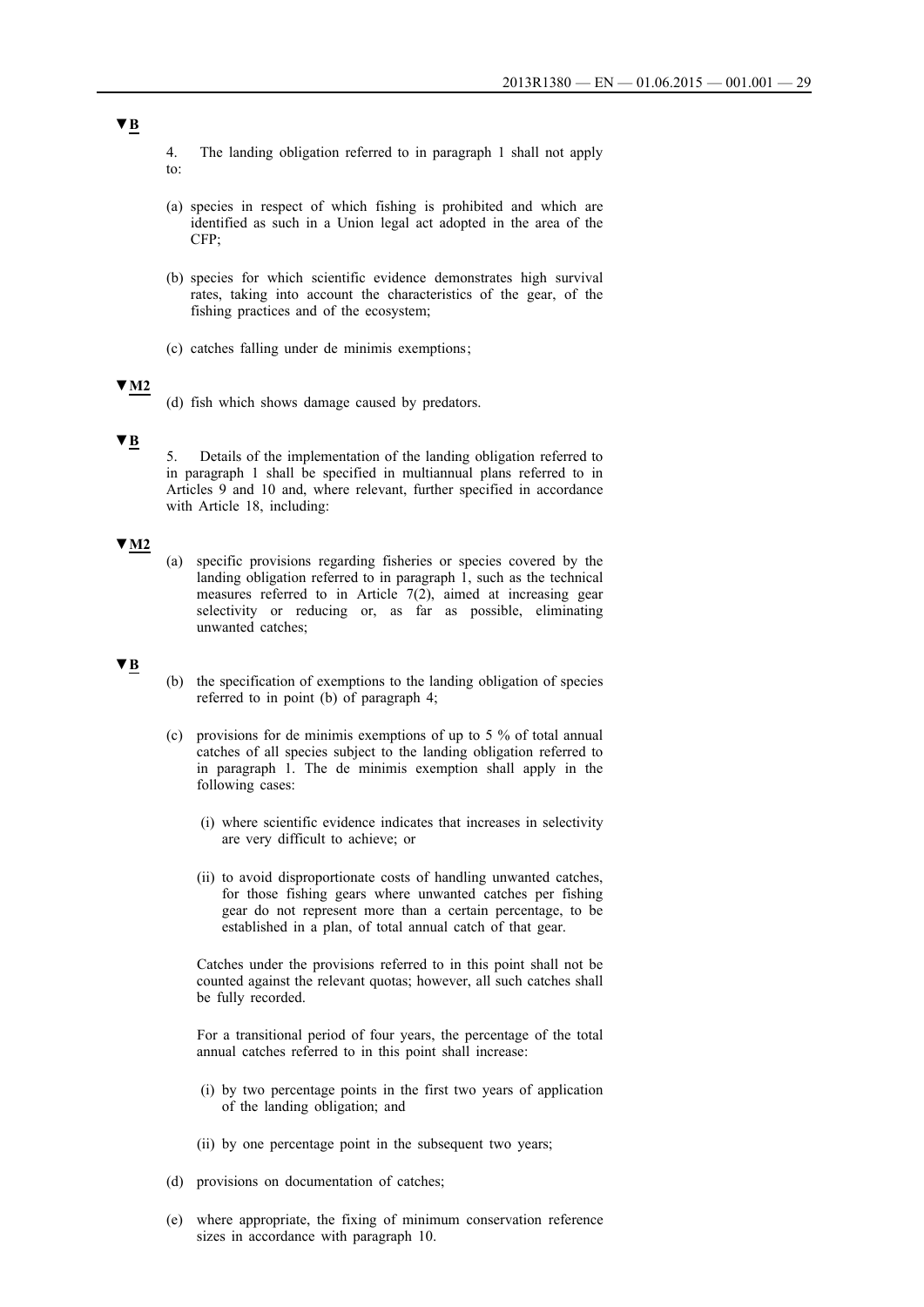6. Where no multiannual plan, or no management plan in accordance with Article 18 of Regulation (EC) No 1967/2006, is adopted for the fishery in question, the Commission shall be empowered to adopt, in accordance with Article 18 of this Regulation, delegated acts in accordance with Article 46 of this Regulation, laying down on a temporary basis and for a period of no more than three years a specific discard plan containing the specifications referred to in points (a) to (e) of paragraph 5 of this Article. Member States may cooperate, in accordance with Article 18 of this Regulation, in the drawing up of such a plan with a view to the Commission adopting such acts or submitting a proposal in accordance with the ordinary legislative procedure.

Where no measures have been adopted for the purpose of specifying the de minimis exemption either in a multiannual plan in accordance with paragraph 5 or in a specific discard plan in accordance with paragraph 6, the Commission shall adopt delegated acts, in accordance with Article 46, setting the de minimis exemption referred to in point (c) of paragraph 4 which shall, subject to the conditions set out in point  $(c)(i)$  or  $(ii)$  of paragraph 5, amount to no more than 5 % of total annual catches of all species to which the landing obligation applies under paragraph 1. That de minimis exemption shall be adopted so as to apply from the date of application of the relevant landing obligation.

8. By way of derogation from the obligation to count catches against the relevant quotas in accordance with paragraph 1, catches of species that are subject to the landing obligation and that are caught in excess of quotas of the stocks in question, or catches of species in respect of which the Member State has no quota, may be deducted from the quota of the target species provided that they do not exceed 9 % of the quota of the target species. This provision shall only apply where the stock of the non-target species is within safe biological limits.

9. For stocks subject to the landing obligation, Member States may use a year-to-year flexibility of up to 10 % of their permitted landings. For this purpose, a Member State may allow landing of additional quantities of the stock that is subject to the landing obligation provided that such quantities do not exceed 10 % of the quota allocated to that Member State. Article 105 of Regulation (EC) No 1224/2009 shall apply.

10. Minimum conservation reference sizes may be established with the aim of ensuring the protection of juveniles of marine organisms.

11. For the species subject to the landing obligation as specified in paragraph 1, the use of catches of species below the minimum conservation reference size shall be restricted to purposes other than direct human consumption, including fish meal, fish oil, pet food, food additives, pharmaceuticals and cosmetics.

12. For species that are not subject to the landing obligation as specified in paragraph 1, the catches of species below the minimum conservation reference size shall not be retained on board, but shall be returned immediately to the sea.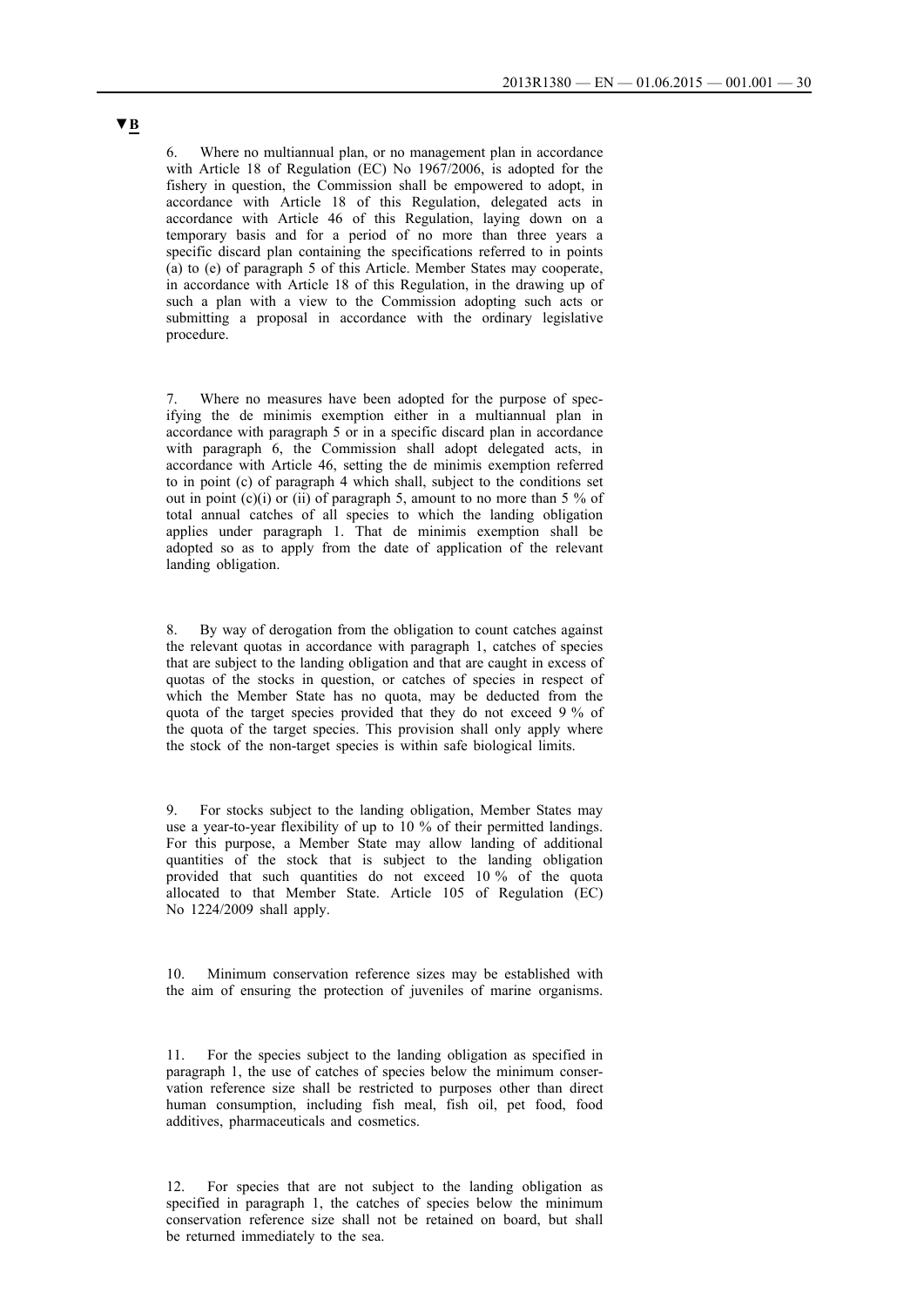13. For the purpose of monitoring compliance with the landing obligation, Member States shall ensure detailed and accurate documentation of all fishing trips and adequate capacity and means, such as observers, closed-circuit television (CCTV) and others. In doing so, Member States shall respect the principle of efficiency and proportionality.

## **▼M2**

14. By 31 May 2016, and by 31 May of each subsequent year up to and including 2020, the Commission shall submit to the European Parliament and to the Council an annual report on the implementation of the landing obligation, based on information transmitted by the Member States, the Advisory Councils and other relevant sources to the Commission.

Annual reports shall include:

- steps taken by Member States and producer organisations to comply with the landing obligation;
- steps taken by Member States regarding control of compliance with the landing obligation;
- information on the socioeconomic impact of the landing obligation;
- information on the effect of the landing obligation on safety on board fishing vessels;
- information on the use and outlets of catches below the minimum conservation reference size of a species subject to the landing obligation;
- information on port infrastructures and of vessels' fitting with regard to the landing obligation;
- for each fishery concerned, information on the difficulties encountered in the implementation of the landing obligation and recommendations to address them.

## **▼B**

#### *Article 16*

### **Fishing opportunities**

1. Fishing opportunities allocated to Member States shall ensure relative stability of fishing activities of each Member State for each fish stock or fishery. The interests of each Member State shall be taken into account when new fishing opportunities are allocated.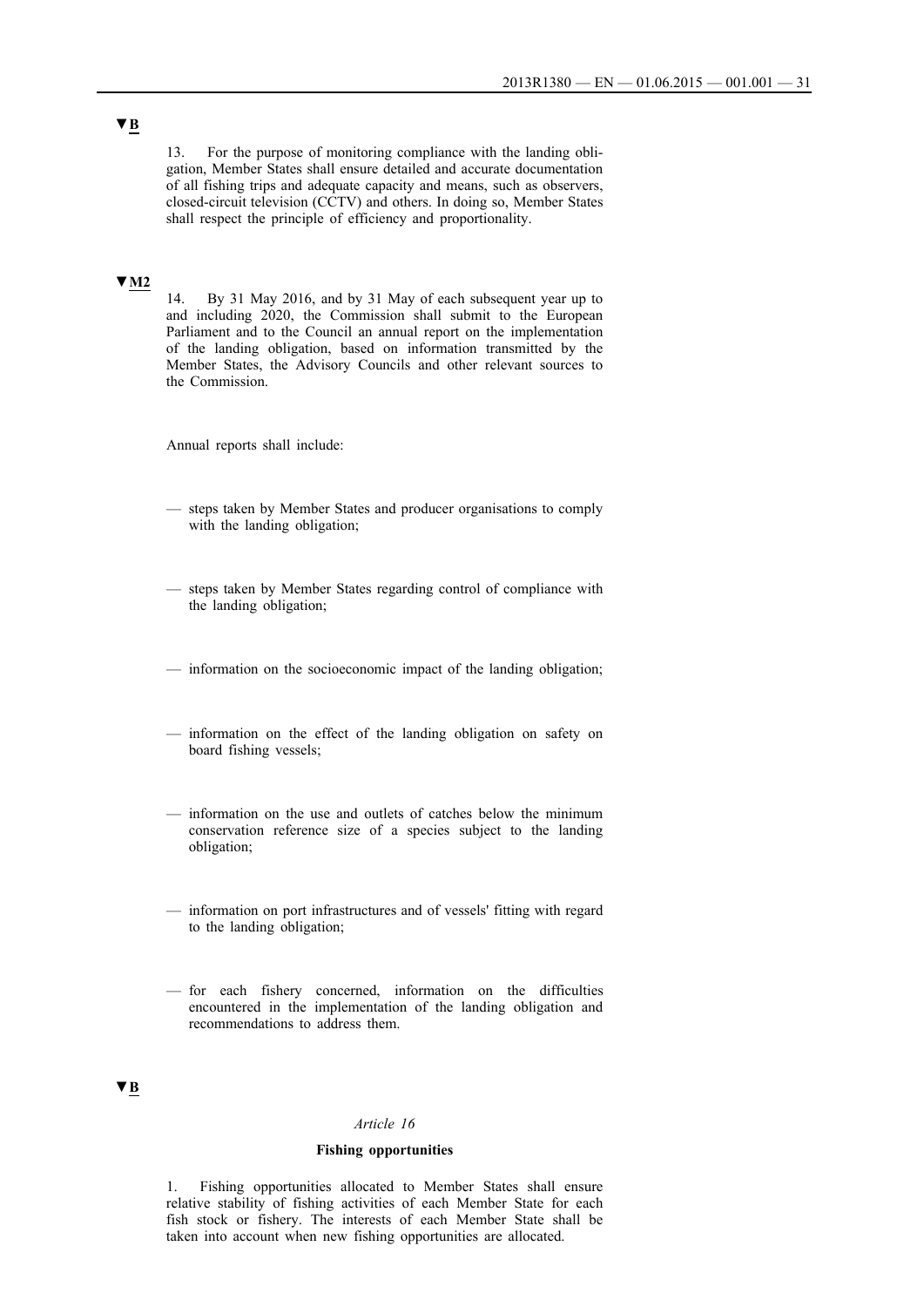2. When the landing obligation in respect of a fish stock is introduced, fishing opportunities shall be fixed taking into account the change from fixing fishing opportunities that reflect landings to fixing fishing opportunities that reflect catches, on the basis of the fact that, for the first and subsequent years, discarding of that stock will no longer be allowed.

Where new scientific evidence shows that there is a significant disparity between the fishing opportunities that have been fixed for a specific stock and the actual state of that stock, Member States having a direct management interest may submit a reasoned request to the Commission for it to submit a proposal to alleviate that disparity, while respecting the objectives set out in Article 2(2).

4. Fishing opportunities shall be fixed in accordance with the objectives set out in Article 2(2) and shall comply with quantifiable targets, time-frames and margins established in accordance with Article 9(2) and points (b) and (c) of Article 10(1).

5. Measures on the fixing and allocation of fishing opportunities available to third countries in Union waters shall be established in accordance with the Treaty.

6. Each Member State shall decide how the fishing opportunities that are allocated to it, and which are not subject to a system of transferable fishing concessions, may be allocated to vessels flying its flag (e.g. by creating individual fishing opportunities). It shall inform the Commission of the allocation method.

7. For the allocation of fishing opportunities pertaining to mixed fisheries, Member States shall take account of the likely catch composition of vessels participating in such fisheries.

8. Member States may, after notifying the Commission, exchange all or part of the fishing opportunities allocated to them.

#### *Article 17*

### **Criteria for the allocation of fishing opportunities by Member States**

When allocating the fishing opportunities available to them, as referred to in Article 16, Member States shall use transparent and objective criteria including those of an environmental, social and economic nature. The criteria to be used may include, inter alia, the impact of fishing on the environment, the history of compliance, the contribution to the local economy and historic catch levels. Within the fishing opportunities allocated to them, Member States shall endeavour to provide incentives to fishing vessels deploying selective fishing gear or using fishing techniques with reduced environmental impact, such as reduced energy consumption or habitat damage.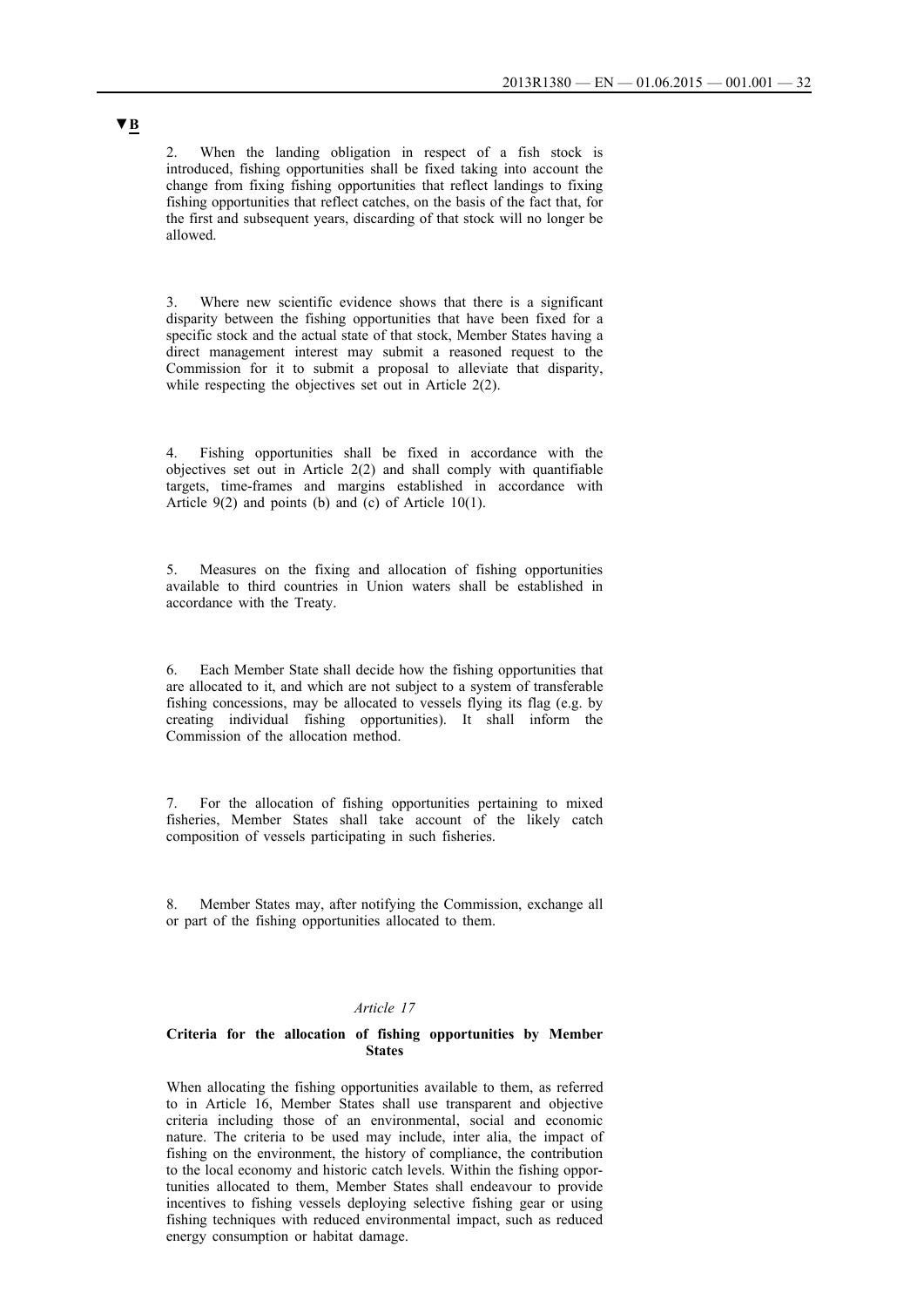### *TITLE III*

### *Regionalisation*

#### *Article 18*

#### **Regional cooperation on conservation measures**

1. Where the Commission has been granted powers, including in a multiannual plan established pursuant to Articles 9 and 10, as well as in cases provided for in Articles 11 and 15(6), to adopt measures by means of delegated or implementing acts in respect of a Union conservation measure applying to a relevant geographical area, Member States having a direct management interest affected by those measures may, within a deadline to be stipulated in the relevant conservation measure and/or multiannual plan, agree to submit joint recommendations for achieving the objectives of the relevant Union conservation measures, the multiannual plans or the specific discard plans. The Commission shall not adopt any such delegated or implementing acts before the expiry of the deadline for submission of joint recommendations by the Member States.

2. For the purpose of paragraph 1, Member States having a direct management interest affected by the measures referred to in paragraph 1 shall cooperate with one another in formulating joint recommendations. They shall also consult the relevant Advisory Councils. The Commission shall facilitate the cooperation between Member States, including, where necessary, by ensuring that a scientific contribution is obtained from the relevant scientific bodies.

Where a joint recommendation is submitted under paragraph 1, the Commission may adopt those measures by means of delegated or implementing acts, provided that such recommendation is compatible with the relevant conservation measure and/or multiannual plan.

4. Where the conservation measure applies to a specific fish stock shared with third countries and managed by multilateral fisheries organisations or under bilateral or multilateral agreements, the Union shall endeavour to agree with the relevant partners the measures that are necessary to achieve the objectives set out in Article 2.

5. Member States shall ensure that the joint recommendations on conservation measures to be adopted pursuant to paragraph 1 are based on the best available scientific advice and fulfil all of the following requirements:

(a) they are compatible with the objectives set out in Article 2;

- (b) they are compatible with the scope and objectives of the relevant conservation measure;
- (c) they are compatible with the scope and meet the objectives and quantifiable targets set out in a relevant multiannual plan effectively;

(d) they are at least as stringent as measures under Union law.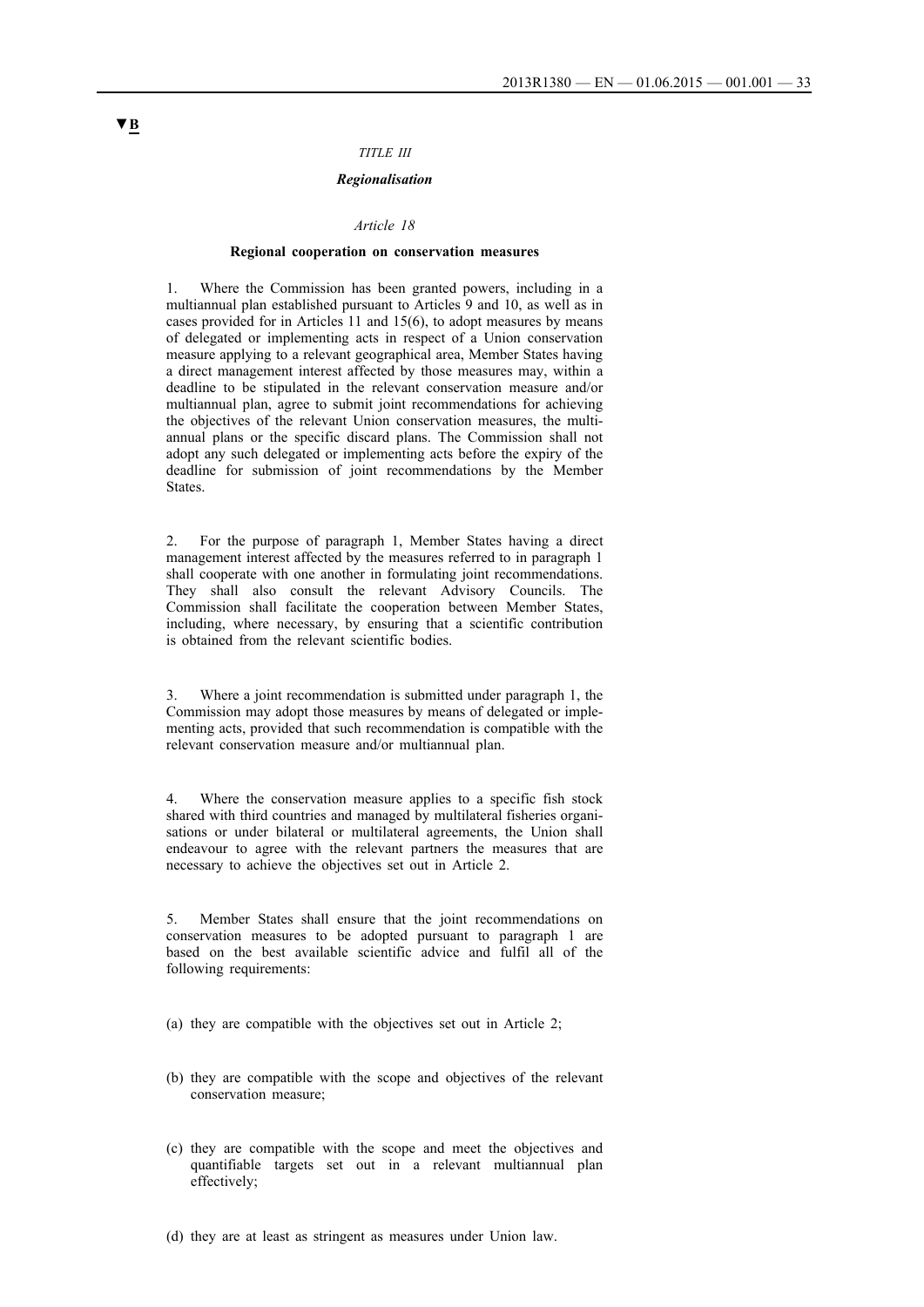6. If all Member States do not succeed in agreeing on joint recommendations to be submitted to the Commission in accordance with paragraph 1 within a set deadline or if the joint recommendations on conservation measures are deemed not to be compatible with the objectives and quantifiable targets of the conservation measures in question, the Commission may submit a proposal for appropriate measures in accordance with the Treaty.

7. In addition to the cases referred to in paragraph 1, Member States having a direct management interest in a fishery in a defined geographical area may also make joint recommendations to the Commission on measures to be proposed or adopted by the Commission.

8. As a supplementary or alternative method of regional cooperation, Member States will be empowered, in a Union conservation measure that applies to a relevant geographical area, including in a multiannual plan established pursuant to Articles 9 and 10, to adopt within a set deadline measures further specifying that conservation measure. The Member States concerned shall closely cooperate in the adoption of such measures. Paragraphs 2, 4 and 5 of this Article shall apply mutatis mutandis. The Commission shall be associated and its comments shall be taken into account. Member States shall only adopt their respective national measures if an agreement on the content of those measures has been reached by all the Member States concerned. Where the Commission considers that a Member State's measure does not comply with the conditions set out in the relevant conservation measure, it may, subject to providing relevant reasons, request that the Member State concerned amend or repeal that measure.

#### *TITLE IV*

#### *National measures*

#### *Article 19*

### **Member State measures applicable to fishing vessels flying their flag or to persons established in their territory**

1. A Member State may adopt measures for the conservation of fish stocks in Union waters provided that those measures fulfil all of the following requirements:

- (a) they apply solely to fishing vessels flying the flag of that Member State or, in the case of fishing activities which are not conducted by a fishing vessel, to persons established in that part of its territory to which the Treaty applies;
- (b) they are compatible with the objectives set out in Article 2;
- (c) they are at least as stringent as measures under Union law.

2. A Member State shall, for control purposes, inform the other Member States concerned of provisions adopted pursuant to paragraph 1.

3. Member States shall make publicly available appropriate information concerning the measures adopted in accordance with this Article.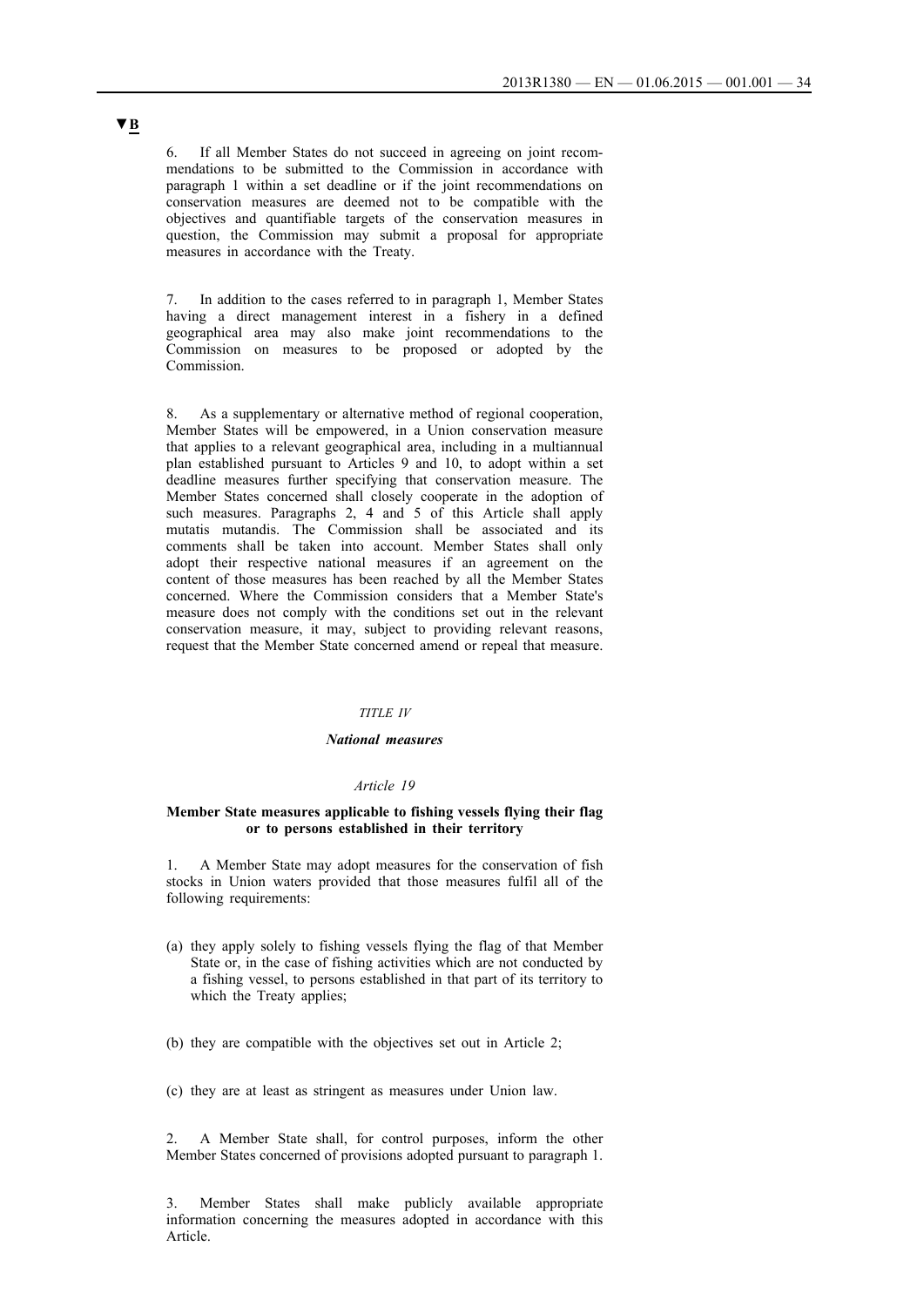#### *Article 20*

### **Member State measures within the 12 nautical mile zone**

1. A Member State may take non-discriminatory measures for the conservation and management of fish stocks and the maintenance or improvement of the conservation status of marine ecosystems within 12 nautical miles of its baselines provided that the Union has not adopted measures addressing conservation and management specifically for that area or specifically addressing the problem identified by the Member State concerned. The Member State measures shall be compatible with the objectives set out in Article 2 and shall be at least as stringent as measures under Union law.

Where conservation and management measures to be adopted by a Member State are liable to affect fishing vessels of other Member States, such measures shall be adopted only after consulting the Commission, the relevant Member States and the relevant Advisory Councils on a draft of the measures, which shall be accompanied by an explanatory memorandum that demonstrates, inter alia, that those measures are non-discriminatory. For the purpose of such consultation, the consulting Member State may set a reasonable deadline, which shall, however, not be shorter than two months.

3. Member States shall make publicly available appropriate information concerning the measures adopted in accordance with this Article.

4. Where the Commission considers that a measure adopted under this Article does not comply with the conditions set out in paragraph 1, it may, subject to providing relevant reasons, request that the Member State concerned amends or repeals the relevant measure.

#### PART IV

#### **MANAGEMENT OF FISHING CAPACITY**

### *Article 21*

#### **Establishment of systems of transferable fishing concessions**

Member States may establish a system of transferable fishing concessions. Member States having such a system shall establish and maintain a register of transferable fishing concessions.

### *Article 22*

### **Adjustment and management of fishing capacity**

1. Member States shall put in place measures to adjust the fishing capacity of their fleet to their fishing opportunities over time, taking into account trends and based on best scientific advice, with the objective of achieving a stable and enduring balance between them.

In order to achieve the objective referred to in paragraph 1, Member States shall send to the Commission, by 31 May each year, a report on the balance between the fishing capacity of their fleets and their fishing opportunities. To facilitate a common approach across the Union, that report shall be prepared in accordance with common guidelines which may be developed by the Commission indicating the relevant technical, social and economic parameters.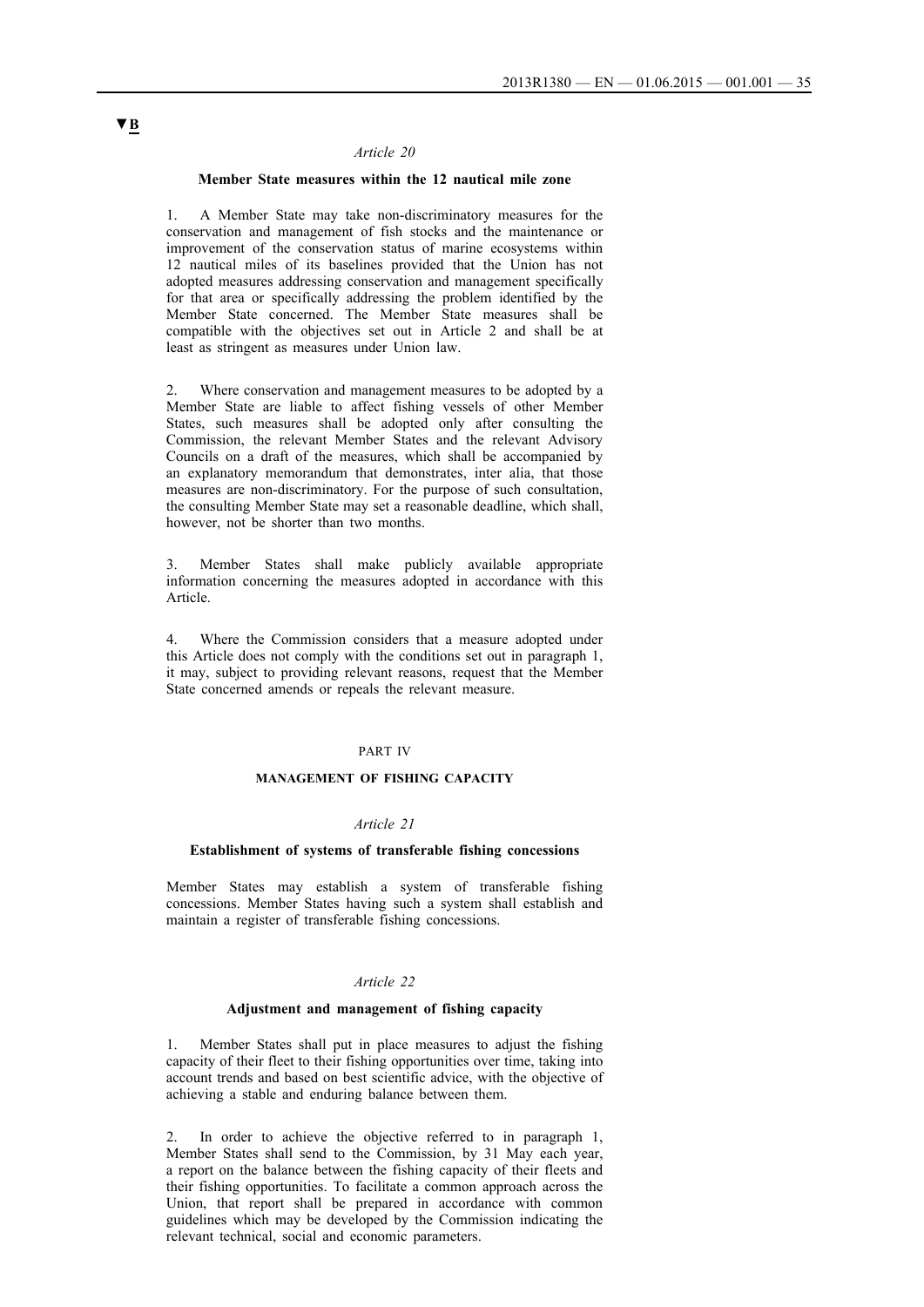The report shall contain the annual capacity assessment of the national fleet and of all fleet segments of the Member State. The report shall seek to identify structural overcapacity by segment and shall estimate the long-term profitability by segment. The reports shall be made publicly available.

3. With regard to the assessment referred to in the second subparagraph of paragraph 2, Member States shall base their analysis on the balance between the fishing capacity of their fleets and their fishing opportunities. Separate assessments shall be drawn up for fleets operating in the outermost regions and for vessels operating exclusively outside Union waters.

4. If the assessment clearly demonstrates that the fishing capacity is not effectively balanced with fishing opportunities, the Member State shall prepare and include in its report an action plan for the fleet segments with identified structural overcapacity. The action plan shall set out the adjustment targets and tools to achieve a balance and a clear time-frame for its implementation.

On a yearly basis, the Commission shall prepare a report for the European Parliament and for the Council on the balance between the fishing capacity of the Member States' fleets and their fishing opportunities, in accordance with the guidelines referred to in the first subparagraph of paragraph 2. The report shall include action plans referred to in the first subparagraph of this paragraph. The first report shall be submitted by 31 March 2015.

Failure to make the report referred to in paragraph 2, and/or failure to implement the action plan referred to in the first subparagraph of this paragraph, may result in a proportionate suspension or interruption of relevant Union financial assistance to that Member State for fleet investment in the fleet segment or segments concerned in accordance with a future Union legal act establishing the conditions for the financial support for maritime and fisheries policy for the period 2014–2020.

5. No exit from the fleet supported by public aid shall be permitted unless preceded by the withdrawal of the fishing licence and the fishing authorisations.

The fishing capacity corresponding to the fishing vessels withdrawn with public aid shall not be replaced.

7. Member States shall ensure that from 1 January 2014 the fishing capacity of their fleets does not exceed at any time the fishing capacity ceilings set out in Annex II.

#### *Article 23*

#### **Entry/Exit scheme**

1. Member States shall manage entries into their fleets and exits from their fleets in such a way that the entry into the fleet of new capacity without public aid is compensated for by the prior withdrawal of capacity without public aid of at least the same amount.

2. The Commission may adopt implementing acts laying down implementing rules for the application of this Article. Those implementing acts shall be adopted in accordance with the examination procedure referred to in Article 47(2).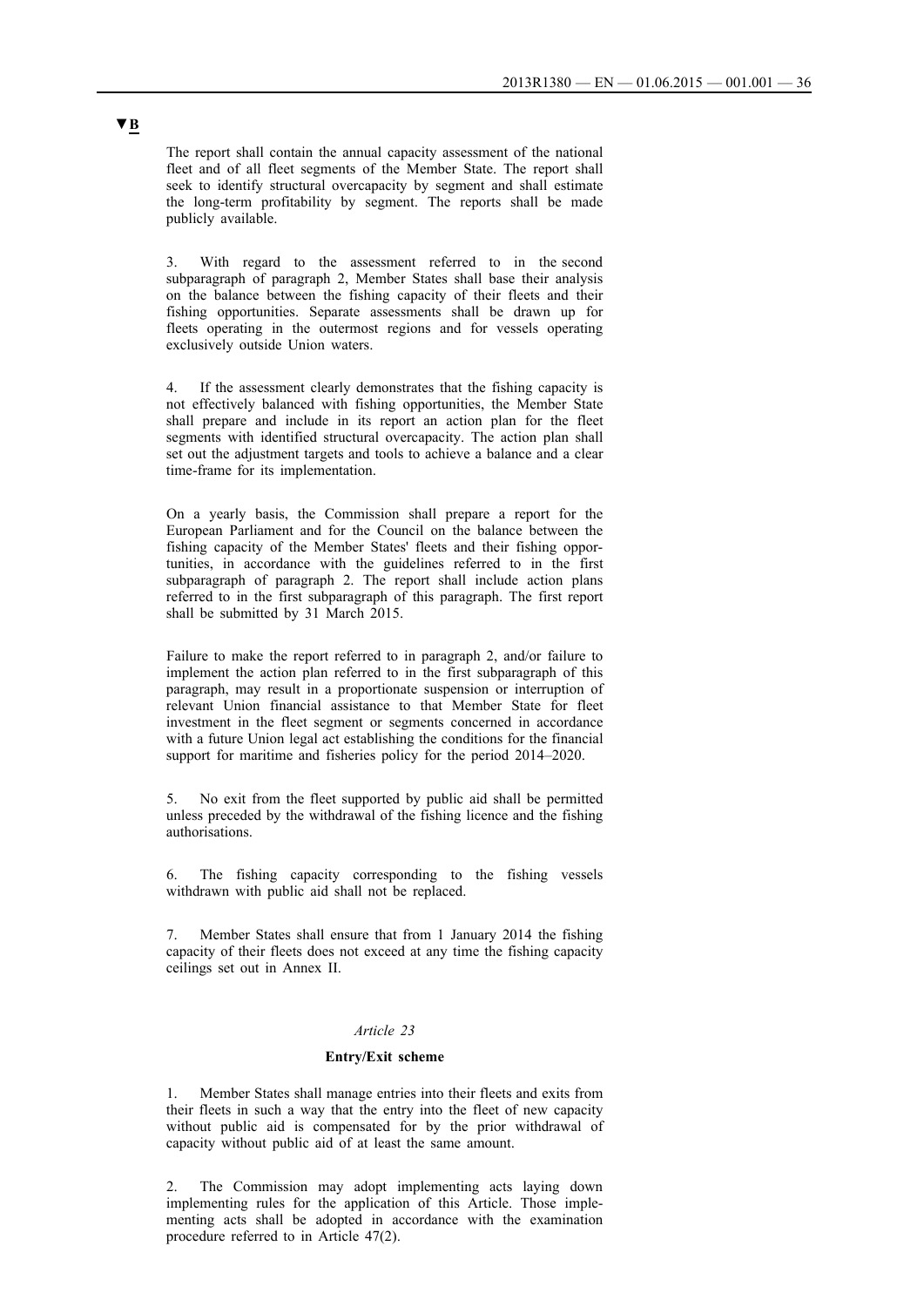3. No later than 30 December 2018, the Commission shall evaluate the Entry/Exit scheme in the light of the evolving relationship between fleet capacity and prospected fishing opportunities, and propose, where appropriate, an amendment to that scheme.

### **▼M1**

4. By way of derogation from paragraph 1, France shall be authorised, until 31 December 2025, to introduce new capacity without the withdrawal of an equivalent capacity for the various segments in Mayotte, as an outermost region within the meaning of Article 349 of the Treaty on the Functioning of the European Union (hereinafter ''Mayotte''), referred to in Annex II.

## **▼B**

### *Article 24*

### **Fishing fleet registers**

1. Member States shall record the information on ownership, on vessel and gear characteristics and on the activity of Union fishing vessels flying their flag that is necessary for the management of measures established under this Regulation.

2. Member States shall submit to the Commission the information referred to in paragraph 1.

3. The Commission shall maintain a Union fishing fleet register containing the information that it receives pursuant paragraph 2. It shall provide public access to the Union fishing fleet register, while ensuring that personal data is adequately protected.

4. The Commission shall adopt implementing acts, establishing technical operational requirements for the recording, format and transmission modalities of the information referred to in paragraphs 1, 2 and 3. Those implementing acts shall be adopted in accordance with the examination procedure referred to in Article 47(2).

#### PART V

### **SCIENTIFIC BASE FOR FISHERIES MANAGEMENT**

#### *Article 25*

#### **Data requirements for fisheries management**

1. Member States shall, in accordance with the rules adopted in the area of data collection, collect biological, environmental, technical, and socio-economic data necessary for fisheries management, manage those data and make them available to end–users, including bodies designated by the Commission. The acquisition and management of such data shall be eligible for funding through the European Maritime and Fisheries Fund in accordance with a future Union legal act establishing the conditions for the financial support for maritime and fisheries policy for the period 2014–2020. Those data shall, in particular, enable the assessment of: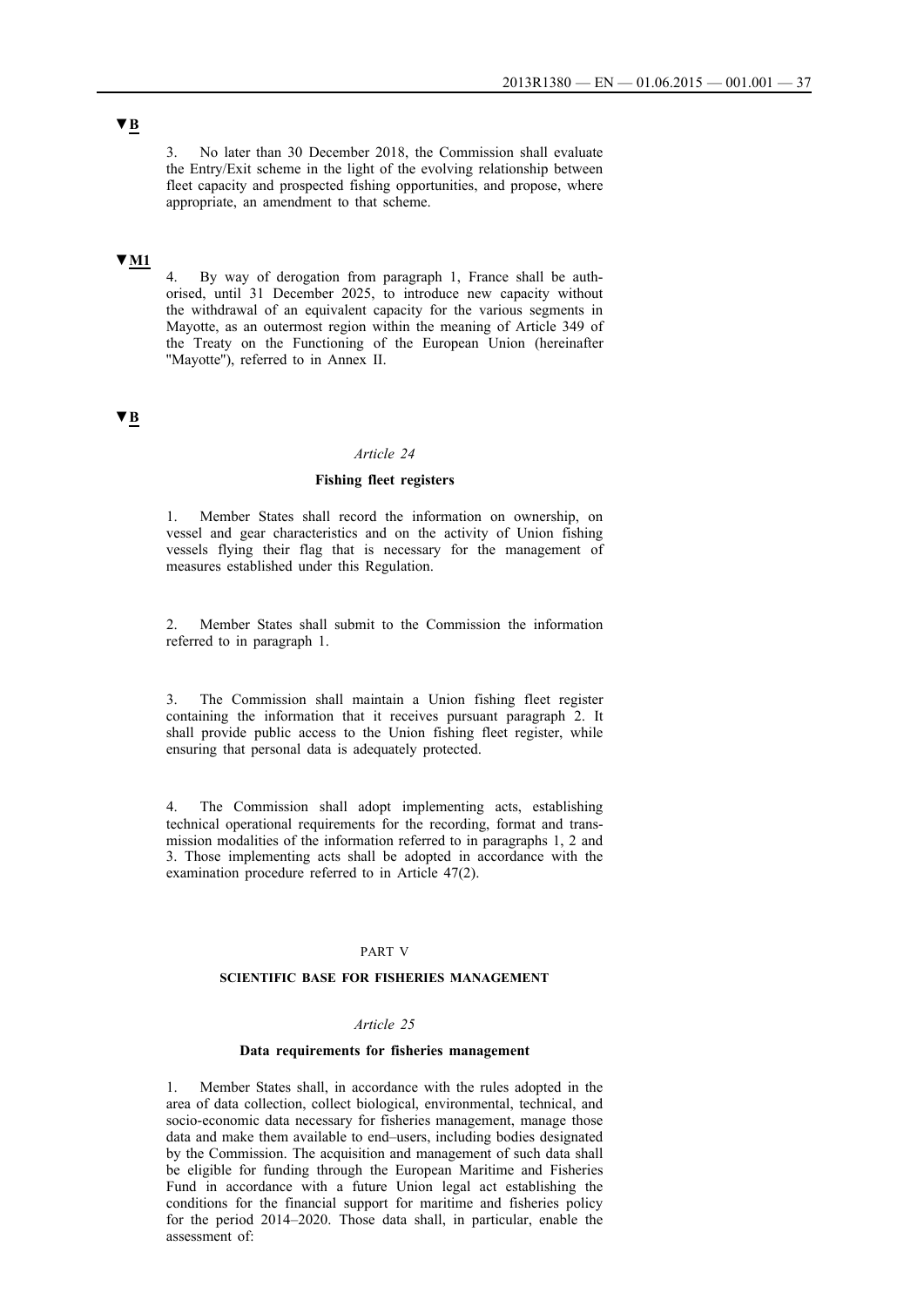- (a) the state of exploited marine biological resources;
- (b) the level of fishing and the impact that fishing activities have on the marine biological resources and on the marine ecosystems; and
- (c) the socio-economic performance of the fisheries, aquaculture and processing sectors within and outside Union waters.

2. The collection, management and use of data shall be based on the following principles:

- (a) accuracy and reliability, and collection in a timely manner;
- (b) the use of coordination mechanisms with a view to avoiding duplication of data collection for different purposes;
- (c) safe storage and protection of collected data in computerised databases, and their public availability where appropriate, including at aggregated level, whilst ensuring confidentiality;
- (d) access by the Commission, or by bodies designated by it, to the national databases and systems used for processing the collected data for the purpose of verification of the existence and quality of the data;
- (e) the availability in a timely manner of the relevant data and the respective methodologies by which they are obtained, for bodies with a research or management interest in the scientific analysis of data in the fisheries sector and for any interested parties, save in circumstances where protection and confidentiality are required under applicable Union law.

3. Every year, Member States shall submit to the Commission a report on the execution of their national data collection programmes and shall make it publicly available.

The Commission shall assess the annual report on data collection after consulting its scientific advisory body and, where appropriate, regional fisheries management organisations (RFMOs) to which the Union is a contracting party or observer and relevant international scientific bodies.

4. Member States shall ensure the national coordination of the collection and management of scientific data for fisheries management, including socio-economic data. To this end, they shall designate a national correspondent and organise an annual national coordination meeting. The Commission shall be informed of the national coordination activities and shall be invited to the coordination meetings.

5. In close cooperation with the Commission, Member States shall coordinate their data collection activities with other Member States in the same region, and shall make every effort to coordinate their actions with third countries having sovereignty or jurisdiction over waters in the same region.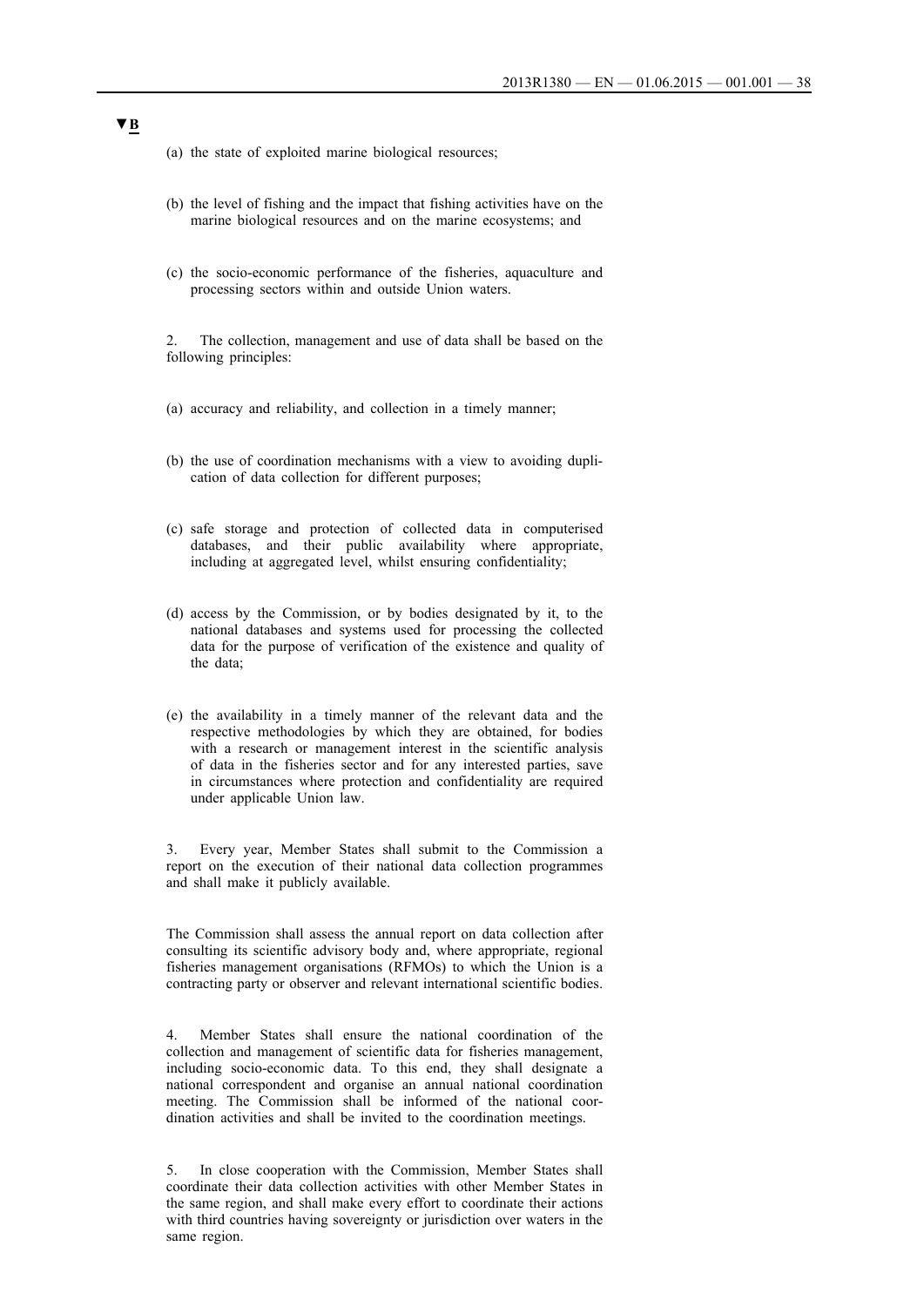6. The collection, management and use of data shall be carried out in a cost-effective manner.

7. Failure by a Member State to collect and/or to provide data in a timely manner to end-users may result in a proportionate suspension or interruption of relevant Union financial assistance to that Member State, in accordance with a future Union legal act establishing the conditions for the financial support for maritime and fisheries policy for the period 2014–2020.

### *Article 26*

## **Consulting scientific bodies**

The Commission shall consult appropriate scientific bodies. STECF shall be consulted, where appropriate, on matters pertaining to the conservation and management of living marine resources, including biological, economic, environmental, social and technical considerations. Consultations of scientific bodies shall take into account the proper management of public funds, with the aim of avoiding duplication of work by such bodies.

### *Article 27*

#### **Research and Scientific Advice**

1. Member States shall carry out fisheries and aquaculture research and innovation programmes. They shall coordinate their fisheries research innovation and scientific advice programmes with other Member States, in close cooperation with the Commission, in the context of the Union research and innovation frameworks, involving, where appropriate, the relevant Advisory Councils. Those activities shall be eligible for funding through the Union budget in accordance with the relevant Union legal acts.

2. Member states shall, with the involvement of the relevant stakeholders, utilising inter alia available Union financial resources and coordinating with one another, ensure availability of relevant competences and human resources to be involved in the scientific advisory process.

### PART VI

### **EXTERNAL POLICY**

#### *Article 28*

### **Objectives**

1. In order to ensure sustainable exploitation, management and conservation of marine biological resources and the marine environment, the Union shall conduct its external fisheries relations in accordance with its international obligations and policy objectives, as well as the objectives and principles set out in Articles 2 and 3.

- 2. In particular, the Union shall:
- (a) actively support and contribute to the development of scientific knowledge and advice;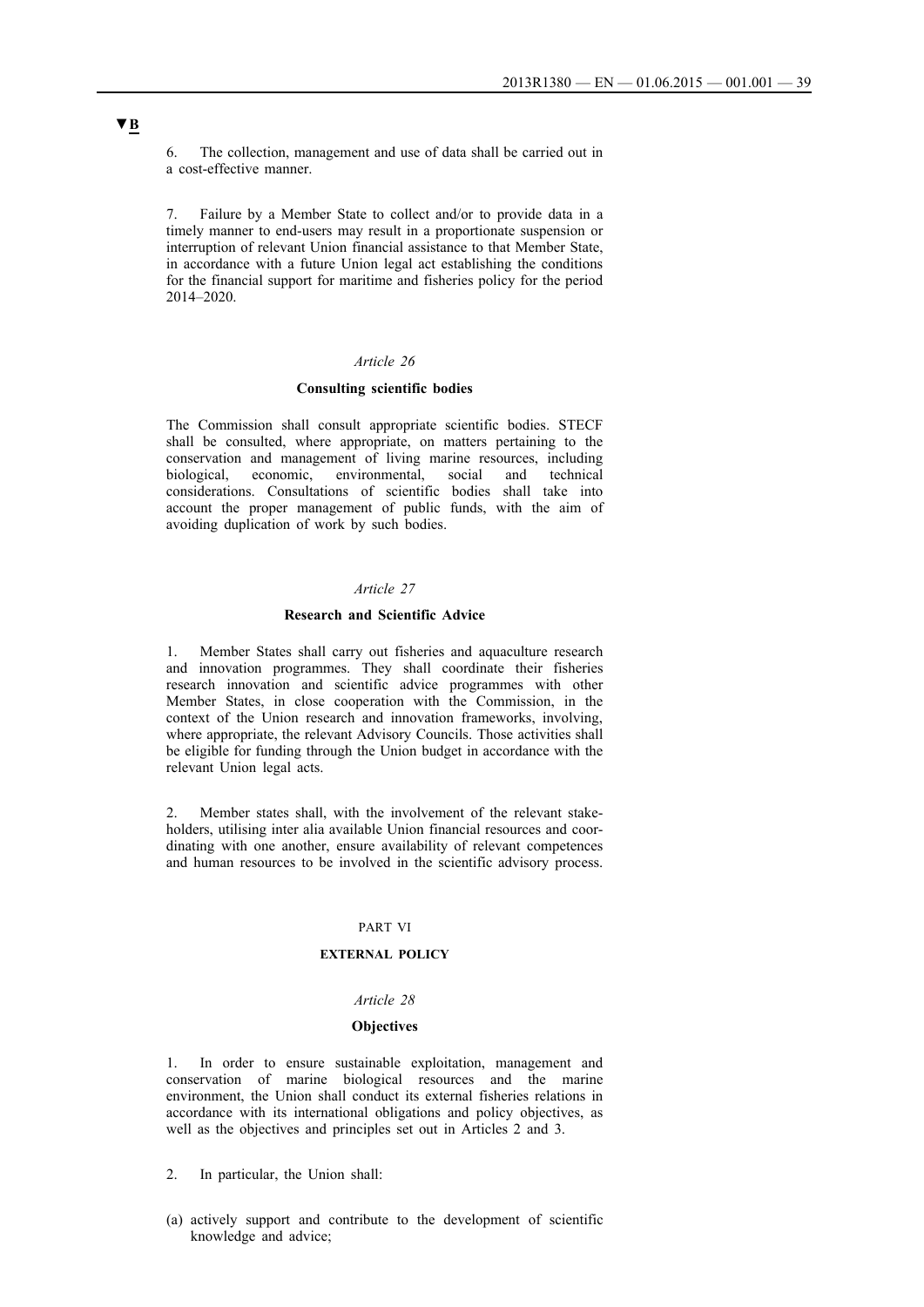- (b) improve policy coherence of Union initiatives, with particular regard to environmental, trade and development activities and strengthen consistency of actions taken in the context of development cooperation and scientific, technical and economic cooperation;
- (c) contribute to sustainable fishing activities that are economically viable and promote employment within the Union;
- (d) ensure that Union fishing activities outside Union waters are based on the same principles and standards as those applicable under Union law in the area of the CFP, while promoting a level–playing field for Union operators vis-à-vis third-country operators;
- (e) promote and support, in all international spheres, action necessary to eradicate IUU-fishing;
- (f) promote the establishment and the strengthening of compliance committees of RFMOs, periodical independent performance reviews and appropriate remedial actions, including effective and dissuasive penalties, which are to be applied in a transparent and non-discriminatory manner.

The provisions of this Part shall be without prejudice to specific provisions adopted under Article 218 of the Treaty.

#### *TITLE I*

#### *International fisheries organisations*

#### *Article 29*

#### **Union activities in international fisheries organisations**

1. The Union shall actively support and contribute to the activities of international organisations dealing with fisheries, including RFMOs.

2. The positions of the Union in international organisations dealing with fisheries and in RFMOs shall be based on the best available scientific advice so as to ensure that fishery resources are managed in accordance with the objectives laid down in Article 2, in particular paragraph 2 and point (c) of paragraph 5 thereof. The Union shall seek to lead the process of strengthening the performance of RFMOs so as to better enable them to conserve and manage marine living resources under their purview.

The Union shall actively support the development of appropriate and transparent mechanisms for the allocation of fishing opportunities.

4. The Union shall foster cooperation among RFMOs and consistency between their respective regulatory frameworks, and shall support the development of scientific knowledge and advice to ensure that their recommendations are based on such scientific advice.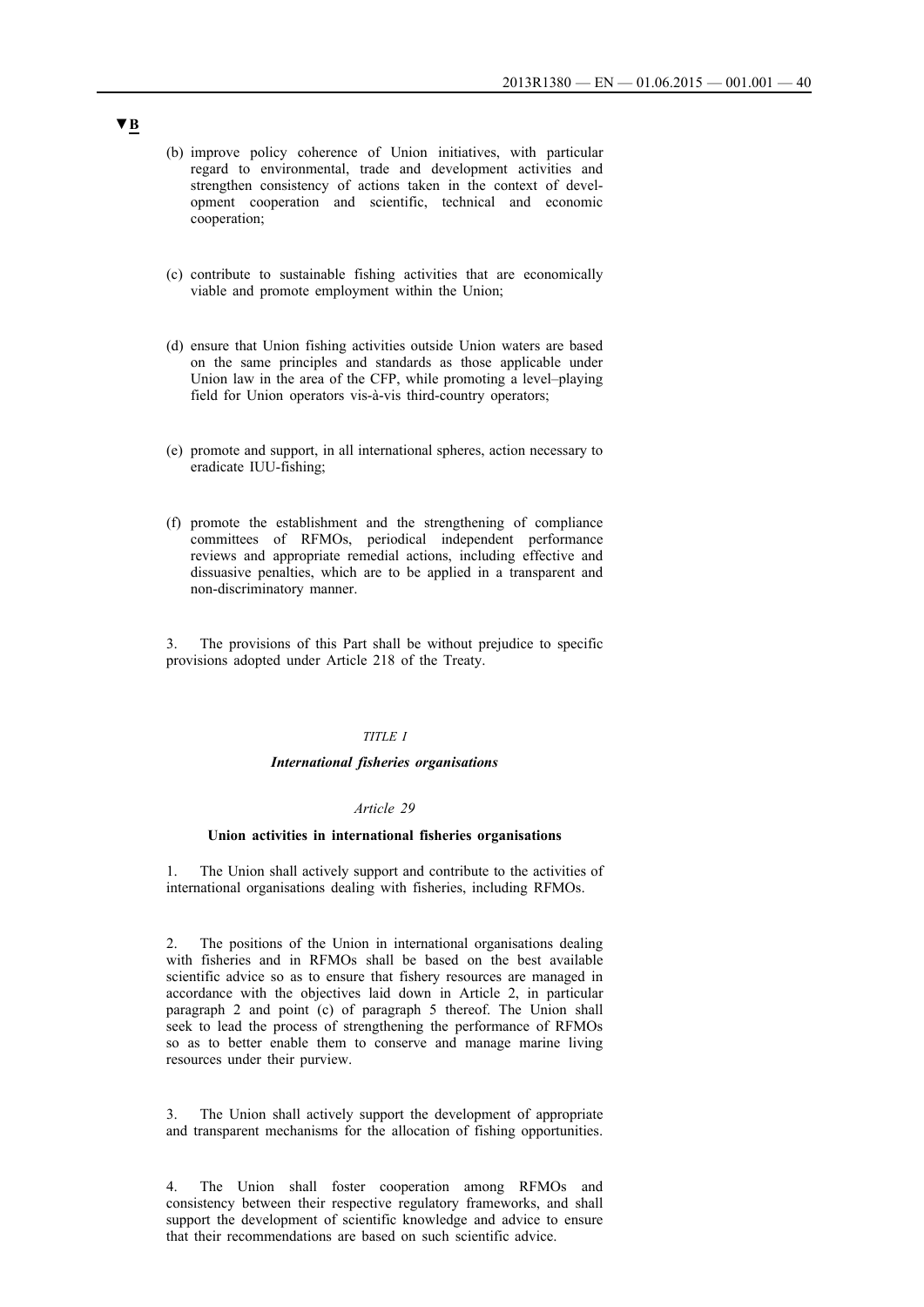### *Article 30*

### **Compliance with international provisions**

The Union shall, including through the European Fisheries Control Agency (''the Agency''), cooperate with third countries and international organisations dealing with fisheries, including RFMOs, to strengthen compliance with measures, especially those to combat IUU fishing, in order to ensure that measures adopted by such international organisations are strictly adhered to.

### *TITLE II*

### *Sustainable fisheries partnership agreements*

#### *Article 31*

### **Principles and objectives of Sustainable fisheries partnership agreements**

1. Sustainable fisheries partnership agreements with third countries shall establish a legal, environmental, economic and social governance framework for fishing activities carried out by Union fishing vessels in third country waters.

Such frameworks may include:

- (a) development and support for the necessary scientific and research institutions;
- (b) monitoring, control and surveillance capabilities;
- (c) other capacity building elements concerning the development of a sustainable fisheries policy of the third country.

2. For the purpose of ensuring the sustainable exploitation of surpluses of marine biological resources, the Union shall endeavour to ensure that the Sustainable fisheries partnership agreements with third countries are of mutual benefit to the Union and to the third country concerned, including its local population and fishing industry and that they contribute to continuing the activity of Union fleets and seek to obtain an appropriate share of the available surplus, commensurate with the Union fleets' interest.

3. For the purpose of ensuring that Union vessels fishing under Sustainable fisheries partnership agreements operate, where appropriate, under similar standards to those applicable to Union fishing vessels fishing in Union waters, the Union shall endeavour to include in Sustainable fisheries partnership agreements appropriate provisions on obligations to land fish and fishery products.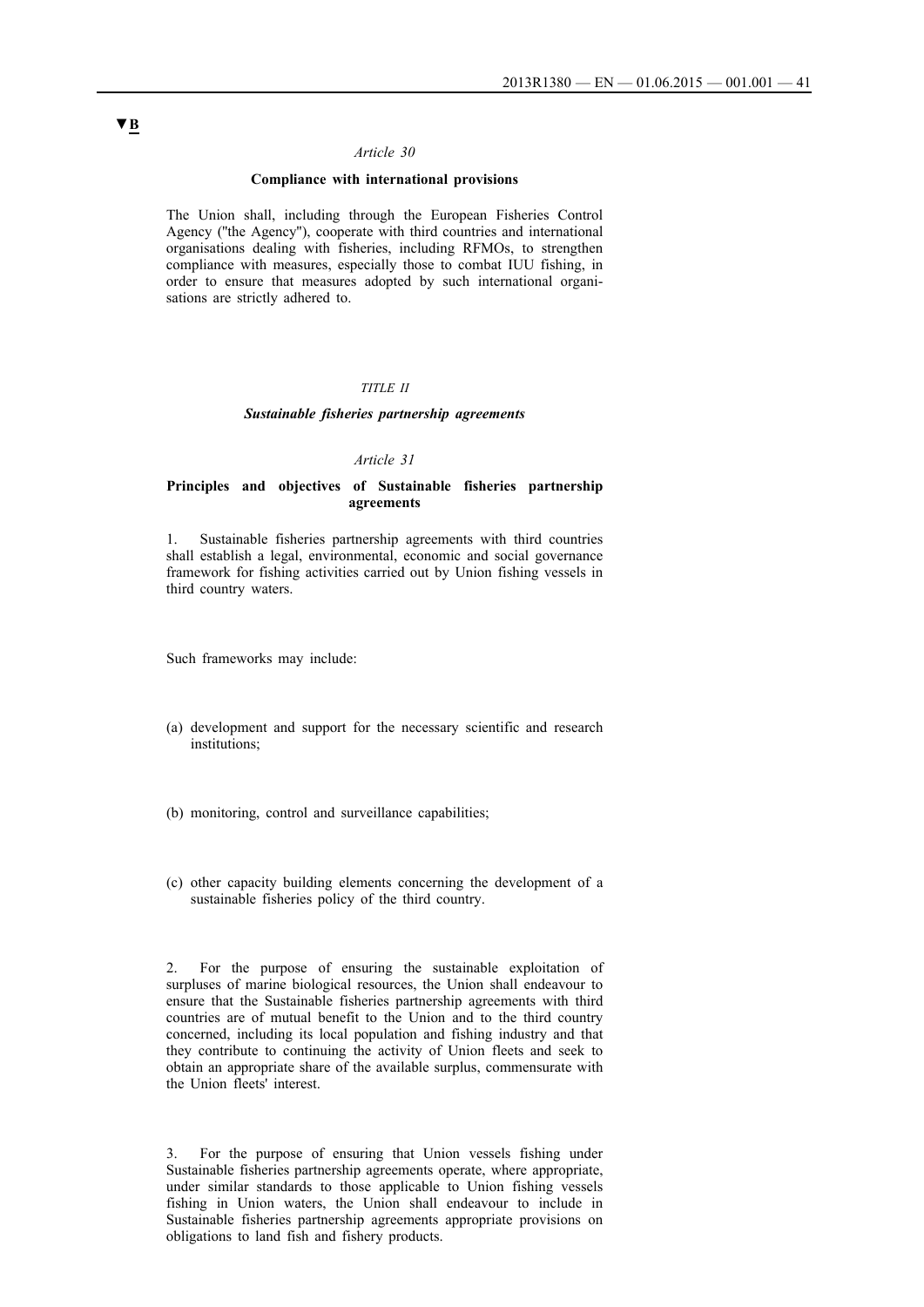4. Union fishing vessels shall only catch surplus of the allowable catch as referred to in Article 62(2) and (3) of the UNCLOS, and identified, in a clear and transparent manner, on the basis of the best available scientific advice and of the relevant information exchanged between the Union and the third country about the total fishing effort on the affected stocks by all fleets. Concerning straddling or highly migratory fish stocks, the determination of the resources available for access should take due account of scientific assessments conducted at the regional level as well as conservation and management measures adopted by relevant RFMOs.

5. Union fishing vessels shall not operate in the waters of the third country with which a Sustainable fisheries partnership agreement is in force unless they are in possession of a fishing authorisation which has been issued in accordance with that agreement.

6. The Union shall ensure that Sustainable fisheries partnership agreements include a clause concerning respect for democratic principles and human rights, which constitutes an essential element of such agreements.

Those agreements shall also, to the extent possible, include:

- (a) a clause prohibiting the granting of more favourable conditions to other fleets fishing in those waters than those granted to Union economic actors, including conditions concerning the conservation, development and management of resources, financial arrangements, and fees and rights relating to the issuing of fishing authorisations;
- (b) an exclusivity clause relating to the rule provided for in paragraph 5.

7. Efforts shall be made at Union level to monitor the activities of Union fishing vessels that operate in non–Union waters outside the framework of Sustainable fisheries partnership agreements.

Member States shall ensure that Union fishing vessels flying their flag and operating outside Union waters are in a position to provide detailed and accurate documentation of all fishing and processing activities.

9. A fishing authorisation, as referred to in paragraph 5, shall be granted to a vessel which has left the Union fishing fleet register and which has subsequently returned to it within 24 months, only if the owner of that vessel has provided to the competent authorities of the flag Member State all data required to establish that, during that period, the vessel was operating in a manner fully consistent with the standards applicable to a vessel flagged in the Union.

Where the state granting the flag during the period that the vessel was off the Union fishing fleet register became recognised under Union law as a non-cooperating state with regard to combating, deterring and eliminating IUU fishing, or as a state allowing for non-sustainable exploitation of living marine resources, such fishing authorisation shall only be granted if it is established that the vessel's fishing operations ceased and the owner took immediate action to remove the vessel from the register of that state.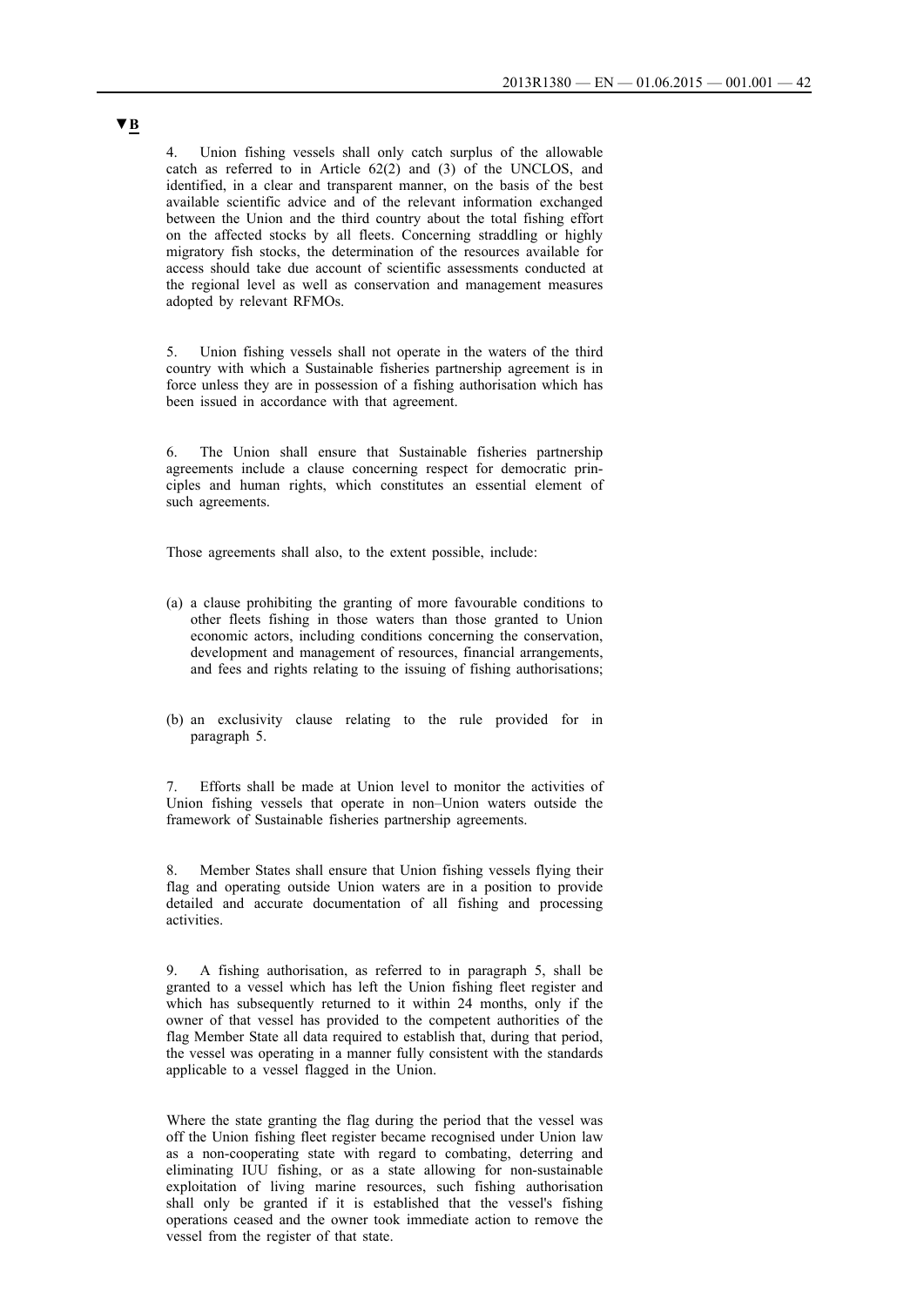10. The Commission shall arrange for independent ex-ante and ex-post evaluations of each protocol to a Sustainable fisheries partnership agreement, and make them available to the European Parliament and to the Council in good time before it submits to the Council a recommendation to authorise the opening of negotiations for a successor protocol. A summary of such evaluations shall be made publicly available.

### *Article 32*

### **Financial assistance**

1. The Union shall provide financial assistance to third countries through Sustainable fisheries partnership agreements in order to:

- (a) support part of the cost of access to the fisheries resources in third country waters; the part of the cost of access to the fisheries resources to be paid by Union vessel owners shall be assessed for each Sustainable fisheries partnership agreement or a Protocol to it and shall be fair, non-discriminatory and commensurate with the benefits provided through the access conditions;
- (b) establish the governance framework, including the development and maintenance of the necessary scientific and research institutions, promote consultation processes with interest groups, and monitoring, control and surveillance capability and other capacity building items relating to the development of a sustainable fisheries policy driven by the third country. Such financial assistance shall be conditional upon the achievement of specific results and complementary to and consistent with the development projects and programmes implemented in the third country in question.

2. Under each Sustainable fisheries partnership agreement, the financial assistance for sectoral support shall be decoupled from payments for access to fisheries resources. The Union shall require the achievement of specific results as a condition for payments under the financial assistance, and shall closely monitor progress.

#### *TITLE III*

#### *Management of stocks of common interest*

### *Article 33*

### **Principles and objectives of management of stocks of common interest to the Union and third countries and agreements on exchange and joint management**

1. Where stocks of common interest are also exploited by third countries, the Union shall engage with those third countries with a view to ensuring that those stocks are managed in a sustainable manner that is consistent with this Regulation, and in particular with the objective laid down in Article 2(2). Where no formal agreement is reached, the Union shall make every effort to reach common arrangements for fishing of such stocks with a view to making the sustainable management possible, in particular, concerning the objective in Article 2(2), thereby promoting a level–playing field for Union operators.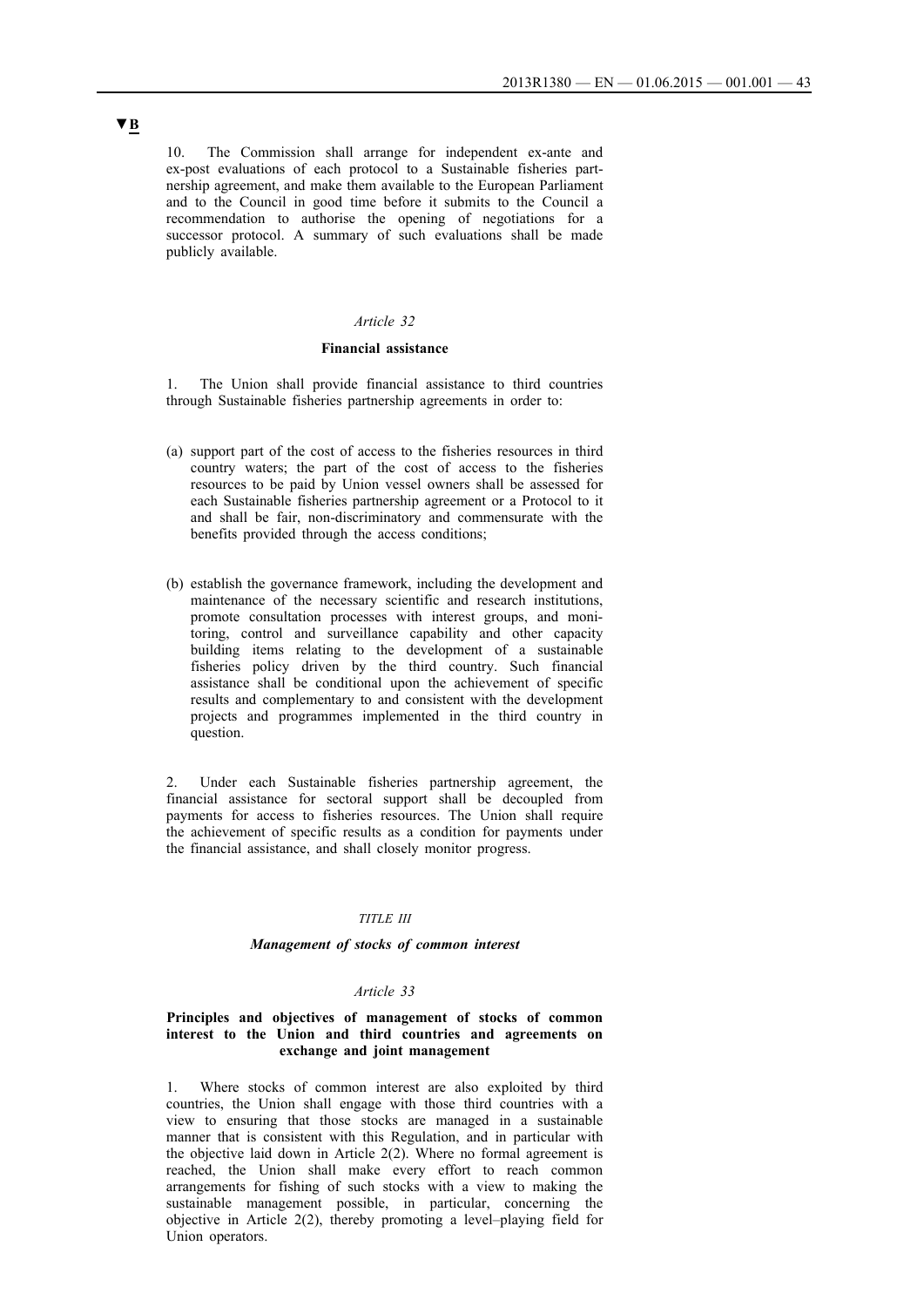2. In order to ensure a sustainable exploitation of stocks shared with third countries and to guarantee stability of the fishing operations of its fleets, the Union shall, in accordance with UNCLOS, endeavour to establish bilateral or multilateral agreements with third countries for the joint management of stocks, including the establishment, where appropriate, of access to waters and resources and conditions for such access, the harmonisation of conservation measures and the exchange of fishing opportunities.

## PART VII

## **AQUACULTURE**

#### *Article 34*

#### **Promoting sustainable aquaculture**

1. With a view to promoting sustainability and contributing to food security and supplies, growth and employment, the Commission shall establish non-binding Union strategic guidelines on common priorities and targets for the development of sustainable aquaculture activities. Such strategic guidelines shall take account of the relative starting positions and different circumstances throughout the Union and shall form the basis for multiannual national strategic plans, and shall aim at:

- (a) improving the competitiveness of the aquaculture industry and supporting its development and innovation;
- (b) reducing the administrative burden and making the implementation of Union law more efficient and responsive to the needs of stakeholders;
- (c) encouraging economic activity;
- (d) diversification and improvement of the quality of life in coastal and inland areas;
- (e) integrating aquaculture activities into maritime, coastal and inland spatial planning.

2. By 30 June 2014, Member States shall establish a multiannual national strategic plan for the development of aquaculture activities on their territory.

The multiannual national strategic plan shall include the Member State's objectives and the measures and the timetables necessary to achieve them.

4. Multiannual national strategic plans shall, in particular, have the following aims:

- (a) administrative simplification, in particular regarding evaluations and impact studies and licenses;
- (b) reasonable certainty for aquaculture operators in relation to access to waters and space;
- (c) indicators for environmental, economic and social sustainability;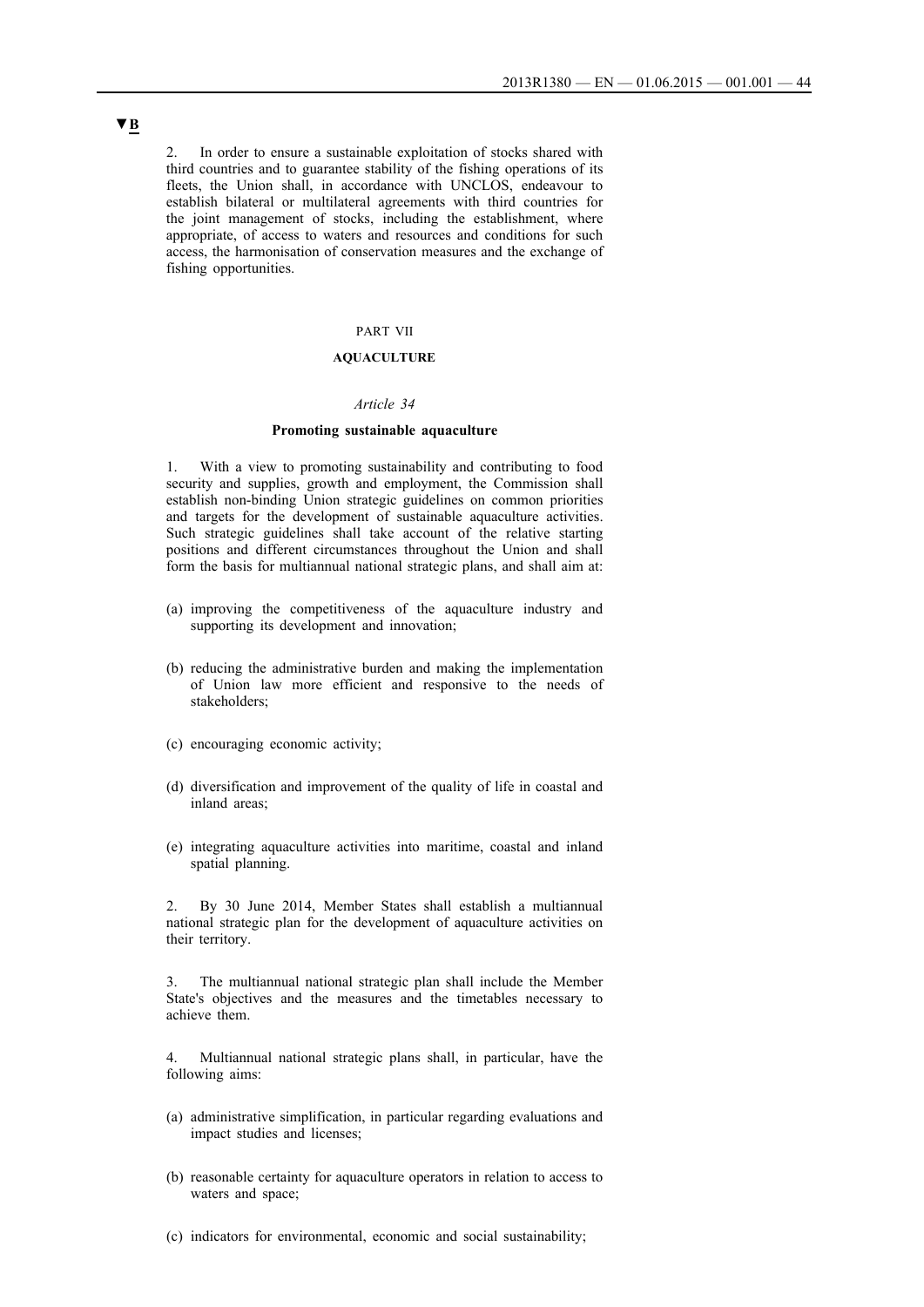- (d) assessment of other possible cross-border effects, especially on marine biological resources and marine ecosystems in neighbouring Member States;
- (e) the creation of synergies between national research programmes and collaboration between the industry and the scientific community;
- (f) the promotion of the competitive advantage of sustainable, high quality food;
- (g) the promotion of aquaculture practices and research with a view to enhancing positive effects on the environment and on the fish resources, and to reducing negative impacts, including reducing pressure on fish stocks used for feed production, and increasing resource efficiency.

5. Member States shall exchange information and best practices through an open method of coordination of the national measures contained in multiannual national strategic plans.

6. The Commission shall encourage the exchange of information and best practices among Member States and shall facilitate the coordination of national measures foreseen in the multiannual national strategic plan.

#### PART VIII

#### **COMMON MARKET ORGANISATION**

### *Article 35*

### **Objectives**

1. A common organisation of the markets in fishery and aquaculture products (the common market organisation) shall be established to:

- (a) contribute to the achievement of the objectives set out in Article 2, and in particular to the sustainable exploitation of living marine biological resources;
- (b) enable the fishery and aquaculture industry to apply the CFP at the appropriate level;
- (c) strengthen the competitiveness of the Union fishery and aquaculture industry, in particular producers;
- (d) improve the transparency and stability of the markets, in particular as regards economic knowledge and understanding of the Union markets for fishery and aquaculture products along the supply chain, ensure that the distribution of added value along the sector's supply chain is more balanced, improve consumer information and raise awareness, by means of notification and labelling that provides comprehensible information;
- (e) contribute to ensuring a level–playing field for all products marketed in the Union by promoting sustainable exploitation of fisheries resources;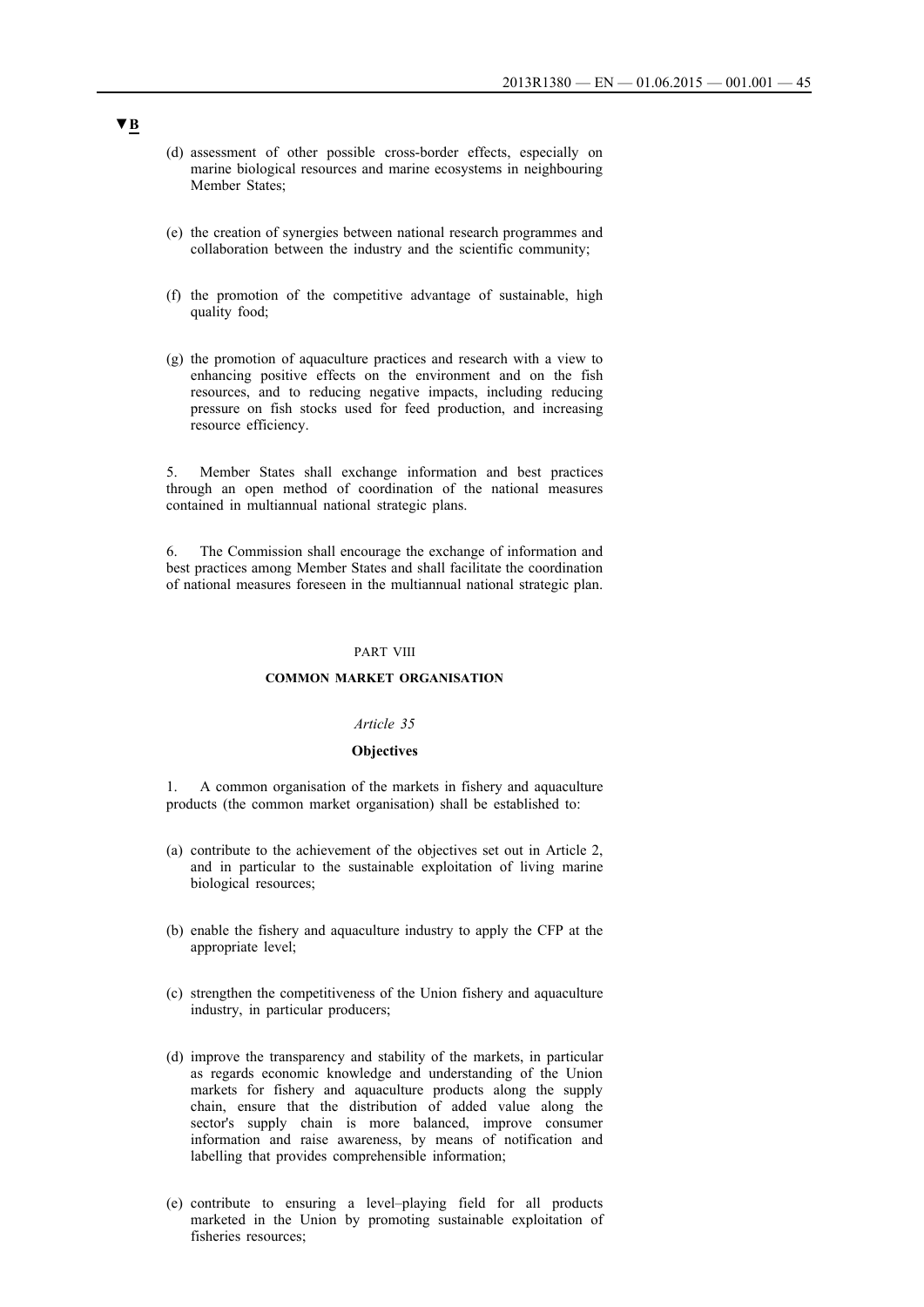- (f) contribute to ensuring that consumers have a diverse supply of fishery and aquaculture products;
- (g) provide the consumer with verifiable and accurate information regarding the origin of the product and its mode of production, in particular through marking and labelling.

2. The common market organisation shall apply to the fishery and aquaculture products listed in Annex I to Regulation (EU) No 1379/2013 of the European Parliament and of the Council (1), which are marketed in the Union.

- 3. The common market organisation shall include, in particular:
- (a) the organisation of the industry including market stabilization measures;
- (b) the production and marketing plans of fishery and aquaculture producer organisations;
- (c) common marketing standards;
- (d) consumer information.

#### PART IX

### **CONTROL AND ENFORCEMENT**

#### *Article 36*

### **Objectives**

1. Compliance with the CFP rules shall be ensured through an effective Union fisheries control system, including the fight against IUU fishing.

2. Control and enforcement of the CFP shall in particular be based on and shall include the following:

- (a) a global, integrated and common approach;
- (b) cooperation and coordination between Member States, the Commission and the Agency;
- (c) cost-efficiency and proportionality;
- (d) the use of efficient control technologies for the availability and quality of data on fisheries;
- (e) a Union framework for control, inspection and enforcement;
- (f) a risk-based strategy focused on systematic and automated cross-checks of all available relevant data;
- (g) the development of a culture of compliance and co-operation among all operators and fishermen.

The Union shall adopt appropriate measures with regard to third countries which allow non-sustainable fishing.

<sup>(1)</sup> Regulation (EU) No 1379/2013 of the European Parliament and of the Council of 11 December 2013 on the common organisation of the markets in fishery and aquaculture products, amending Council Regulations (EC) No 1184/2006 and (EC) No 1224/2009 and repealing Council Regulation (EC) No 104/2000 (See page 1 of this Official Journal).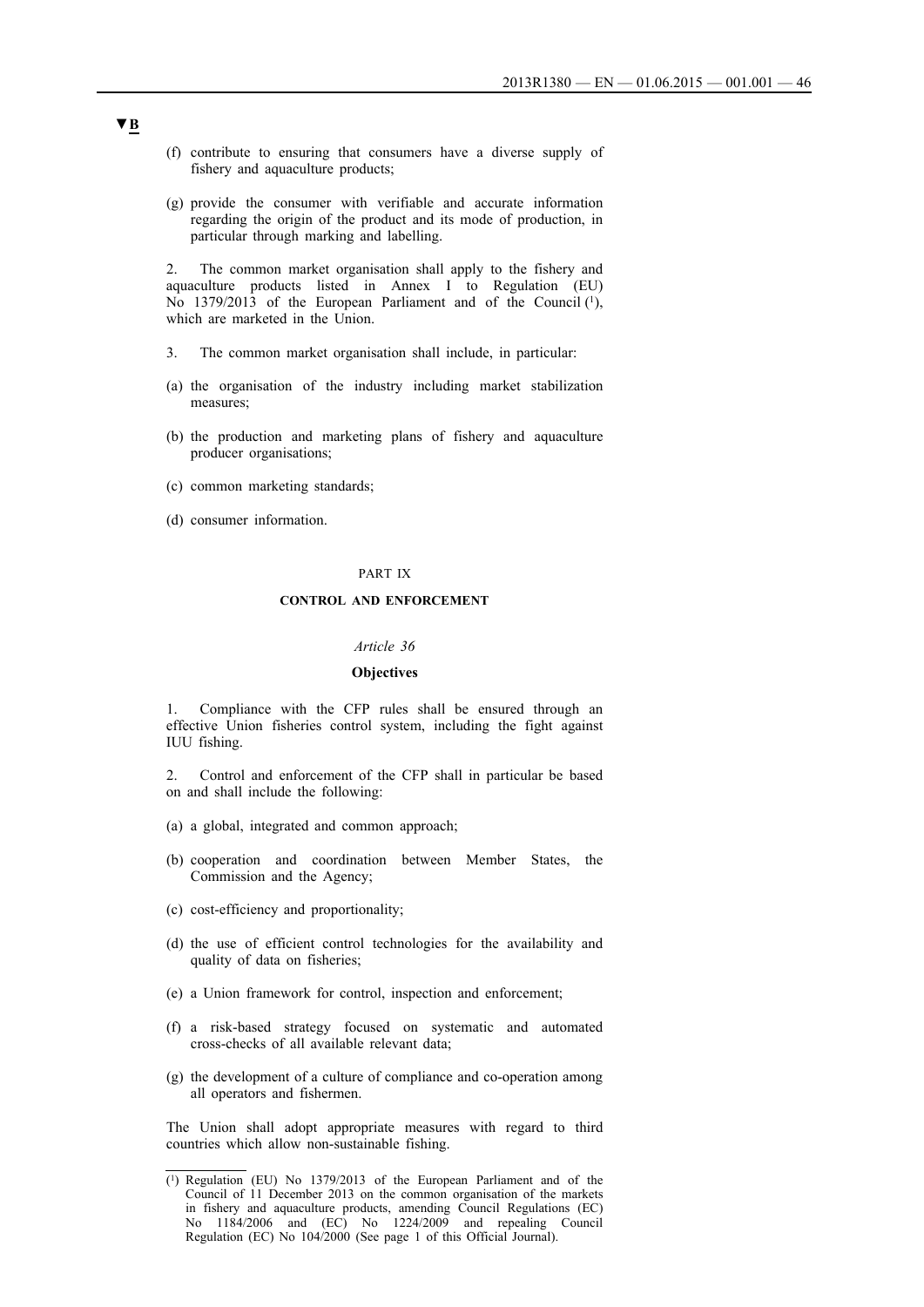3. Member States shall adopt appropriate measures for ensuring control, inspection and enforcement of activities carried out within the scope of the CFP, including the establishment of effective, proportionate and dissuasive penalties.

## **▼M1**

5. By way of derogation from paragraph 1, France shall be exempted until 31 December 2021 from the obligation to include in its register of Union fishing vessels those vessels which are less than 10 metres in overall length and which operate from Mayotte.

6. Until 31 December 2021, France shall keep a provisional register of fishing vessels which are less than 10 metres in overall length and which operate from Mayotte. That register shall contain at least the name, overall length and an identification code of each vessel. Vessels registered in the provisional register shall be considered to be vessels registered in Mayotte.

### **▼B**

### *Article 37*

### **Expert group on compliance**

1. An expert group on compliance shall be established by the Commission to assess, facilitate and strengthen the implementation of, and compliance with, the obligations under the Union fisheries control system.

2. The expert group on compliance shall be composed of representatives of the Commission and the Member States. At the request of the European Parliament, the Commission may invite the European Parliament to send experts to attend meetings of the expert group. The Agency may assist the expert group on compliance meetings as an observer.

- 3. The expert group shall in particular:
- (a) regularly review issues of compliance and implementation under Union fisheries control system and identify possible difficulties of common interest in implementation of the CFP rules;
- (b) formulate advice in relation to the implementation of the CFP rules, including prioritisation of Union financial assistance; and
- (c) exchange information on control and inspection activities, including the fight against IUU fishing.

The European Parliament and the Council shall be kept fully informed on a regular basis by the expert group on compliance activities referred to in paragraph 3.

#### *Article 38*

### **Pilot projects on new control technologies and data management systems**

The Commission and the Member States may carry out pilot projects on new control technologies and systems for data management.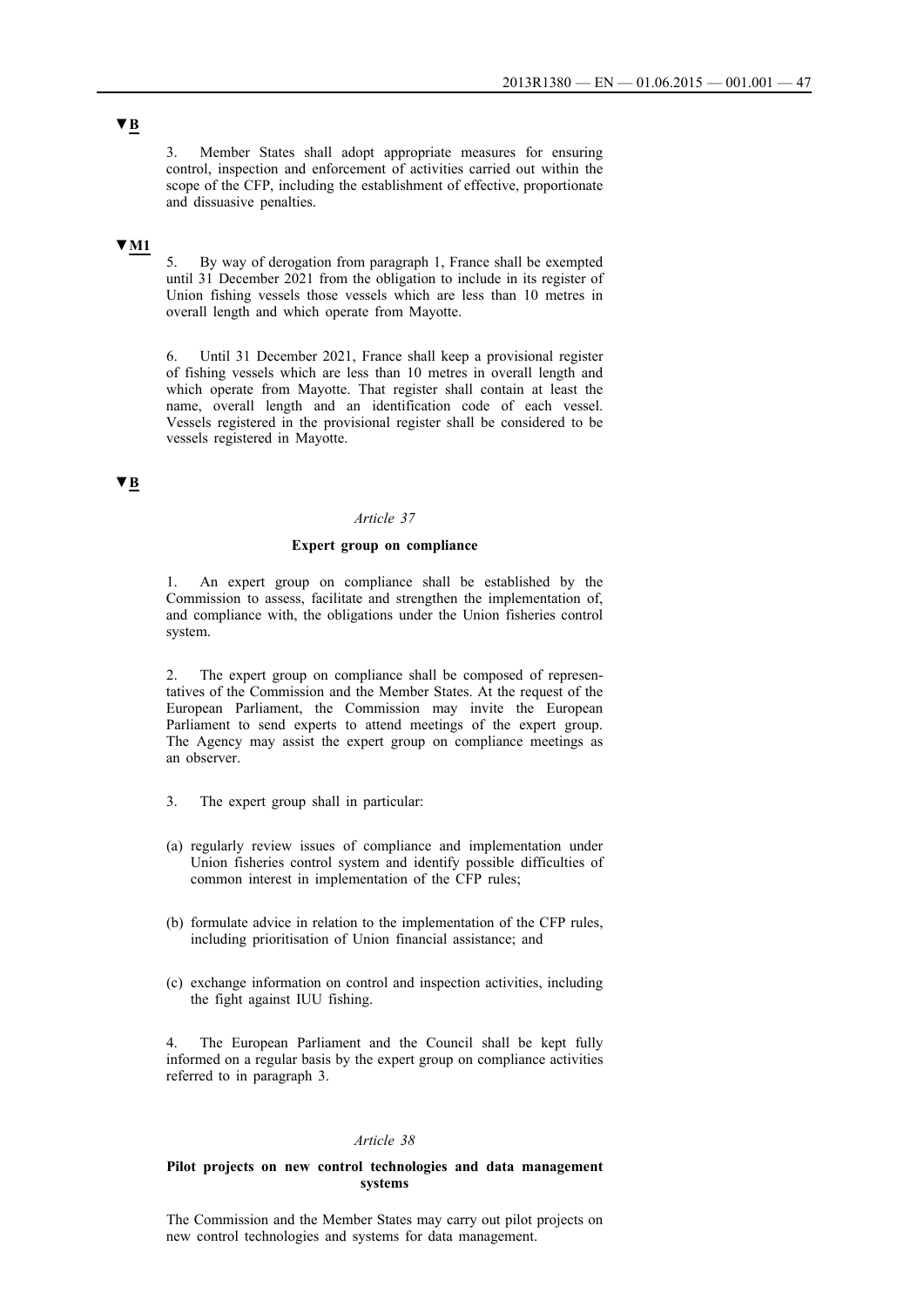### *Article 39*

#### **Contribution to control, inspection, enforcement and data collection costs**

Member States may require their operators to contribute proportionally to the operational costs of implementing the Union fisheries control system and of data collection.

### PART X

## **FINANCIAL INSTRUMENTS**

### *Article 40*

### **Objectives**

Union financial assistance may be granted to contribute to the achievement of the objectives set out in Article 2.

#### *Article 41*

#### **Conditions for financial assistance to Member States**

1. Subject to the conditions to be specified in the applicable Union legal acts, Union financial assistance to Member States shall be conditional upon compliance with the CFP rules by Member States.

2. Non–compliance by Member States with the CFP rules may result in the interruption or suspension of payments or in the application of a financial correction to Union financial assistance under the CFP. Such measures shall be proportionate to the nature, gravity, duration and repetition of the non–compliance.

### *Article 42*

#### **Conditions for financial assistance to operators**

1. Subject to the conditions to be specified in the applicable Union legal acts, Union financial assistance to operators shall be conditional upon compliance with the CFP rules by operators.

2. Subject to specific rules to be adopted, serious infringements by operators of the CFP rules shall result in temporary or permanent bans on access to the Union financial assistance and/or the application of financial reductions. Such measures, taken by the Member State, shall be dissuasive, effective and proportionate to the nature, gravity, duration and repetition of serious infringements.

3. Member States shall ensure that Union financial assistance is granted only if no penalties for serious infringements have been imposed on the operator concerned within a period of one year prior to the date of application for Union financial assistance.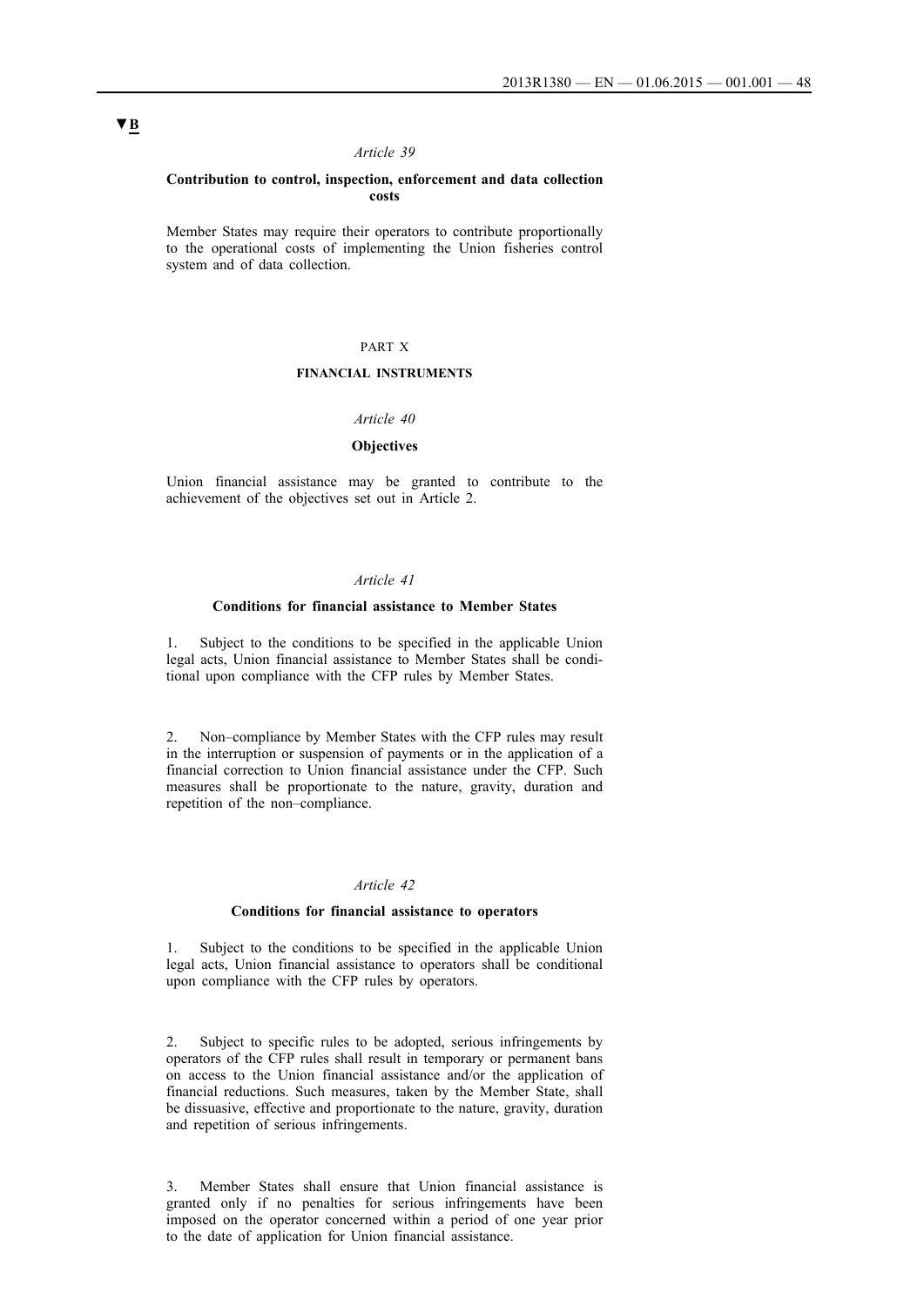### PART XI

### **ADVISORY COUNCILS**

#### *Article 43*

#### **Establishment of Advisory Councils**

1. Advisory Councils shall be established for each of the geographical areas or fields of competence set out in Annex III, in order to promote a balanced representation of all stakeholders in accordance with Article 45(1) and to contribute to the achievement of the objectives set out in Article 2.

2. In particular, the following new Advisory Councils shall be established, in accordance with Annex III:

- (a) an Advisory Council for the outermost regions, divided into three sections for each of the following sea basins: West Atlantic, East Atlantic and Indian Ocean;
- (b) an Advisory Council for aquaculture;
- (c) an Advisory Council for markets;
- (d) an Advisory Council for the Black Sea.
- 3. Each Advisory Council shall establish its rules of procedure.

#### *Article 44*

#### **Tasks of Advisory Councils**

1. When applying this Regulation, the Commission shall, where relevant, consult the Advisory Councils.

- 2. Advisory Councils may:
- (a) submit recommendations and suggestions on matters relating to the management of fisheries and the socio-economic and conservation aspects of fisheries and aquaculture to the Commission and to the Member State concerned, and, in particular, recommendations on how to simplify rules on fisheries management;
- (b) inform the Commission and Member States of problems relating to the management and the socio-economic and conservation aspects of fisheries and, where appropriate, of aquaculture in their geographical area or field of competence and propose solutions to overcome those problems;
- (c) contribute, in close cooperation with scientists, to the collection, supply and analysis of data necessary for the development of conservation measures.

If an issue is of common interest to two or more Advisory Councils, they shall coordinate their positions with a view to adopting joint recommendations on that issue.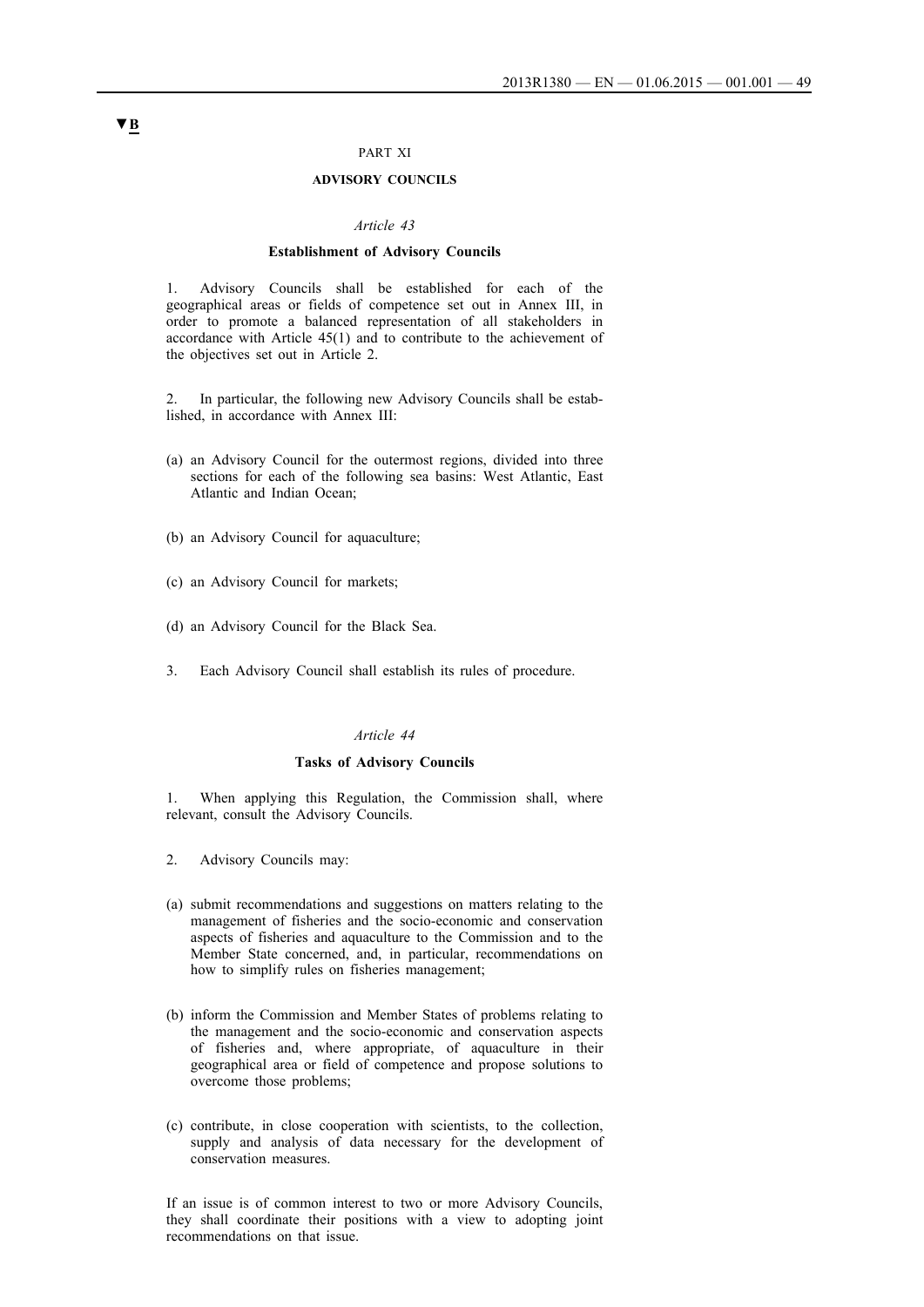3. Advisory Councils shall be consulted on joint recommendations pursuant to Article 18. They may also be consulted by the Commission and by Member States in respect of other measures. Their advice shall be taken into account. Those consultations shall be without prejudice to the consultation of STECF or other scientific bodies. The opinions of the Advisory Councils may be submitted to all Member States concerned and to the Commission.

4. The Commission and, where relevant, the Member State concerned shall reply within two months to any recommendation, suggestion or information received pursuant to paragraph 1. Where the final measures that are adopted diverge from the Advisory Councils' opinions, recommendations and suggestions received pursuant to paragraph 1, the Commission or the Member State concerned shall state detailed reasons for the divergence.

#### *Article 45*

### **Composition, functioning and funding of Advisory Councils**

- 1. Advisory Councils shall be composed of:
- (a) organisations representing the fisheries and, where appropriate, aquaculture operators, and representatives of the processing and marketing sectors;
- (b) other interest groups affected by the CFP (e.g. environmental organisations and consumer groups).

2. Each Advisory Council shall consist of a general assembly and an executive committee, including, as appropriate, a secretariat and working groups to deal with issues of regional cooperation pursuant to Article 18, and shall adopt the measures necessary for its functioning.

3. Advisory Councils shall function and receive financing as provided for in Annex III.

4. The Commission shall be empowered to adopt delegated acts, in accordance with Article 46, laying down detailed rules on the functioning of Advisory Councils.

#### PART XII

### **PROCEDURAL PROVISIONS**

#### *Article 46*

#### **Exercise of delegation**

1. The power to adopt delegated acts is conferred on the Commission subject to the conditions laid down in this Article.

2. The power to adopt delegated acts referred to in Article 11(2), Article 15(2), (3), (6), (7) and Article 45(4) shall be conferred on the Commission for a period of five years from 29 December 2013. The Commission shall draw up a report in respect of the delegation of power not later than nine months before the end of the five-year period. The delegation of power shall be tacitly extended for periods of an identical duration, unless the European Parliament or the Council opposes such extension not later than three months before the end of each period.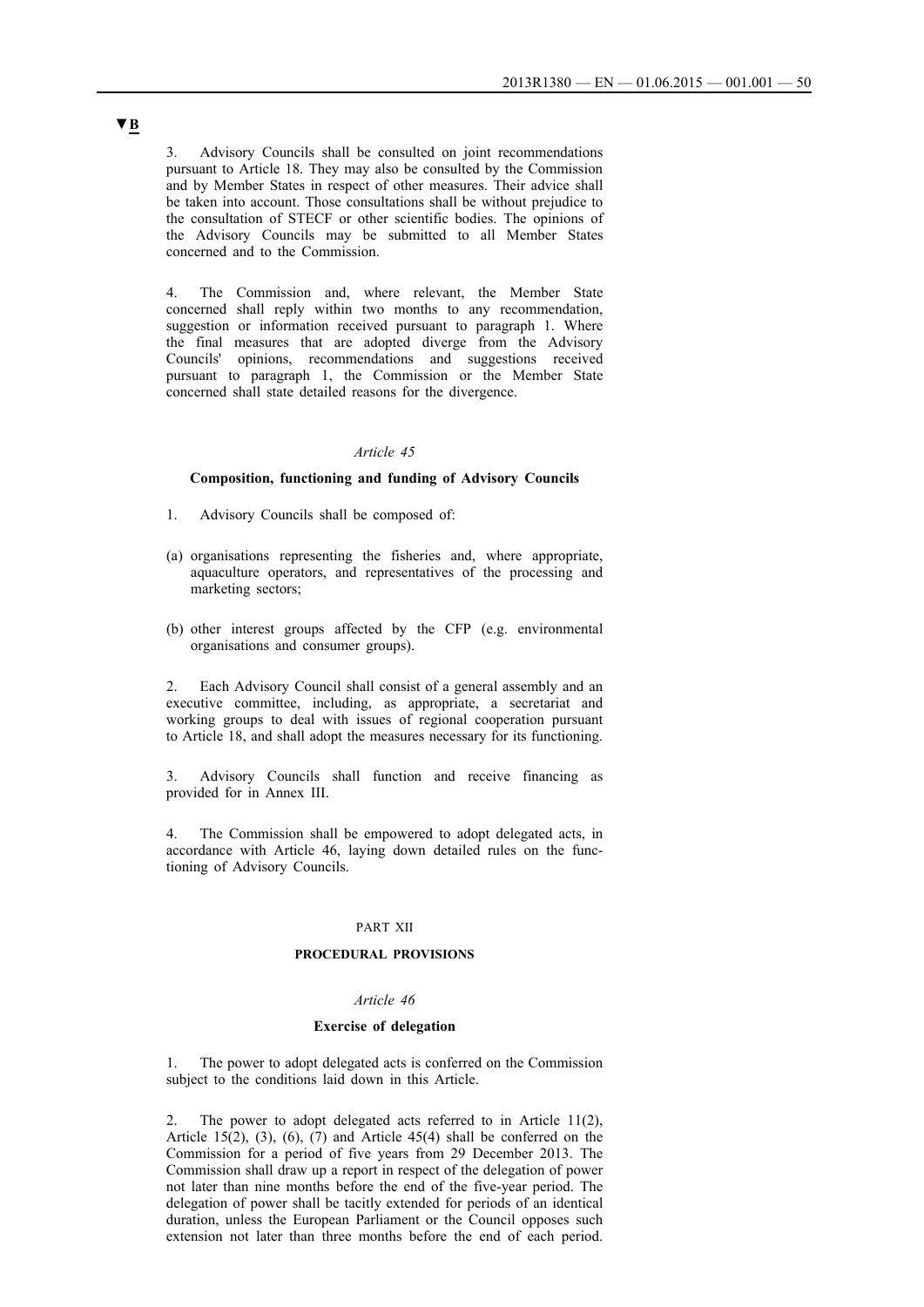3. The delegation of power referred to in Article 11(2), Article 15(2), (3), (6), (7) and Article 45(4) may be revoked at any time by the European Parliament or by the Council. A decision to revoke shall put an end to the delegation of the power specified in that decision. It shall take effect the day following the publication of the decision in the *Official Journal of the European Union* or at a later date specified therein. It shall not affect the validity of any delegated acts already in force.

4. As soon as it adopts a delegated act, the Commission shall notify it simultaneously to the European Parliament and to the Council.

5. A delegated act adopted pursuant to Article 11(2), Article 15(2), (3), (6), (7) and Article 45(4) shall enter into force only if no objection has been expressed either by the European Parliament or the Council within a period of two months of notification of that act to the European Parliament and the Council or if, before the expiry of that period, the European Parliament and the Council have both informed the Commission that they will not object. That period shall be extended by two months at the initiative of the European Parliament or of the Council.

### *Article 47*

### **Committee procedure**

1. The Commission shall be assisted by a Committee for fisheries and aquaculture. That committee shall be a committee within the meaning of Regulation (EU) No 182/2011.

2. Where reference is made to this paragraph, Article 5 of Regulation (EU) No 182/2011 shall apply.

Where the committee delivers no opinion on a draft implementing act to be adopted pursuant to Article 23, the Commission shall not adopt the draft implementing act and the third subparagraph of Article 5(4) of Regulation (EU) No 182/2011 shall apply.

Where reference is made to this paragraph, Article 8 of Regulation (EU) No 182/2011, in conjunction with Article 5 thereof, shall apply.

#### PART XIII

#### **FINAL PROVISIONS**

#### *Article 48*

#### **Repeals and amendments**

1. Regulation (EC) No 2371/2002 is repealed.

References to the repealed Regulation shall be construed as references to this Regulation.

Decision 2004/585/EC is repealed with effect from the entry into force of the rules adopted under Article 45(4) of this Regulation.

Article 5 of Council Regulation (EC) No 1954/2003 (1) shall be deleted.

<sup>(1)</sup> Council Regulation (EC) No 1954/2003 of 4 November 2003 on the management of the fishing effort relating to certain Community fishing areas and resources and modifying Regulation (EC) No 2847/93 and repealing Regulations (EC) No 685/95 and (EC) No 2027/95 (OJ L 289, 7.11.2003, p. 1).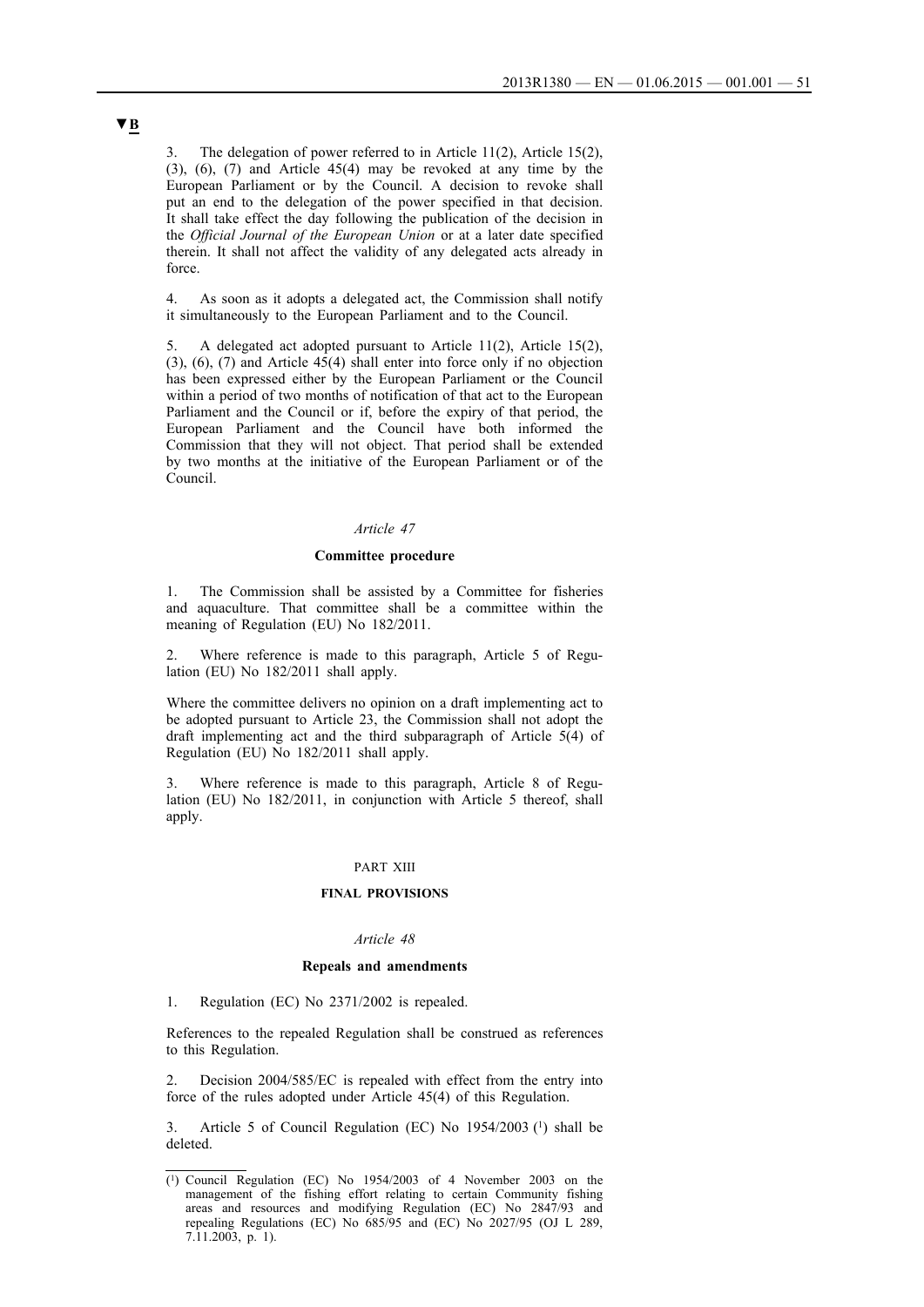4. Council Regulation (EC) No 639/2004 (1) is repealed.

5. In Article 105 of Regulation (EC) No 1224/2009, the following paragraph is inserted:

''3a. By way of derogation from paragraphs 2 and 3, no multiplying factor shall be applied to catches which are subject to an obligation to land in accordance with Article 15 of the Regulation (EU) No 1380/2013 of the European Parliament and of the Council (\*), provided that the extent of overfishing relative to the permitted landings does not exceed 10 %.

(\*) Regulation (EU) No 1380/2013 of the European Parliament and of the Council of 11 December 2013 on the Common Fisheries Policy, amending Council Regulations (EC) No 1954/2003 and (EC) No 1224/2009 and repealing Council Regulations (EC) No 2371/2002 and (EC) No 639/2004 and Council Decision 2004/585/EC (OJ L 354, 28.12.2013, p. 23)''.

#### *Article 49*

### **Review**

The Commission shall report to the European Parliament and to the Council on the functioning of the CFP by 31 December 2022.

### *Article 50*

### **Annual report**

The Commission shall report annually to the European Parliament and to the Council on the progress on achieving maximum sustainable yield and on the situation of fish stocks, as early as possible following the adoption of the yearly Council Regulation fixing the fishing opportunities available in Union waters and, in certain non-Union waters, to Union vessels.

### *Article 51*

#### **Entry into force**

This Regulation shall enter into force on the day following that of its publication in the *Official Journal of the European Union*.

It shall apply from 1 January 2014.

This Regulation shall be binding in its entirety and directly applicable in all Member States.

<sup>(1)</sup> Council Regulation (EC) No 639/2004 of 30 March 2004 on the management of fishing fleets registered in the Community outermost regions (OJ L 102, 7.4.2004, p. 9).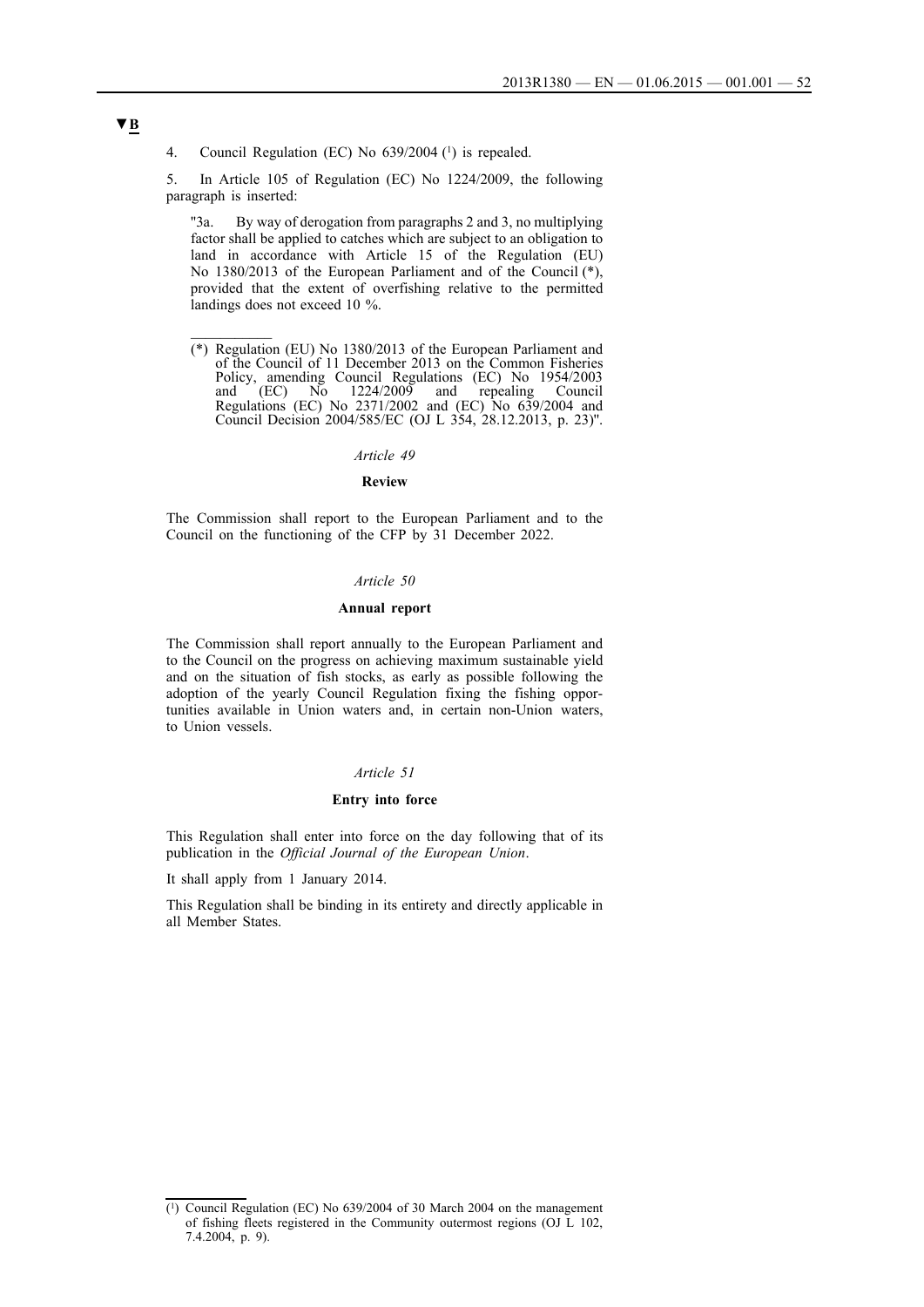## *ANNEX I*

## **ACCESS TO COASTAL WATERS WITHIN THE MEANING OF ARTICLE 5(2)**

# 1. **Coastal waters of the united kingdom**

A. ACCESS FOR FRANCE

|    | Geographical area                                                                    | Species                          | Importance or<br>particular<br>characteristics |
|----|--------------------------------------------------------------------------------------|----------------------------------|------------------------------------------------|
|    | United Kingdom coast (6 to 12 nautical miles)                                        |                                  |                                                |
| 1. | Berwick-upon-Tweed east<br>Coquet Island east                                        | Herring                          | Unlimited                                      |
| 2. | Flamborough Head east<br>Spurn Head east                                             | Herring                          | Unlimited                                      |
|    | 3. Lowestoft east<br>Lyme Regis south                                                | All species                      | Unlimited                                      |
| 4. | Lyme Regis south<br>Eddystone south                                                  | Demersal                         | Unlimited                                      |
| 5. | Eddystone south<br>Longships south-west                                              | Demersal                         | Unlimited                                      |
|    |                                                                                      | Scallops                         | Unlimited                                      |
|    |                                                                                      | Lobster                          | Unlimited                                      |
|    |                                                                                      | Crawfish                         | Unlimited                                      |
| 6. | Longships south-west<br>Hartland Point north-west                                    | Demersal                         | Unlimited                                      |
|    |                                                                                      | Crawfish                         | Unlimited                                      |
|    |                                                                                      | Lobster                          | Unlimited                                      |
| 7. | Hartland Point to a line from the north of<br>Lundy Island                           | Demersal                         | Unlimited                                      |
| 8. | From a line due west Lundy Island to<br>Cardigan Harbour                             | All species                      | Unlimited                                      |
| 9. | Point Lynas North<br>Morecambe Light Vessel east                                     | All species                      | Unlimited                                      |
|    | 10. County Down                                                                      | Demersal                         | Unlimited                                      |
|    | 11. New Island north-east<br>Sanda Island south-west                                 | All species                      | Unlimited                                      |
|    | 12. Port Stewart north<br>Barra Head west                                            | All species                      | Unlimited                                      |
|    | 13. Latitude 57°40'N<br>Butt of Lewis west                                           | All species, except<br>shellfish | Unlimited                                      |
|    | 14. St Kilda, Flannan Islands                                                        | All species                      | Unlimited                                      |
|    | 15. West of the line joining Butt of Lewis<br>lighthouse to the point 59°30'N-5°45'W | All species                      | Unlimited                                      |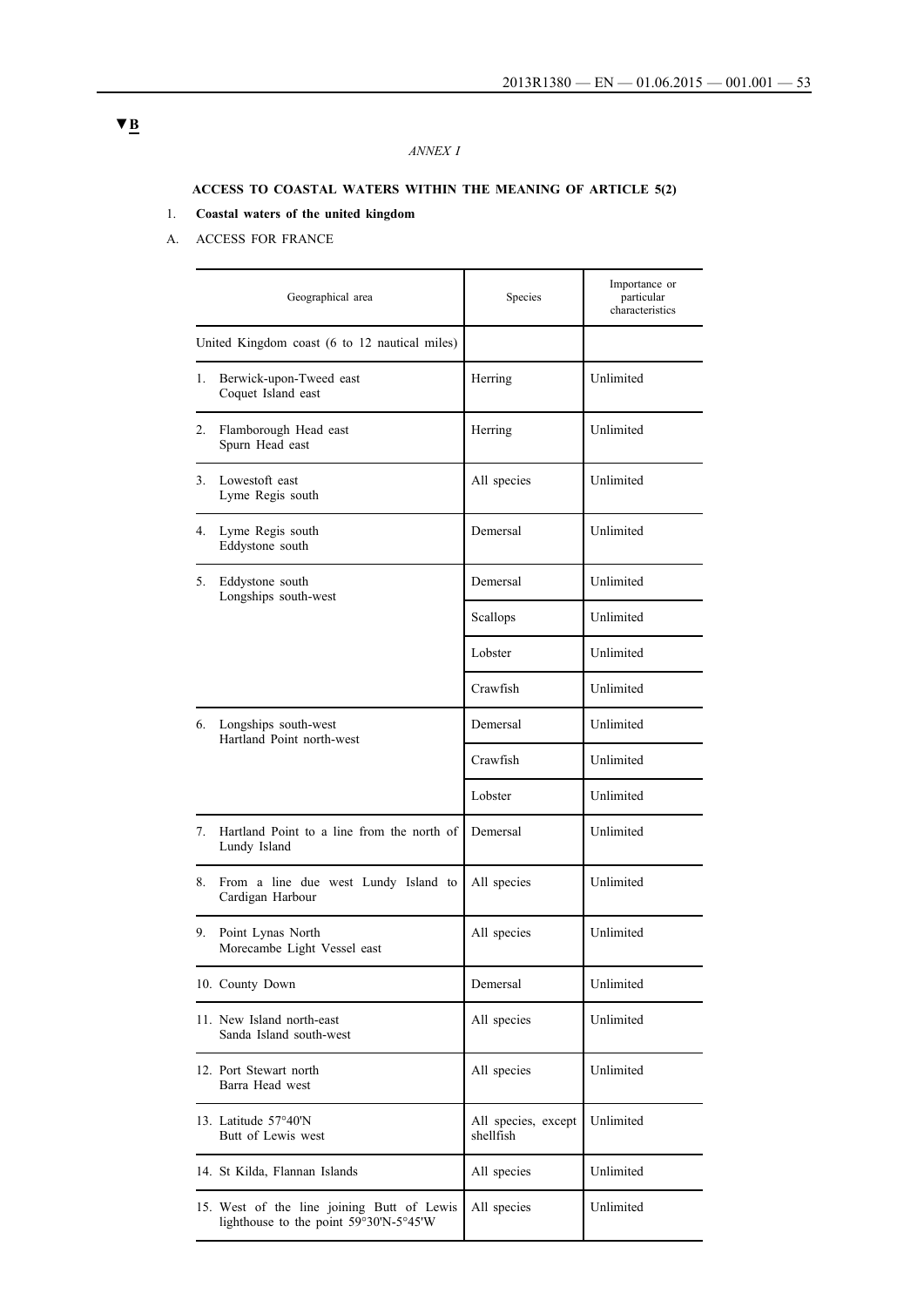## B. ACCESS FOR IRELAND

|                | Geographical area                             | Species  | Importance or<br>particular<br>characteristics |
|----------------|-----------------------------------------------|----------|------------------------------------------------|
|                | United Kingdom coast (6 to 12 nautical miles) |          |                                                |
| 1.             | Point Lynas north<br>Mull of Galloway south   | Demersal | Unlimited                                      |
|                |                                               | Nephrops | Unlimited                                      |
| 2 <sub>1</sub> | Mull of Oa west<br>Barra Head west            | Demersal | Unlimited<br>Unlimited                         |
|                |                                               | Nephrops |                                                |

## C. ACCESS FOR GERMANY

|                | Geographical area                                                                                                                                                                           | Species  | Importance or<br>particular<br>characteristics |
|----------------|---------------------------------------------------------------------------------------------------------------------------------------------------------------------------------------------|----------|------------------------------------------------|
|                | United Kingdom coast (6 to 12 nautical miles)                                                                                                                                               |          |                                                |
| $1 \quad$      | East of Shetlands and Fair Isle between<br>lines drawn due south-east from Sumbrugh<br>Head lighthouse due north-east from Skroo<br>lighthouse and due south-west from Skadan<br>lighthouse | Herring  | Unlimited                                      |
| 2.             | Berwick-upon-Tweed east, Whitby High<br>lighthouse east                                                                                                                                     | Herring  | Unlimited                                      |
| 3 <sub>1</sub> | North Foreland lighthouse east, Dungeness<br>new lighthouse south                                                                                                                           | Herring  | Unlimited                                      |
| 4.             | Zone around St Kilda                                                                                                                                                                        | Herring  | Unlimited                                      |
|                |                                                                                                                                                                                             | Mackerel | Unlimited                                      |
| 5 <sub>1</sub> | Butt of Lewis lighthouse west to the line<br>joining Butt of Lewis lighthouse and the<br>point 59°30'N-5°45'W                                                                               | Herring  | Unlimited                                      |
| 6.             | Zone around North Rona and Sulisker<br>(Sulasgeir)                                                                                                                                          | Herring  | Unlimited                                      |

## D. ACCESS FOR THE NETHERLANDS

| Geographical area                                                                                                                                                                           | <b>Species</b> | Importance or<br>particular<br>characteristics |
|---------------------------------------------------------------------------------------------------------------------------------------------------------------------------------------------|----------------|------------------------------------------------|
| United Kingdom coast (6 to 12 nautical miles)                                                                                                                                               |                |                                                |
| East of Shetlands and Fair Isle between<br>lines drawn due south-east from Sumburgh<br>Head lighthouse due north-east from Skroo<br>lighthouse and due south-west from Skadan<br>lighthouse | Herring        | Unlimited                                      |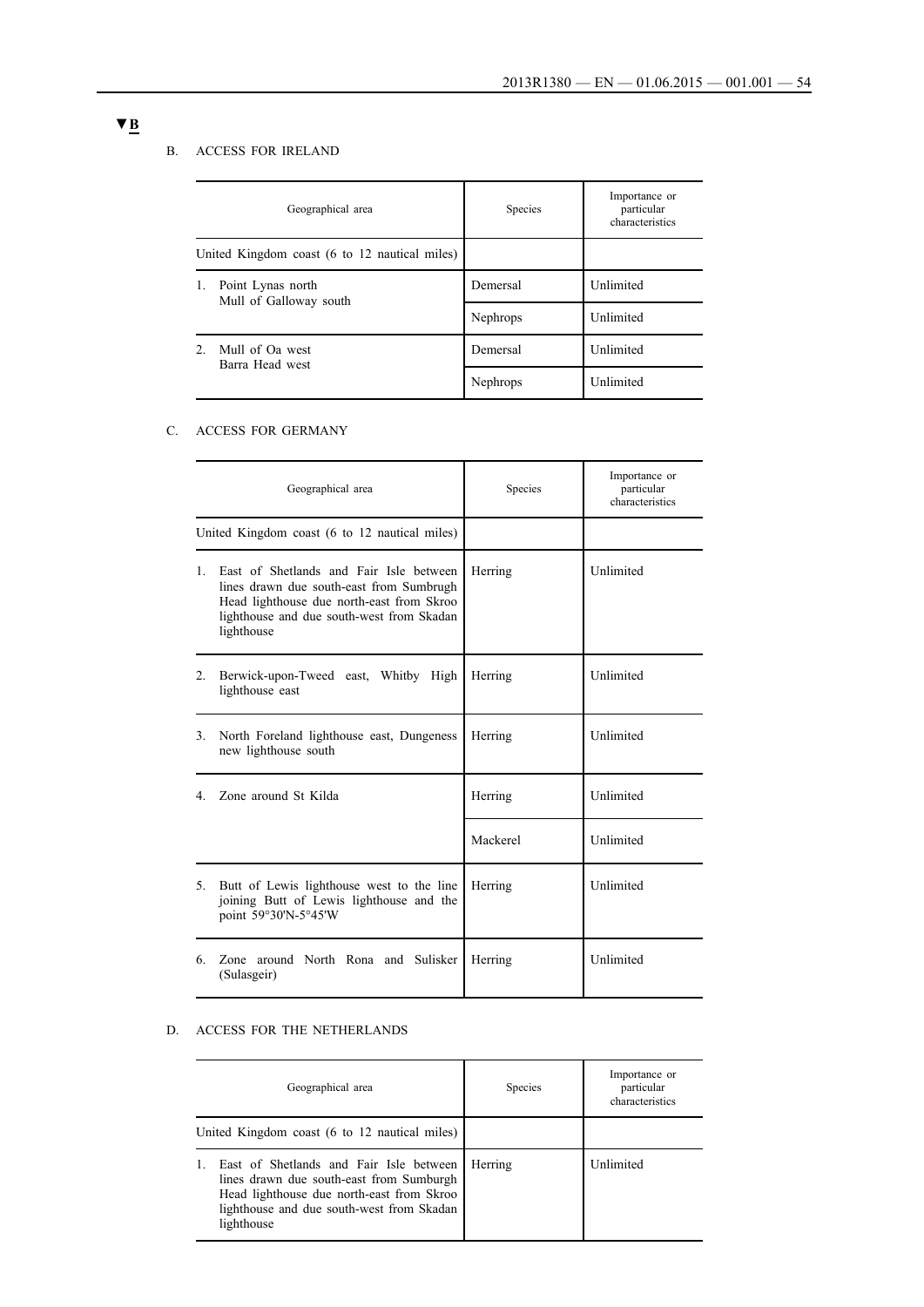| Geographical area                                            | Species | Importance or<br>particular<br>characteristics |
|--------------------------------------------------------------|---------|------------------------------------------------|
| Berwick upon Tweed east, Flamborough<br>Head east            | Herring | Unlimited                                      |
| North Foreland<br>east, Dungeness<br>new<br>lighthouse south | Herring | Unlimited                                      |

### E. ACCESS FOR BELGIUM

|                | Geographical area                                     | Species  | Importance or<br>particular<br>characteristics |
|----------------|-------------------------------------------------------|----------|------------------------------------------------|
|                | United Kingdom coast (6 to 12 nautical miles)         |          |                                                |
| 1.             | Berwick upon Tweed east<br>Coquet Island east         | Herring  | Unlimited                                      |
| $\mathfrak{D}$ | Cromer north<br>North Foreland east                   | Demersal | Unlimited                                      |
| $\mathcal{E}$  | North Foreland east<br>Dungeness new lighthouse south | Demersal | Unlimited                                      |
|                |                                                       | Herring  | Unlimited                                      |
| 4.             | Dungeness new lighthouse south, Selsey<br>Bill south  | Demersal | Unlimited                                      |
| 5.             | Straight Point south-east, South Bishop<br>north-west | Demersal | Unlimited                                      |

## 2. **Coastal waters of ireland**

A. ACCESS FOR FRANCE

|                | Geographical area                                        | Species                          | Importance or<br>particular<br>characteristics |
|----------------|----------------------------------------------------------|----------------------------------|------------------------------------------------|
|                | Irish coast (6 to 12 nautical miles)                     |                                  |                                                |
| $\mathbf{1}$   | Erris Head north-west<br>Sybil Point west                | Demersal                         | Unlimited                                      |
|                |                                                          | Nephrops                         | Unlimited                                      |
| 2.             | Mizen Head south<br>Stags south                          | Demersal                         | Unlimited                                      |
|                |                                                          | Nephrops                         | Unlimited                                      |
|                |                                                          | Mackerel                         | Unlimited                                      |
| 3 <sub>1</sub> | Stags south<br>Cork south                                | Demersal                         | Unlimited<br>Unlimited                         |
|                |                                                          | Nephrops                         |                                                |
|                |                                                          | Mackerel                         | Unlimited                                      |
|                |                                                          | Herring                          | Unlimited                                      |
| 4.             | Cork south, Carnsore Point south                         | All species                      | Unlimited                                      |
| 5.             | Haulbowline<br>Carnsore<br>Point<br>south,<br>south-east | All species, except<br>shellfish | Unlimited                                      |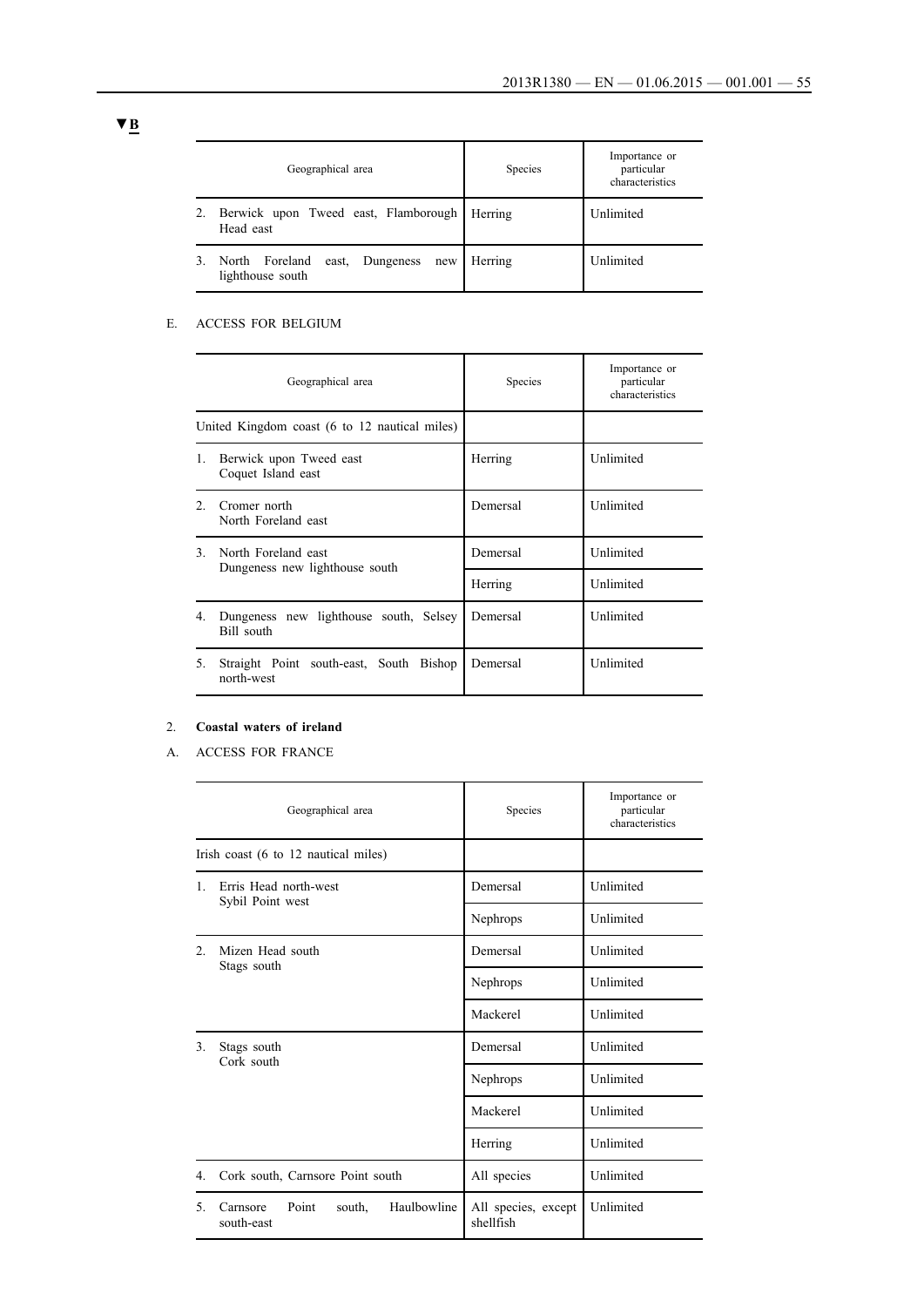### B. ACCESS FOR THE UNITED KINGDOM

|                                                   | Geographical area                              | Species  | Importance or<br>particular<br>characteristics |
|---------------------------------------------------|------------------------------------------------|----------|------------------------------------------------|
|                                                   | Irish coast $(6 \text{ to } 12 \text{ miles})$ |          |                                                |
| Mine Head south<br>$1_{-}$<br>Hook Point          |                                                | Demersal | Unlimited                                      |
|                                                   |                                                | Herring  | Unlimited                                      |
|                                                   |                                                | Mackerel | Unlimited                                      |
| Hook Point<br>2 <sup>1</sup><br>Carlingford Lough |                                                | Demersal | Unlimited                                      |
|                                                   |                                                | Herring  | Unlimited                                      |
|                                                   |                                                | Mackerel | Unlimited                                      |
|                                                   |                                                | Nephrops | Unlimited                                      |
|                                                   |                                                | Scallops | Unlimited                                      |

## C. ACCESS FOR THE NETHERLANDS

| Geographical area                              | Species  | Importance or<br>particular<br>characteristics |
|------------------------------------------------|----------|------------------------------------------------|
| Irish coast $(6 \text{ to } 12 \text{ miles})$ |          |                                                |
| Stags south<br>1.<br>Carnsore Point south      | Herring  | Unlimited                                      |
|                                                | Mackerel | Unlimited                                      |

## D. ACCESS FOR GERMANY

|              | Geographical area                                 | Species  | Importance or<br>particular<br>characteristics |
|--------------|---------------------------------------------------|----------|------------------------------------------------|
|              | Irish coast (6 to 12 nautical miles)              |          |                                                |
| $\mathbf{1}$ | Old Head of Kinsale south<br>Carnsore Point south | Herring  | Unlimited                                      |
| $2_{-}$      | Cork south<br>Carnsore Point south                | Mackerel | Unlimited                                      |

### E. ACCESS FOR BELGIUM

|                                      | Geographical area                                 | Species  | Importance or<br>particular<br>characteristics |
|--------------------------------------|---------------------------------------------------|----------|------------------------------------------------|
| Irish coast (6 to 12 nautical miles) |                                                   |          |                                                |
| $\mathbf{1}$                         | Cork south<br>Carnsore Point south                | Demersal | Unlimited                                      |
| $\mathfrak{D}$                       | Wicklow Head east<br>Carlingford Lough south-east | Demersal | Unlimited                                      |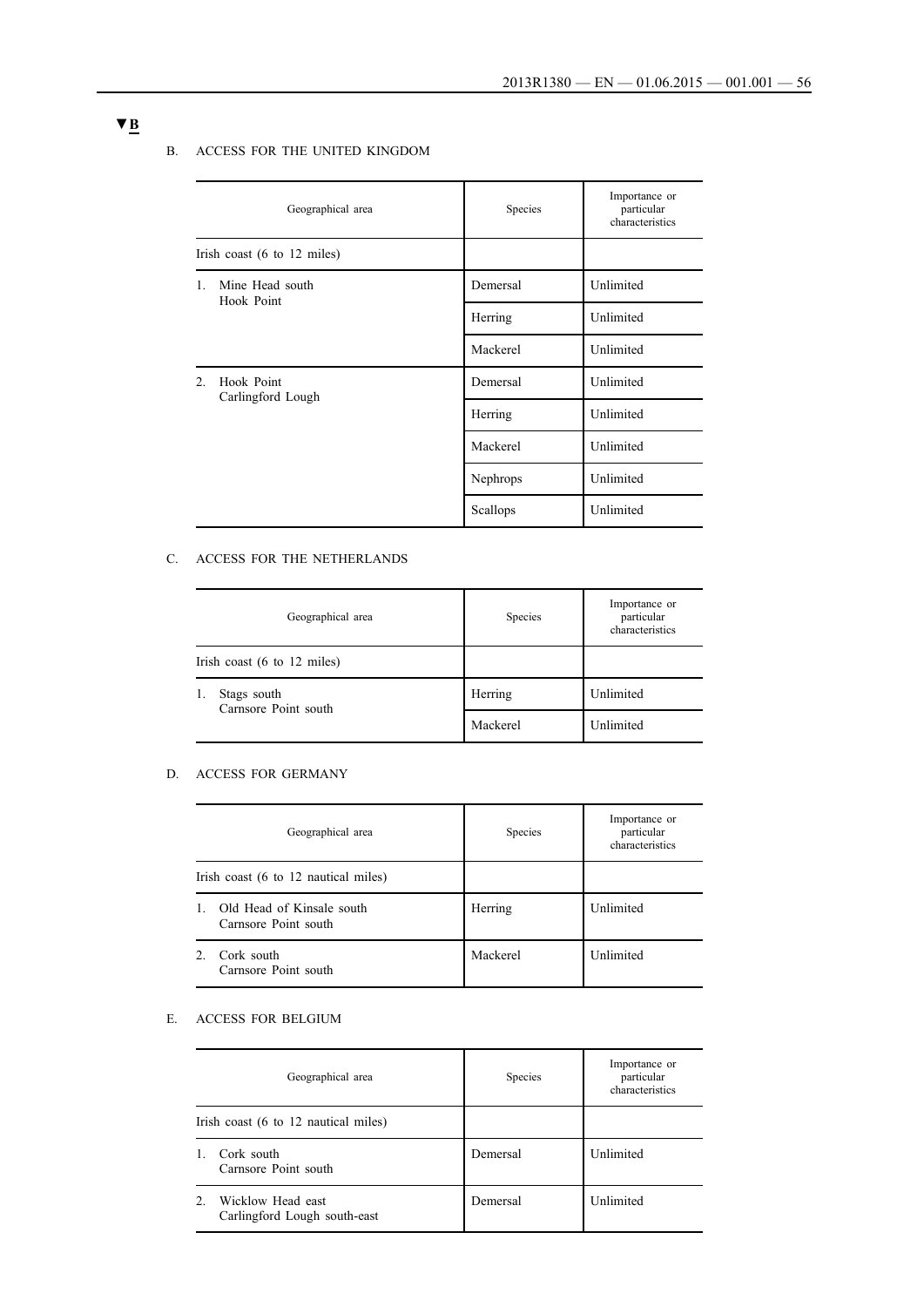### 3. **Coastal waters of belgium**

| Geographical area      | Member State | Species     | Importance or particular<br>characteristics |
|------------------------|--------------|-------------|---------------------------------------------|
| 3 to 12 nautical miles | Netherlands  | All species | Unlimited                                   |
|                        | France       | Herring     | Unlimited                                   |

## 4. **Coastal waters of denmark**

| Geographical area                                                                     | Member State | Species                  | Importance or particular<br>characteristics |
|---------------------------------------------------------------------------------------|--------------|--------------------------|---------------------------------------------|
| North Sea coast (Danish/<br>frontier<br>German<br>to<br>Hanstholm)<br>(6)<br>12<br>to |              |                          |                                             |
| nautical miles)                                                                       |              |                          |                                             |
| Danish/German frontier to<br>Blåvands Huk                                             | Germany      | Flatfish                 | Unlimited                                   |
|                                                                                       |              | Shrimps<br>and<br>prawns | Unlimited                                   |
|                                                                                       | Netherlands  | Flatfish                 | Unlimited                                   |
|                                                                                       |              | Roundfish                | Unlimited                                   |
| Blåvands Huk to Bovbjerg                                                              | Belgium      | Cod                      | Unlimited only from<br>1 June to 31 July    |
|                                                                                       |              | Haddock                  | Unlimited only from<br>1 June to 31 July    |
|                                                                                       | Germany      | Flatfish                 | Unlimited                                   |
|                                                                                       | Netherlands  | Plaice                   | Unlimited                                   |
|                                                                                       |              | Sole                     | Unlimited                                   |
| Thyborøn to Hanstholm                                                                 | Belgium      | Whiting                  | Unlimited only from<br>1 June to 31 July    |
|                                                                                       |              | Plaice                   | Unlimited only from<br>1 June to 31 July    |
|                                                                                       | Germany      | Flatfish                 | Unlimited                                   |
|                                                                                       |              | Sprat                    | Unlimited                                   |
|                                                                                       |              | Cod                      | Unlimited                                   |
|                                                                                       |              | Saithe                   | Unlimited                                   |
|                                                                                       |              | Haddock                  | Unlimited                                   |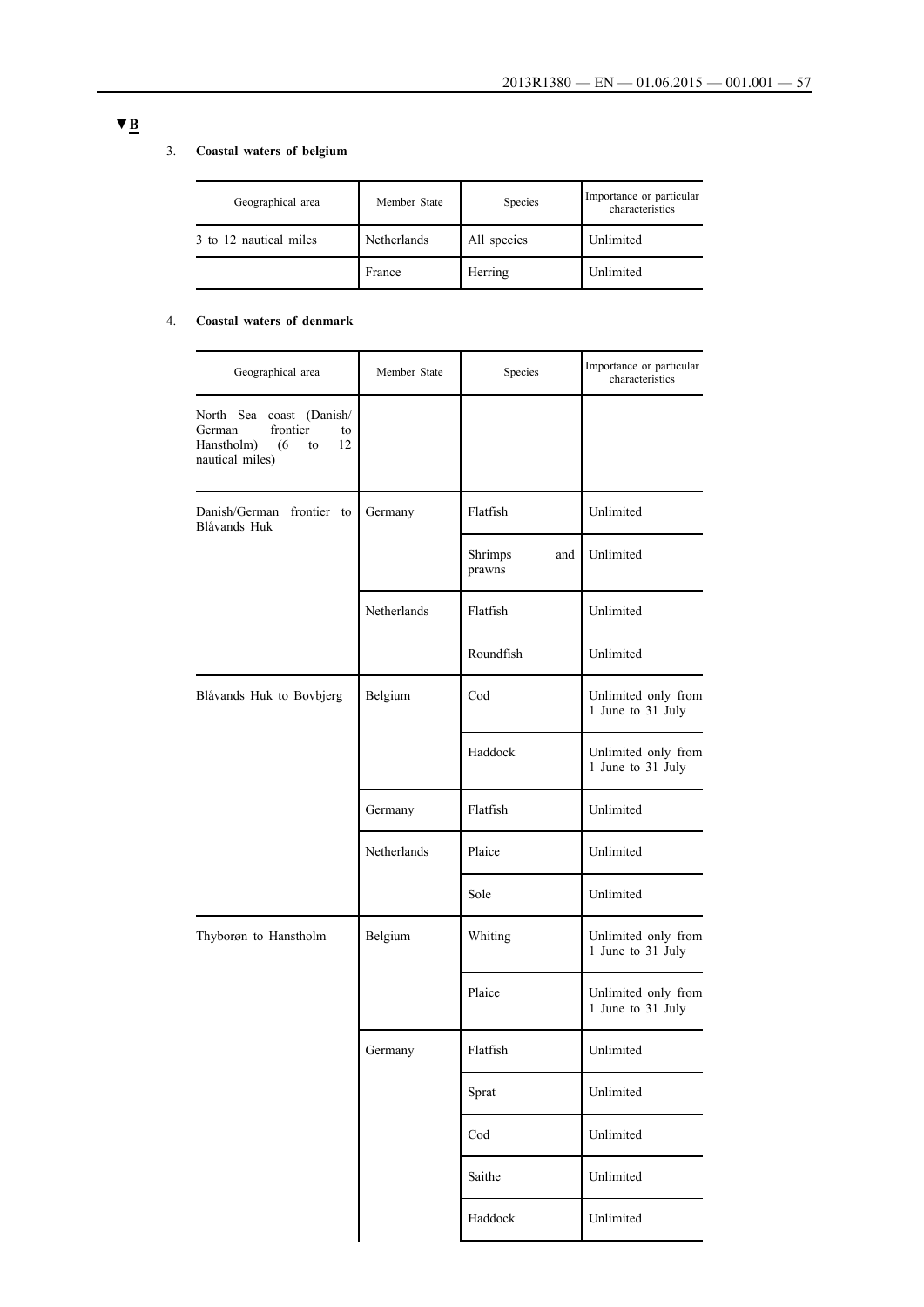| Geographical area                                                                                           | Member State | Species        | Importance or particular<br>characteristics |
|-------------------------------------------------------------------------------------------------------------|--------------|----------------|---------------------------------------------|
|                                                                                                             |              | Mackerel       | Unlimited                                   |
|                                                                                                             |              | Herring        | Unlimited                                   |
|                                                                                                             |              | Whiting        | Unlimited                                   |
|                                                                                                             | Netherlands  | Cod            | Unlimited                                   |
|                                                                                                             |              | Plaice         | Unlimited                                   |
|                                                                                                             |              | Sole           | Unlimited                                   |
| Skagerrak<br>(Hanstholm to Skagen)                                                                          | Belgium      | Plaice         | Unlimited only from<br>1 June to 31 July    |
| (4 to 12 nautical miles)                                                                                    | Germany      | Flatfish       | Unlimited                                   |
|                                                                                                             |              | Sprat          | Unlimited                                   |
|                                                                                                             |              | Cod            | Unlimited                                   |
|                                                                                                             |              | Saithe         | Unlimited                                   |
|                                                                                                             |              | Haddock        | Unlimited                                   |
|                                                                                                             |              | Mackerel       | Unlimited                                   |
|                                                                                                             |              | Herring        | Unlimited                                   |
|                                                                                                             |              | Whiting        | Unlimited                                   |
|                                                                                                             | Netherlands  | $\mathrm{Cod}$ | Unlimited                                   |
|                                                                                                             |              | Plaice         | Unlimited                                   |
|                                                                                                             |              | Sole           | Unlimited                                   |
| Kattegat (3 to 12 miles)                                                                                    | Germany      | Cod            | Unlimited                                   |
|                                                                                                             |              | Flatfish       | Unlimited                                   |
|                                                                                                             |              | Nephrops       | Unlimited                                   |
|                                                                                                             |              | Herring        | Unlimited                                   |
| North of Zeeland to the<br>the<br>latitude<br>parallel<br>of<br>passing<br>through<br>Forsnæs<br>lighthouse | Germany      | Sprat          | Unlimited                                   |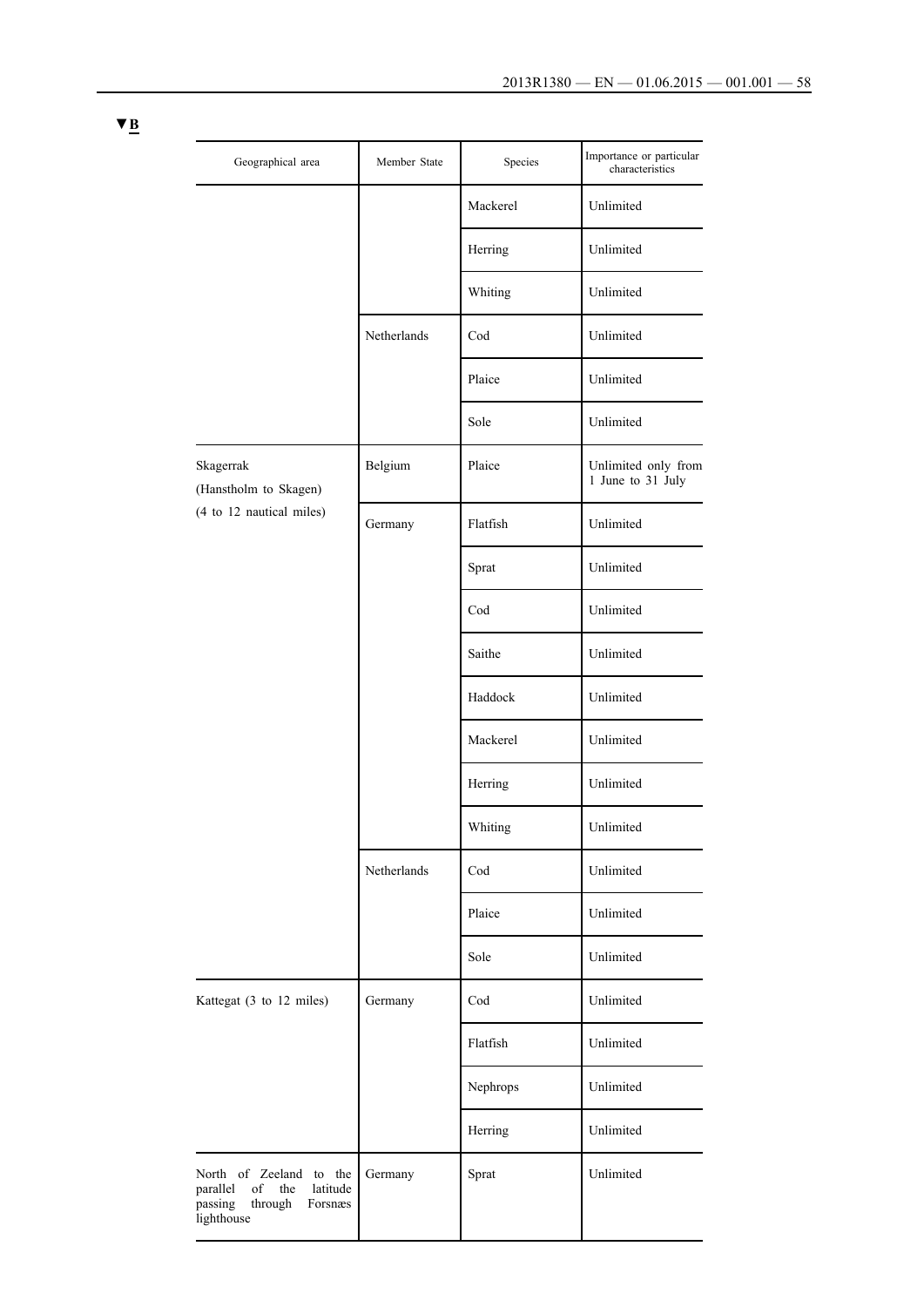| Geographical area                                      | Member State | Species     | Importance or particular<br>characteristics |
|--------------------------------------------------------|--------------|-------------|---------------------------------------------|
| Baltic Sea                                             | Germany      | Flatfish    | Unlimited                                   |
| Sound,<br>(including)<br>Belts,<br>Bornholm)           |              | Cod         | Unlimited                                   |
| (3 to 12 nautical miles)                               |              | Herring     | Unlimited                                   |
|                                                        |              | Sprat       | Unlimited                                   |
|                                                        |              | Eel         | Unlimited                                   |
|                                                        |              | Salmon      | Unlimited                                   |
|                                                        |              | Whiting     | Unlimited                                   |
|                                                        |              | Mackerel    | Unlimited                                   |
| Skagerrak<br>$(4 \text{ to } 12 \text{ miles})$        | Sweden       | All species | Unlimited                                   |
| Kattegat<br>$(3 \text{ to } 12 \text{ miles } (^{1}))$ | Sweden       | All species | Unlimited                                   |
| Baltic Sea<br>$(3 \text{ to } 12 \text{ miles})$       | Sweden       | All species | Unlimited                                   |
| $(1)$ Measured from the coastline.                     |              |             |                                             |

## 5. **Coastal waters of germany**

| Geographical area                                                    | Member State      | Species                  | Importance or particular<br>characteristics |
|----------------------------------------------------------------------|-------------------|--------------------------|---------------------------------------------|
| North Sea coast                                                      | Denmark           | Demersal                 | Unlimited                                   |
| (3 to 12 nautical miles)<br>all coasts                               |                   | Sprat                    | Unlimited                                   |
|                                                                      |                   | Sandeel                  | Unlimited                                   |
|                                                                      | Netherlands       | Demersal                 | Unlimited                                   |
|                                                                      |                   | Shrimps<br>and<br>prawns | Unlimited                                   |
| Danish/German frontier to<br>the northern tip of Amrum<br>at 54°43'N | Denmark           | Shrimps<br>and<br>prawns | Unlimited                                   |
| Zone around Helgoland                                                | United<br>Kingdom | Cod                      | Unlimited                                   |
|                                                                      |                   | Plaice                   | Unlimited                                   |
| Baltic coast<br>$(3$ to $12$ miles)                                  | Denmark           | Cod                      | Unlimited                                   |
|                                                                      |                   | Plaice                   | Unlimited                                   |
|                                                                      |                   | Herring                  | Unlimited                                   |
|                                                                      |                   | Sprat                    | Unlimited                                   |
|                                                                      |                   | Eel                      | Unlimited                                   |
|                                                                      |                   | Whiting                  | Unlimited                                   |
|                                                                      |                   | Mackerel                 | Unlimited                                   |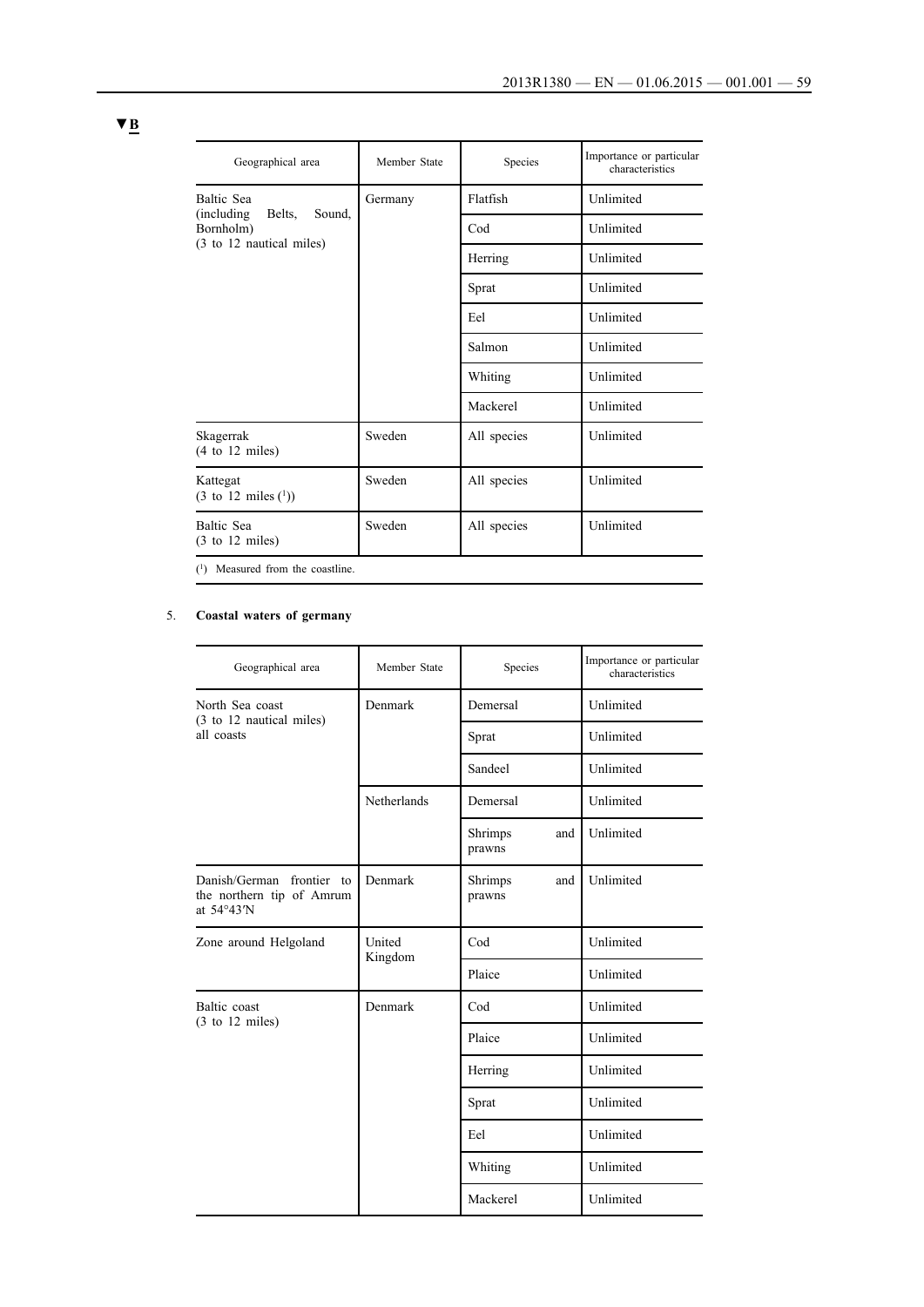## 6. **Coastal waters of france and the overseas departments**

| Geographical area                                                                                                  | Member State      | Species     | Importance or particular<br>characteristics                                                                                                                                                                                 |
|--------------------------------------------------------------------------------------------------------------------|-------------------|-------------|-----------------------------------------------------------------------------------------------------------------------------------------------------------------------------------------------------------------------------|
| North-east Atlantic coast<br>(6 to 12 nautical miles)                                                              |                   |             |                                                                                                                                                                                                                             |
| Belgian/French frontier to<br>of<br>Departement<br>east                                                            | Belgium           | Demersal    | Unlimited                                                                                                                                                                                                                   |
| (Vire-Grandcamp<br>Manche<br>les Bains estuary 49° 23'<br>30" N-1° 2 'WNNE)                                        |                   | Scallops    | Unlimited                                                                                                                                                                                                                   |
|                                                                                                                    | Netherlands       | All Species | Unlimited                                                                                                                                                                                                                   |
| Dunkerque (2° 20' E) to Cap<br>d'Antifer ( $0^{\circ}$ 10' E)                                                      | Germany           | Herring     | Unlimited only from<br>October to 31<br>$\mathbf{1}$<br>December                                                                                                                                                            |
| Belgian/French frontier to<br>Cap d'Alprech west<br>$(50^{\circ} 42 30^{\circ} N - 1^{\circ} 33' 30^{\circ}$<br>E) | United<br>Kingdom | Herring     | Unlimited                                                                                                                                                                                                                   |
| Atlantic Coast (6 to 12<br>nautical miles)                                                                         |                   |             |                                                                                                                                                                                                                             |
| Spanish/French frontier to<br>$46^{\circ}$ 08' N                                                                   | Spain             | Anchovies   | Directed<br>fishing,<br>unlimited only from<br>1 March to 30 June                                                                                                                                                           |
|                                                                                                                    |                   |             | Fishing for live bait<br>from 1 July to 31<br>October only                                                                                                                                                                  |
|                                                                                                                    |                   | Sardines    | Unlimited only from<br>January to 28<br>1<br>February and from<br>July<br>31<br>1<br>to<br>December                                                                                                                         |
|                                                                                                                    |                   |             | In addition, activities<br>relating<br>to<br>the<br>abovementioned<br>species<br>must<br>be<br>pursued<br>in<br>accordance<br>with,<br>within<br>and<br>the<br>limits<br>of.<br>the<br>activities<br>pursued<br>during 1984 |
| Mediterranean coast<br>$(6 \text{ to } 12 \text{ nautical miles})$                                                 |                   |             |                                                                                                                                                                                                                             |
| Spanish frontier Cap Leucate                                                                                       | Spain             | All species | Unlimited                                                                                                                                                                                                                   |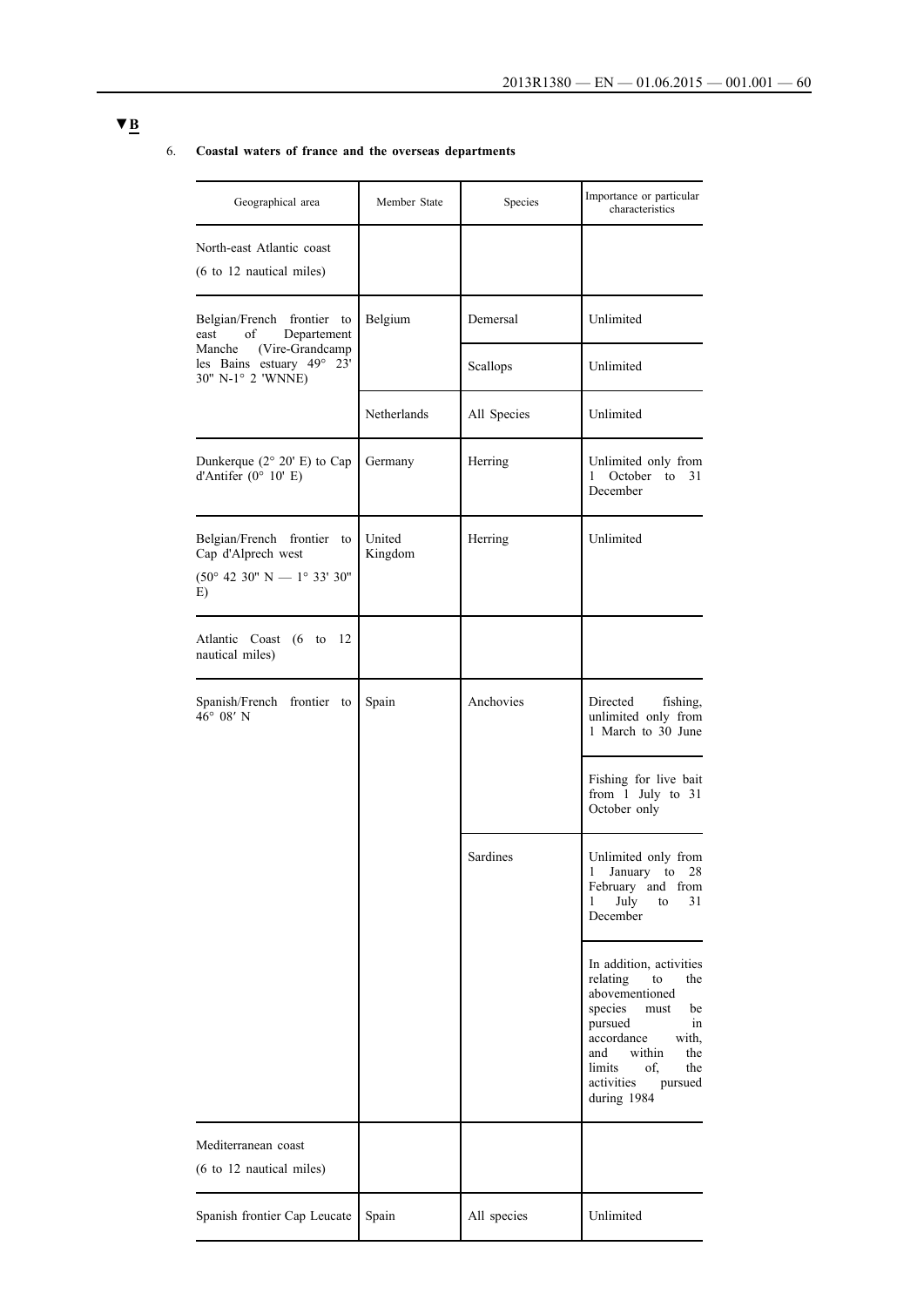## 7. **Coastal waters of spain**

| Geographical area                                                      | Member State | Species     | Importance or particular<br>characteristics                                                                 |
|------------------------------------------------------------------------|--------------|-------------|-------------------------------------------------------------------------------------------------------------|
| Atlantic coast (6 to 12<br>nautical miles)                             |              |             |                                                                                                             |
| French/Spanish frontier to Cap<br>Mayor lighthouse $(3^{\circ} 47' W)$ | France       | Pelagic     | Unlimited in accorda-<br>nce with, and within<br>the limits of, the<br>activities<br>pursued<br>during 1984 |
| Mediterranean coast<br>$(6 \text{ to } 12 \text{ nautical miles})$     |              |             |                                                                                                             |
| French frontier/Cap Creus                                              | France       | All species | Unlimited                                                                                                   |

## 8. **Coastal waters of croatia** (1)

| Geographical area                                                                                                                                                                                                                                                                                                                                                       | Member State | Species                                                                         | Importance or particular<br>characteristics                                                                                                      |
|-------------------------------------------------------------------------------------------------------------------------------------------------------------------------------------------------------------------------------------------------------------------------------------------------------------------------------------------------------------------------|--------------|---------------------------------------------------------------------------------|--------------------------------------------------------------------------------------------------------------------------------------------------|
| 12 miles limited to the sea<br>area under the sovereignty<br>of Croatia situated to the<br>north of the 45 degrees and<br>10 minutes parallel north<br>along the west<br>latitude<br>Istrian coast, from the outer<br>limit of the territorial sea of<br>Croatia, where this parallel<br>touches the land of the<br>west Istrian coast (the cape<br>Grgatov rt Funtana) | Slovenia     | Demersal and small<br>pelagic<br>species<br>including<br>sardine<br>and anchovy | 100<br>tonnes<br>for a<br>number<br>maximum<br>of 25 fishing vessels<br>includes 5<br>which<br>fishing<br>vessels<br>equipped with trawl<br>nets |

(1) The above mentioned regime shall apply from the full implementation of the arbitration award resulting from the Arbitration Agreement between the Government of the Republic of Slovenia and the Government of the Republic of Croatia, signed in Stockholm on 4 November 2009.

### 9. **Coastal waters of the netherlands**

| Geographical area                           | Member State | Species                         | Importance or particular<br>characteristics |
|---------------------------------------------|--------------|---------------------------------|---------------------------------------------|
| to 12 nautical miles)<br>(3)<br>whole coast | Belgium      | All species                     | Unlimited                                   |
|                                             | Denmark      | Demersal                        | Unlimited                                   |
|                                             |              | Sprat                           | Unlimited                                   |
|                                             |              | Sandeel                         | Unlimited                                   |
|                                             |              | Horse-mackerel                  | Unlimited                                   |
|                                             | Germany      | Cod                             | Unlimited                                   |
|                                             |              | <b>Shrimps</b><br>and<br>prawns | Unlimited                                   |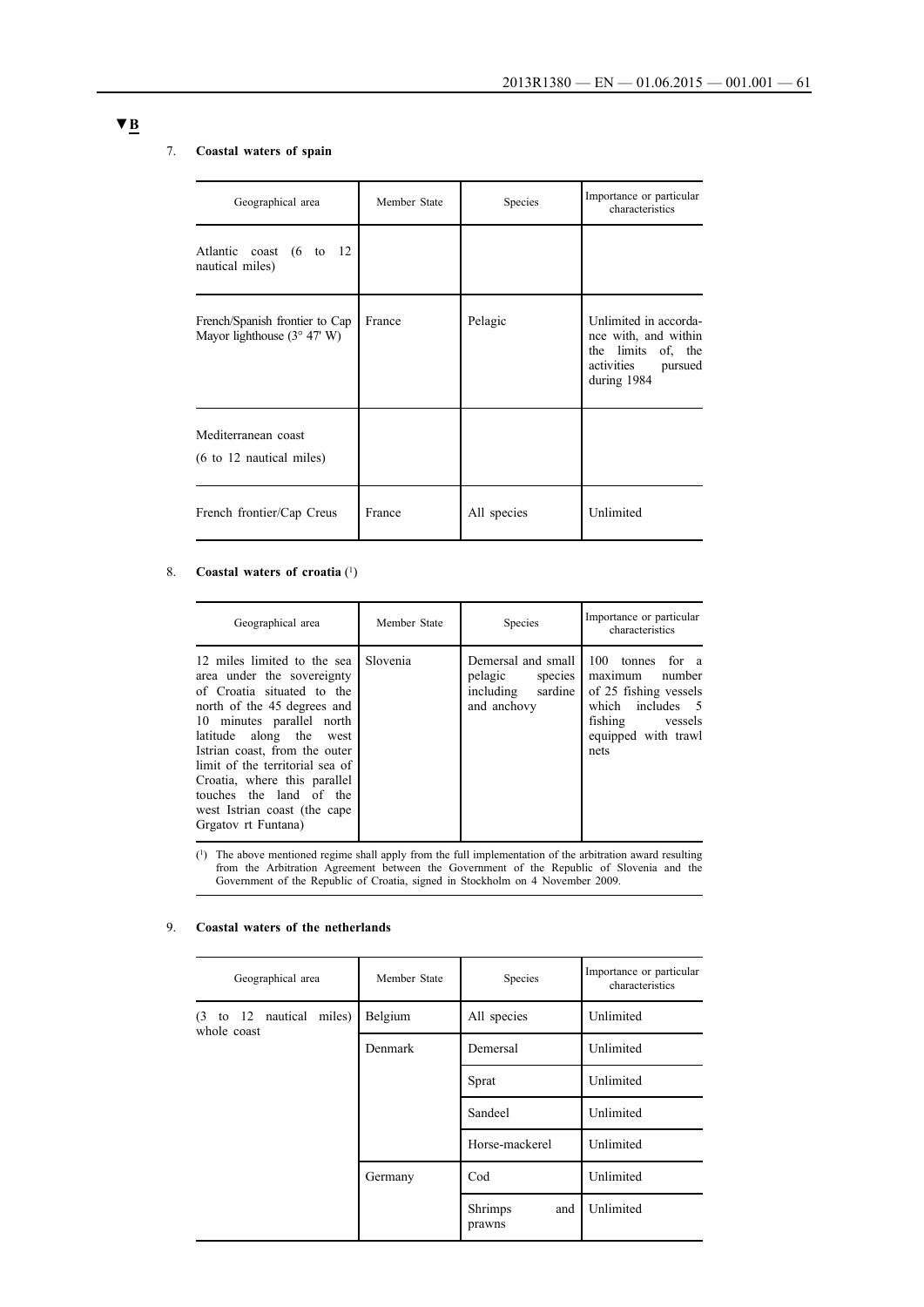| Geographical area                                                                      | Member State | Species     | Importance or particular<br>characteristics |
|----------------------------------------------------------------------------------------|--------------|-------------|---------------------------------------------|
| $(6 \text{ to } 12 \text{ nautical miles})$<br>whole coast                             | France       | All species | Unlimited                                   |
| Texel south point, west to   United<br>Netherlands/German   Kingdom<br>the<br>frontier |              | Demersal    | Unlimited                                   |

### 10. **Coastal waters of slovenia** (1)

| Geographical area                                                                                                                                                                                                                                                                                                                                                     | Member State | Species                                                                             | Importance or particular<br>characteristics                                                                                                      |
|-----------------------------------------------------------------------------------------------------------------------------------------------------------------------------------------------------------------------------------------------------------------------------------------------------------------------------------------------------------------------|--------------|-------------------------------------------------------------------------------------|--------------------------------------------------------------------------------------------------------------------------------------------------|
| 12 miles limited to the sea<br>area under the sovereignty<br>of Slovenia situated to the<br>north of the 45 degrees and<br>10 minutes parallel north<br>latitude along the west<br>Istrian coast, from the outer<br>limit of the territorial sea of<br>Croatia, where this parallel<br>touches the land of the<br>west Istrian coast (the cape<br>Grgatov rt Funtana) | Croatia      | Demersal and small I<br>pelagic<br>species  <br>sardine<br>including<br>and anchovy | 100<br>tonnes<br>for a<br>number<br>maximum<br>of 25 fishing vessels<br>includes 5<br>which<br>fishing<br>vessels<br>equipped with trawl<br>nets |

(1) The above mentioned regime shall apply from the full implementation of the arbitration award resulting from the Arbitration Agreement between the Government of the Republic of Slovenia and the Government of the Republic of Croatia, signed in Stockholm on 4 November 2009.

### 11. **Coastal waters of finland**

| Geographical area                         | Member State | <b>Species</b> | Importance or particular<br>characteristics |
|-------------------------------------------|--------------|----------------|---------------------------------------------|
| Baltic Sea (4 to 12 miles) $(1)$ Sweden   |              | All species    | Unlimited                                   |
| $(1)$ 3 to 12 miles around Bogskär Isles. |              |                |                                             |

#### 12. **Coastal waters of sweden**

| Geographical area                     | Member State | Species     | Importance or particular<br>characteristics |
|---------------------------------------|--------------|-------------|---------------------------------------------|
| Skagerrak (4 to 12 nautical<br>miles) | Denmark      | All species | Unlimited                                   |
| Kattegat (3 to 12 miles $(1)$ )       | Denmark      | All species | Unlimited                                   |
| Baltic Sea (4 to 12 miles)            | Denmark      | All species | Unlimited                                   |
|                                       | Finland      | All species | Unlimited                                   |

(1) Measured from the coastline.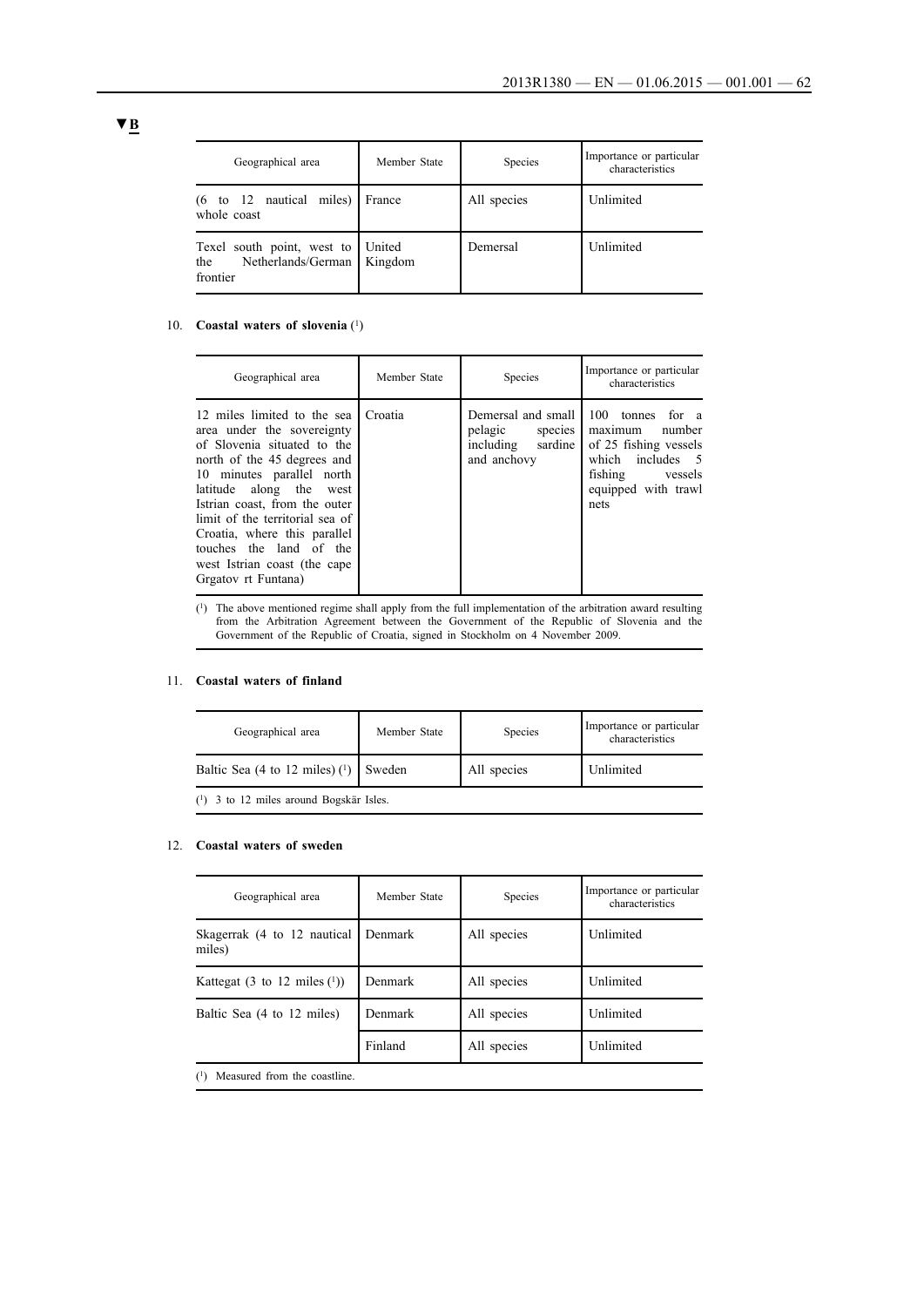## *ANNEX II*

## **FISHING CAPACITY CEILINGS**

Capacity ceilings

| Member State                           | GT       | kW        |
|----------------------------------------|----------|-----------|
| Belgium                                | 18 9 62  | 51 586    |
| Bulgaria                               | 7 2 5 0  | 62 708    |
| Denmark                                | 88 762   | 313 333   |
| Germany                                | 71 117   | 167 078   |
| Estonia                                | 21 677   | 52 566    |
| Ireland                                | 77 568   | 210 083   |
| Greece                                 | 84 123   | 469 061   |
| Spain (including outermost regions)    | 423 550  | 964 826   |
| France (including outermost regions)   | 214 282  | 1 166 328 |
| Croatia                                | 53 452   | 426 064   |
| Italy                                  | 173 506  | 1 070 028 |
| Cyprus                                 | 11 021   | 47 803    |
| Latvia                                 | 46418    | 58 496    |
| Lithuania                              | 73 489   | 73 516    |
| Malta                                  | 14 9 65  | 95 776    |
| Netherlands                            | 166 859  | 350 736   |
| Poland                                 | 38 270   | 90 650    |
| Portugal (including outermost regions) | 114 549  | 386 539   |
| Romania                                | 1908     | 6 3 5 6   |
| Slovenia                               | 675      | 8 8 6 7   |
| Finland                                | 18 066   | 181717    |
| Sweden                                 | 43 3 8 6 | 210 829   |
| United Kingdom                         | 231 106  | 909 141   |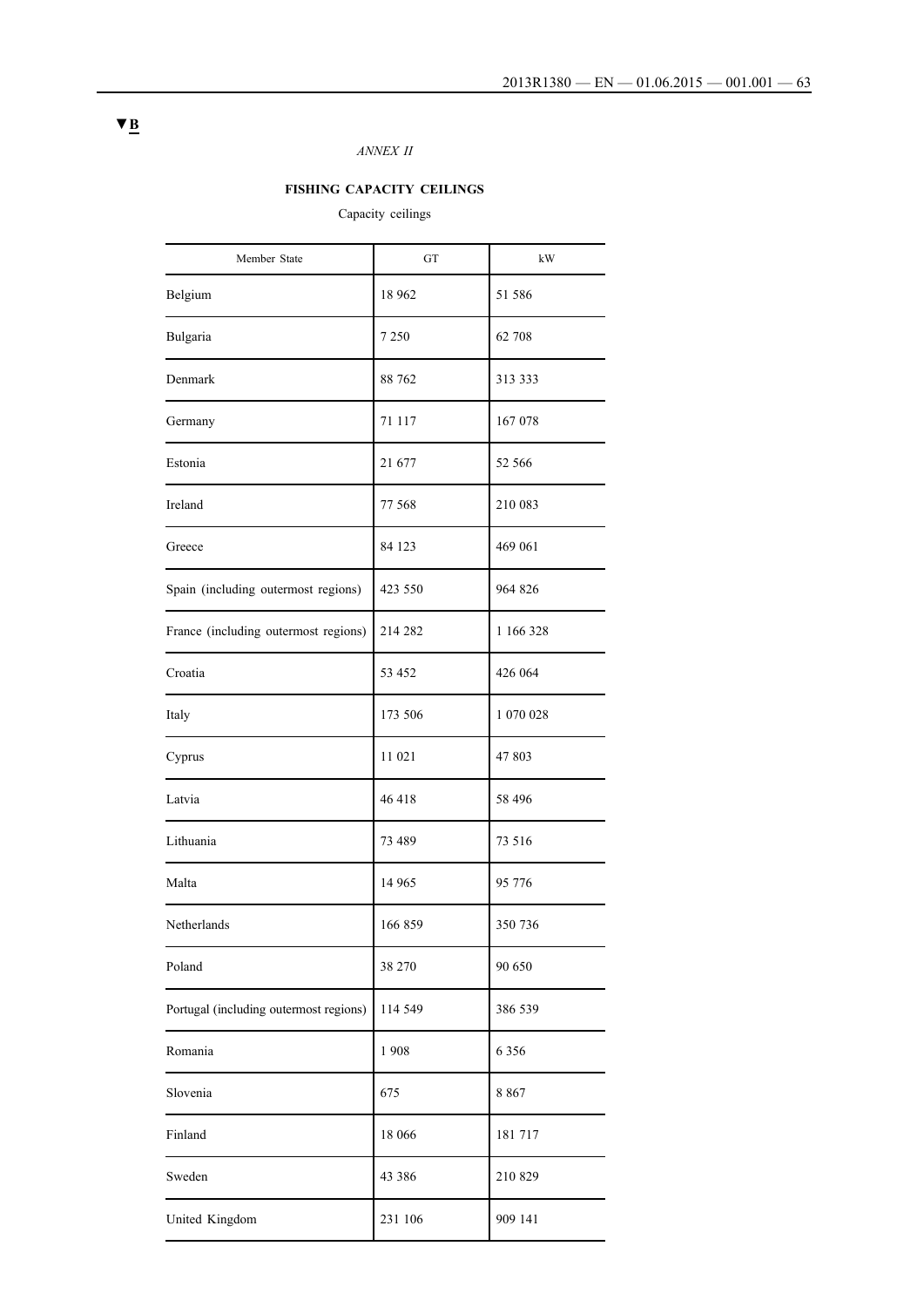| Outermost regions of the Union                                          | <b>GT</b>     | kW            |
|-------------------------------------------------------------------------|---------------|---------------|
|                                                                         | Spain         |               |
| Canary Islands: $L(^{1})$ < 12 m. Union<br>waters                       | 2617          | 20 863        |
| Canary Islands: $L > 12$ m. Union<br>waters                             | 3 0 5 9       | 10 3 64       |
| Canary Islands: $L > 12$ m. Inter-<br>national and third country waters | 28 823        | 45 593        |
|                                                                         | France        |               |
| Island:<br>Reunion<br>Demersal<br>and<br>pelagic species. $L < 12$ m    | 1 0 5 0       | 19 3 20       |
| Reunion Island: Pelagic species. L > 12 m                               | 10 002        | 31 465        |
| French<br>Guyana:<br>Demersal<br>and<br>pelagic species. Length < 12 m  | 903           | 11 644        |
| French Guyana: Shrimp vessels                                           | 7 5 6 0       | 19 726        |
| French<br>Guyana:<br>Pelagic<br>species.<br>Offshore vessels.           | 3 500         | 5 000         |
| Martinique: Demersal and pelagic<br>species. $L < 12$ m                 | 5409          | 142 116       |
| Martinique: Pelagic species. $L > 12$ m                                 | 1 0 4 6       | 3 2 9 4       |
| Guadeloupe: Demersal and pelagic<br>species. $L < 12$ m                 | 6 1 8 8       | 162 590       |
| Guadeloupe: Pelagic species. $L > 12$ m                                 | 500           | 1750          |
|                                                                         |               |               |
| Mayotte. Seiners                                                        | $13916$ (*)   | 24 000 $(*)$  |
| Mayotte.                                                                | $2500$ (*)    | $8500$ (*)    |
| Mechanical long-liners $\leq$ 23 m                                      |               |               |
| Mayotte.                                                                | $p.m.$ $(**)$ | $p.m.$ $(**)$ |
| Demersal and pelagic species. Vessels<br>$< 10 \text{ m}$               |               |               |

## Capacity ceilings

# ▼**B**

**▼M1**

## Portugal

| Madeira: Demersal species. $L < 12$ m   604                | 3 9 6 9 |
|------------------------------------------------------------|---------|
| Madeira: Demersal and pelagic 4 114<br>species. $L > 12$ m | 12 734  |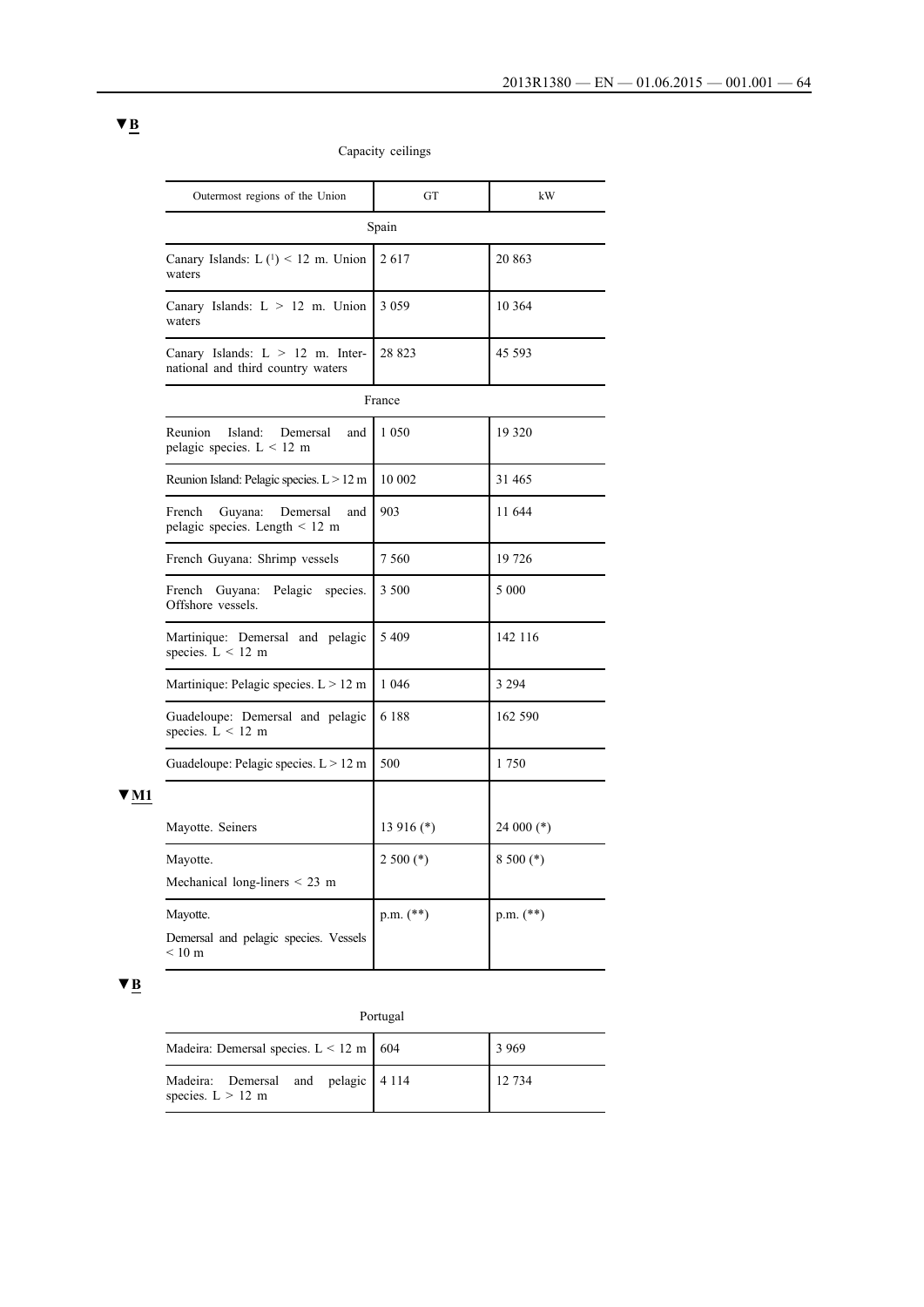| Outermost regions of the Union                               | GT     | kW      |
|--------------------------------------------------------------|--------|---------|
| Madeira: Pelagic species. Seine. $L > 12$ m                  | 181    | 777     |
| Azores: Demersal species. $L < 12$ m 2617                    |        | 29 870  |
| pelagic<br>and<br>Demersal<br>Azores:<br>species. $L > 12$ m | 12 979 | 25 7 21 |

 $(1)$  "L" means overall length of a vessel.

**►M1** (\*) According to the development plan presented to IOTC on 7 January 2011. (\*\*) Ceilings shall be indicated in this table when ready and at the latest by 31 December 2025.  $\blacktriangleleft$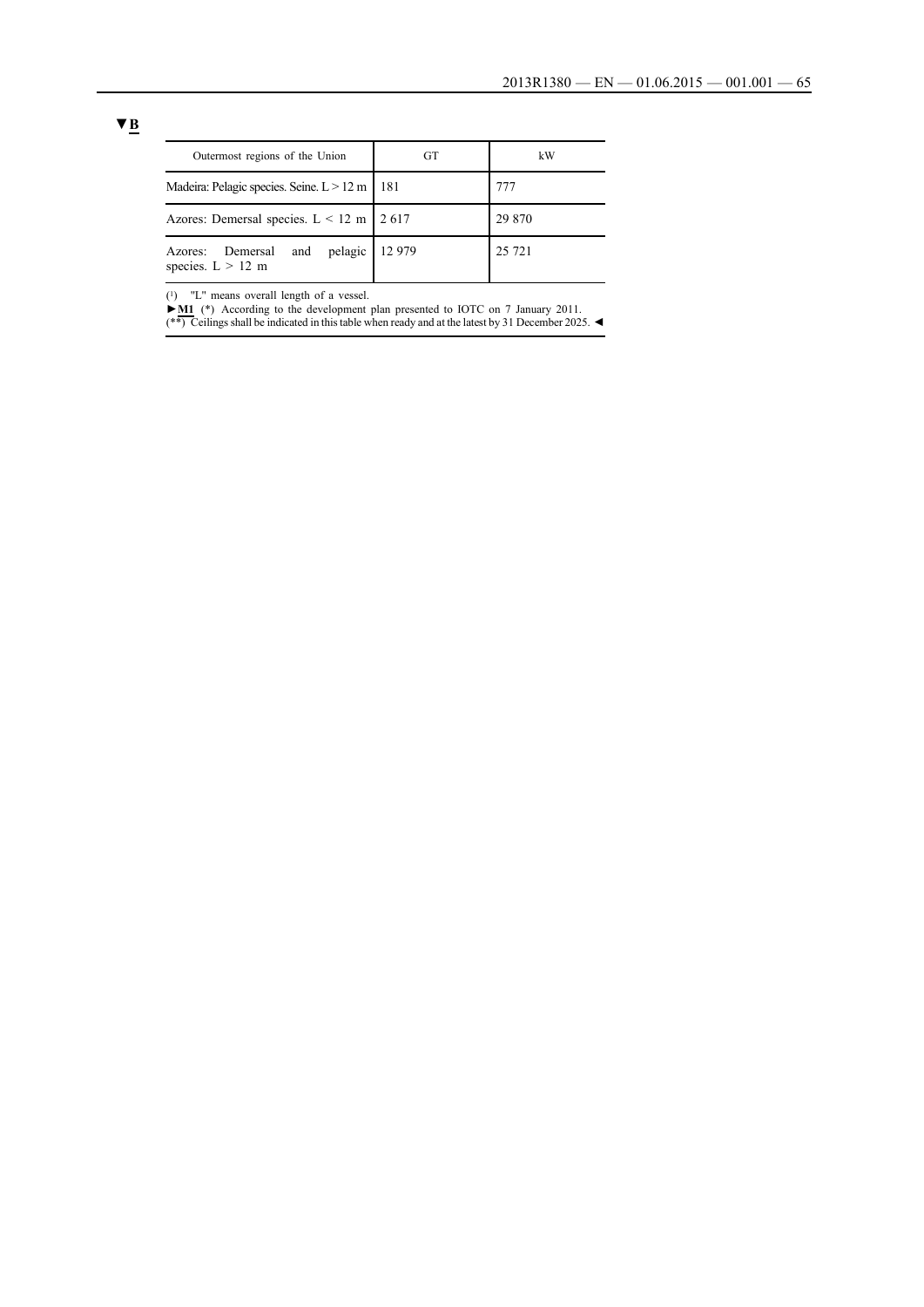#### *ANNEX III*

### **ADVISORY COUNCILS**

### 1. **Name and area of competence of Advisory Councils**

| Name                                                                                      | Areas of competence                                                                                                                                                                                      |
|-------------------------------------------------------------------------------------------|----------------------------------------------------------------------------------------------------------------------------------------------------------------------------------------------------------|
| <b>Baltic Sea</b>                                                                         | ICES zones IIIb, IIIc and IIId                                                                                                                                                                           |
| <b>Black Sea</b>                                                                          | GFCM geographical sub-area as<br>defined in Resolution GFCM/33/<br>2009/2                                                                                                                                |
| Mediterranean Sea                                                                         | Maritime Waters of the Mediter-<br>ranean of the East of line 5°36' West                                                                                                                                 |
| North Sea                                                                                 | ICES zones IV and IIIa                                                                                                                                                                                   |
| North Western waters                                                                      | ICES zones V (excluding Va and<br>only Union waters of Vb), VI and<br><b>VII</b>                                                                                                                         |
| South Western waters                                                                      | ICES zones VIII, IX and X (waters<br>around Azores), and CECAF zones<br>34.1.1, 34.1.2 and 34.2.0 (waters<br>around Madeira and the Canary<br>Islands)                                                   |
| Outermost regions                                                                         | Union waters around the outermost<br>regions as referred to in the first<br>paragraph of Article 349 of the<br>Treaty divided into three<br>sea<br>basins: West Atlantic, East Atlantic,<br>Indian Ocean |
| Pelagic<br>stocks<br>(blue<br>whiting.<br>mackerel, horse mackerel, herring,<br>boarfish) | All geographical areas excluding the<br>Baltic Sea and the Mediterranean<br>Sea                                                                                                                          |
| High seas/long distance fleet                                                             | All non Union-waters                                                                                                                                                                                     |
| Aquaculture                                                                               | Aquaculture, as defined in Article 4                                                                                                                                                                     |
| Markets                                                                                   | All market areas                                                                                                                                                                                         |

#### 2. **Functioning and funding of Advisory Councils**

- (a) In the general assembly and executive committee, 60 % of the seats shall be allotted to representatives of fishermen and for the Aquaculture Advisory Council, aquaculture operators, and representatives of the processing and marketing sectors, and 40 % to representatives of the other interest groups affected by the Common Fisheries Policy, for example environmental organisations and consumer groups.
- (b) Except for the Advisory Council for Aquaculture and for the Advisory Council for Markets, at least one representative of the catching subsector from each Member State concerned shall be member of the executive committee.
- (c) The members of the executive committee shall, where possible, adopt recommendations by consensus. If no consensus can be reached, dissenting opinions expressed by members shall be recorded in the recommendations adopted by the majority of the members present and voting.